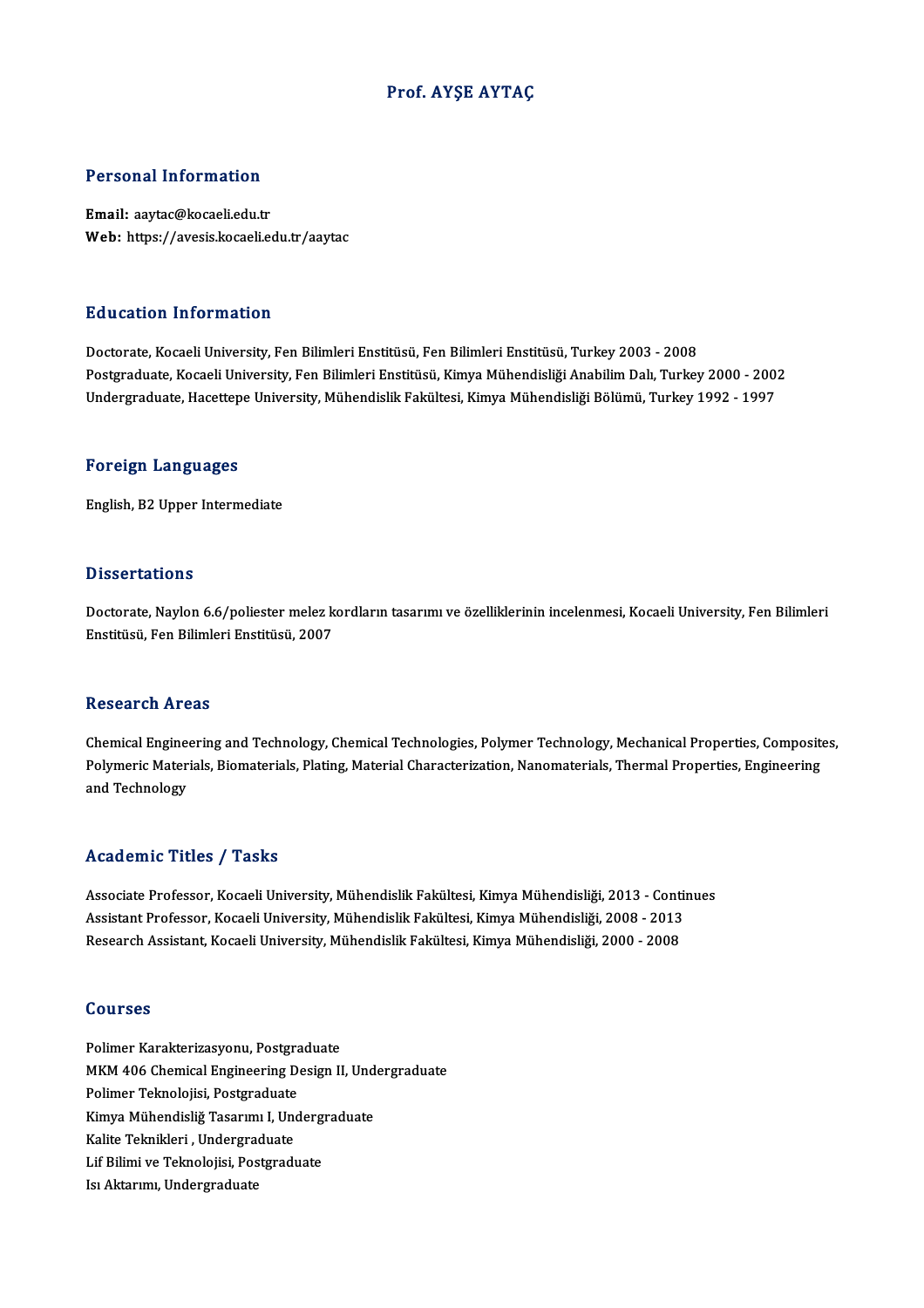## Advising Theses

Aytaç A., Farklı fonksiyonel gruplara sahip çok duvarlı karbon nanotüp katkıların polikarbonat/poli(laktik asit) karışımı rta vusing "ricses"<br>Aytaç A., Farklı fonksiyonel gruplara sahip çok duvarlı karbon nanotüp ka<br>üzerine etkilerinin incelenmesi, Postgraduate, G.URTEKİN(Student), 2019<br>Aytas A., Farklı plastiklestinisilerin geçisi kaplamalar

Aytaç A., Farklı plastikleştiricilerin geçici kaplamaların özellikleri üzerine etkilerinin incelenmesi, Postgraduate,<br>V.ÇALIŞKAN(Student), 2019 üzerine etkilerinin incelenme<br>Aytaç A., Farklı plastikleştirici<br>V.ÇALIŞKAN(Student), 2019<br>Aytaç A., Farklı feçfat bileşikle

AytaçA.,Farklı fosfatbileşiklerininkabaranboya üzerine etkilerininincelenmesi,Postgraduate,F.ŞEKER(Student),2019 V.ÇALIŞKAN(Student), 2019<br>Aytaç A., Farklı fosfat bileşiklerinin kabaran boya üzerine etkilerinin incelenmesi, Postgraduate, F.ŞEKER(Student), 2019<br>Aytaç A., TEFLON KAPLAMALARDA KULLANILAN FARKLI TÜRDEKİ DOLGULARIN KAPLAMA Aytaç A., Farklı fosfat bileşiklerinin kabaran boya üzerine etkilerini<br>Aytaç A., TEFLON KAPLAMALARDA KULLANILAN FARKLI TÜRDEH<br>ETKİLERİNİN İNCELENMESİ, Postgraduate, O.TOÇ(Student), 2019<br>Aytaç A., Poliüratan könük atıkların Aytaç A., TEFLON KAPLAMALARDA KULLANILAN FARKLI TÜRDEKİ DOLGULARIN KAPLAMANIN ÖZELL<br>ETKİLERİNİN İNCELENMESİ, Postgraduate, O.TOÇ(Student), 2019<br>Aytaç A., Poliüretan köpük atıklarının glikoliz ile kimyasal geri dönüşümünün

ETKİLERİNİN İNCELENMESİ, Postgraduate, O.TOÇ(Student), 2019<br>Aytaç A., Poliüretan köpük atıklarının glikoliz ile kimyasal geri dönüşümünün incelenmesi, Postgraduate,<br>M.DİNÇ(Student), 2019 Aytaç A., Poliüretan köpük atıklarının glikoliz ile kimyasal geri dönüşümünün incelenmesi, Postgraduate,<br>M.DİNÇ(Student), 2019<br>Aytaç A., Geri dönüştürülmüş polietilen ve termoplastik nişasta karışımlarına farklı uyumlaştır

M.DİNÇ(Student), 2019<br>Aytaç A., Geri dönüştürülmüş polietilen ve termopla<br>incelenmesi, Postgraduate, B.ÖNER(Student), 2018<br>Aytas A., Karbon elvef takıyıslı poli(laktik ssit) (poli Aytaç A., Geri dönüştürülmüş polietilen ve termoplastik nişasta karışımlarına farklı uyumlaştırıcıların etkilerinin<br>incelenmesi, Postgraduate, B.ÖNER(Student), 2018<br>Aytaç A., Karbon elyaf takviyeli poli(laktik asit)/polika

incelenmesi, Postgraduate, B.ÖNER(Student), 2018<br>Aytaç A., Karbon elyaf takviyeli poli(laktik asit)/polik<br>incelenmesi, Postgraduate, S.HAZER(Student), 2018<br>Aytas A., Polilaktik asit (katyonik monomer filmlarine Aytaç A., Karbon elyaf takviyeli poli(laktik asit)/polikarbonat kompozitlerin ısıl, yanma ve mekanik özelliklerinin<br>incelenmesi, Postgraduate, S.HAZER(Student), 2018<br>Aytaç A., Polilaktik asit/katyonik monomer filmlerine ba

incelenmesi, Postgraduate, S.<br>Aytaç A., Polilaktik asit/katyo<br>Y.BABACAN(Student), 2018 Aytaç A., Polilaktik asit/katyonik monomer filmlerine başlatıcı ve mikrodalga radyasyonunun etkisi, Postgraduate,<br>Y.BABACAN(Student), 2018<br>Aytaç A., Karbon elyaf kaplama türlerinin ve uyumlaştırıcıların karbon elyaf takviy

Y.BABACAN(Student), 2018<br>Aytaç A., Karbon elyaf kaplama türlerinin ve uyumlaştırıcıların karbon elyaf takviye<br>özellikleri üzerine etkisinin incelenmesi, Postgraduate, B.ÜÇPINAR(Student), 2018<br>Aytas A., Farldi nano katlalar Aytaç A., Karbon elyaf kaplama türlerinin ve uyumlaştırıcıların karbon elyaf takviyeli poli(fenilen sülfid) kompozitlerinin<br>özellikleri üzerine etkisinin incelenmesi, Postgraduate, B.ÜÇPINAR(Student), 2018<br>Aytaç A., Farklı

özellikleri üzerine etkisinin incelenmesi, Postgraduate, B.ÜÇPINAR(Student), 2018<br>Aytaç A., Farklı nano katkıların ve kabaran alev geciktiricili sistemin plastikleştirilmiş poli(laktik asit)'in özellikleri üzerine<br>etkisini Aytaç A., Farklı nano katkıların ve kabaran alev geciktiricili sistemin plastikleştirilmiş poli(laktik asit)'in özellikleri üzerine<br>etkisinin incelenmesi, Postgraduate, M.ÇOBAN(Student), 2017<br>Aytaç A., Plastikleştirilmiş p

etkisinin incelenmesi, Postgraduate, M.ÇOBAN(Student), 2017<br>Aytaç A., Plastikleştirilmiş poli(laktik asit)'in alev dayanımının<br>F.YEMİŞÇİ(Student), 2016 Aytaç A., Plastikleştirilmiş poli(laktik asit)'in alev dayanımının fosfor bazlı katkı maddeleri ile geliştirilmesi, Postgradua<br>F.YEMİŞÇİ(Student), 2016<br>Aytaç A., Stiren-akrilat-katyonik monomer temelli terpolimerlerin sent

F.YEMİŞÇİ(Student), 2016<br>Aytaç A., Stiren-akrilat-katyonik monomer temelli terpoli<br>kullanılması, Postgraduate, M.ÖZDEMİR(Student), 2016<br>Aytaç A., Farkk kanlama makamalari ile kanlanmıç karbe Aytaç A., Stiren-akrilat-katyonik monomer temelli terpolimerlerin sentezi ve kağıt yüzey tutkallama malzemesi o<br>kullanılması, Postgraduate, M.ÖZDEMİR(Student), 2016<br>Aytaç A., Farklı kaplama malzemeleri ile kaplanmış karbon

kullanılması, Postgraduate, M.ÖZDEMİR(Student), 2016<br>Aytaç A., Farklı kaplama malzemeleri ile kaplanmış karbon elyaf takviyeli poliamit 6,6 ve poli(bütilen teraftalat)<br>karmaların özelliklerinin incelenmesi, Doctorate, N.GA

Aytaç A., Farklı zincir uzatıcılar kullanılarak geri kazanılmış PET/PEN karışımlarının özelliklerinin iyileştirilmesi, Postgraduate, S.CAN(Student), 2014 Aytaç A., Farklı zincir uzatıcılar kullanılarak geri kazanılmış PET/PEN karışımlarının özelliklerinin iyileştirilmesi,<br>Postgraduate, S.CAN(Student), 2014<br>Aytaç A., Ön kaplanmış karbon elyaf takviyeli polikarbonat karmaları

Postgraduate, S.CAN(Student), 2014<br>Aytaç A., Ön kaplanmış karbon elyaf takv<br>Postgraduate, C.ÖZKAN(Student), 2013<br>Aytas A., Karbon elyaf talnüveli tarmanla Aytaç A., Ön kaplanmış karbon elyaf takviyeli polikarbonat karmalarının hazırlanması ve özelliklerinin incele<br>Postgraduate, C.ÖZKAN(Student), 2013<br>Aytaç A., Karbon elyaf takviyeli termoplastik karmaların üretimi ve özellik

Postgraduate, C.ÖZKAN(St<br>Aytaç A., Karbon elyaf takı<br>N.GAMZE(Student), 2011

# Articles Published in Journals That Entered SCI, SSCI and AHCI Indexes

I. A comparative study of graphene oxide or chemically reduced graphene oxide filled poly(ethylene terephthalate)/polythmalated interested best, boot and three mass.<br>A comparative study of graphene oxide or chemically reduced graphene<br>terephthalate)/poly(butylene terephthalate)/graphene nanocomposites A comparative study of graphene oxid<br>terephthalate)/poly(butylene terephtl<br>Ucpinar Durmaz B., Atilgan M. G. , AYTAÇ A.<br>IPANIAN POLYMER JOURNAL 2022 (Journe terephthalate)/poly(butylene terephthalate)/graphen<br>Ucpinar Durmaz B., Atilgan M. G. , AYTAÇ A.<br>IRANIAN POLYMER JOURNAL, 2022 (Journal Indexed in SCI)<br>Investigation of the mechanical, thermal, mernhalagie Ucpinar Durmaz B., Atilgan M. G. , AYTAÇ A.<br>IRANIAN POLYMER JOURNAL, 2022 (Journal Indexed in SCI)<br>II. Investigation of the mechanical, thermal, morphological and rheological properties of bio-based<br>nolygomida11/poly(lasti

IRANIAN POLYMER JOURNAL, 2022 (Journal Indexed in SCI)<br>Investigation of the mechanical, thermal, morphological and rheological<br>polyamide11/poly(lactic acid) blend reinforced with short carbon fiber<br>Durmag B U - AVTAC A Investigation of the n<br>polyamide11/poly(la<br>Durmaz B.U., AYTAÇ A.<br>MATEPIALS TODAY CON polyamide11/poly(lactic acid) blend reinforced with short carbon fiber<br>Durmaz B. U., AYTAÇ A.<br>MATERIALS TODAY COMMUNICATIONS, vol.30, 2022 (Journal Indexed in SCI)

Durmaz B. U., AYTAÇ A.<br>MATERIALS TODAY COMMUNICATIONS, vol.30, 2022 (Journal Indexed in SCI)<br>III. Evaluation of the morphological, rheological, dynamic mechanical and mechanical characteristics of<br>compatibilized graphene e MATERIALS TODAY COMMUNICATIONS, vol.30, 2022 (Journal Indexed in SCI)<br>Evaluation of the morphological, rheological, dynamic mechanical and mechanical character<br>compatibilized graphene oxide/poly(ethylene terephthalate)/pol Evaluation of the<br>compatibilized gi<br>nanocomposites<br>Durmaz B. H. Atila compatibilized graphene oxide/poly(ethylene terephthalate)/poly(butylene terephthalate)<br>nanocomposites<br>Durmaz B. U., Atilgan M. G., AYTAÇ A.

POLYMER COMPOSITES, vol.42, no.12, pp.6941-6951, 2021 (Journal Indexed in SCI)

Durmaz B. U., Atilgan M. G., AYTAÇ A.<br>POLYMER COMPOSITES, vol.42, no.12, pp.6941-6951, 2021 (Journal Indexed in SCI)<br>IV. The Characterization of Polyethylene /Sodium Caseinate Films with different Plasticizers produced<br>by POLYMER COMPOSITES, vol.42, no.12, pp.6<br>The Characterization of Polyethylene<br>by Extrusion and its Biodegradability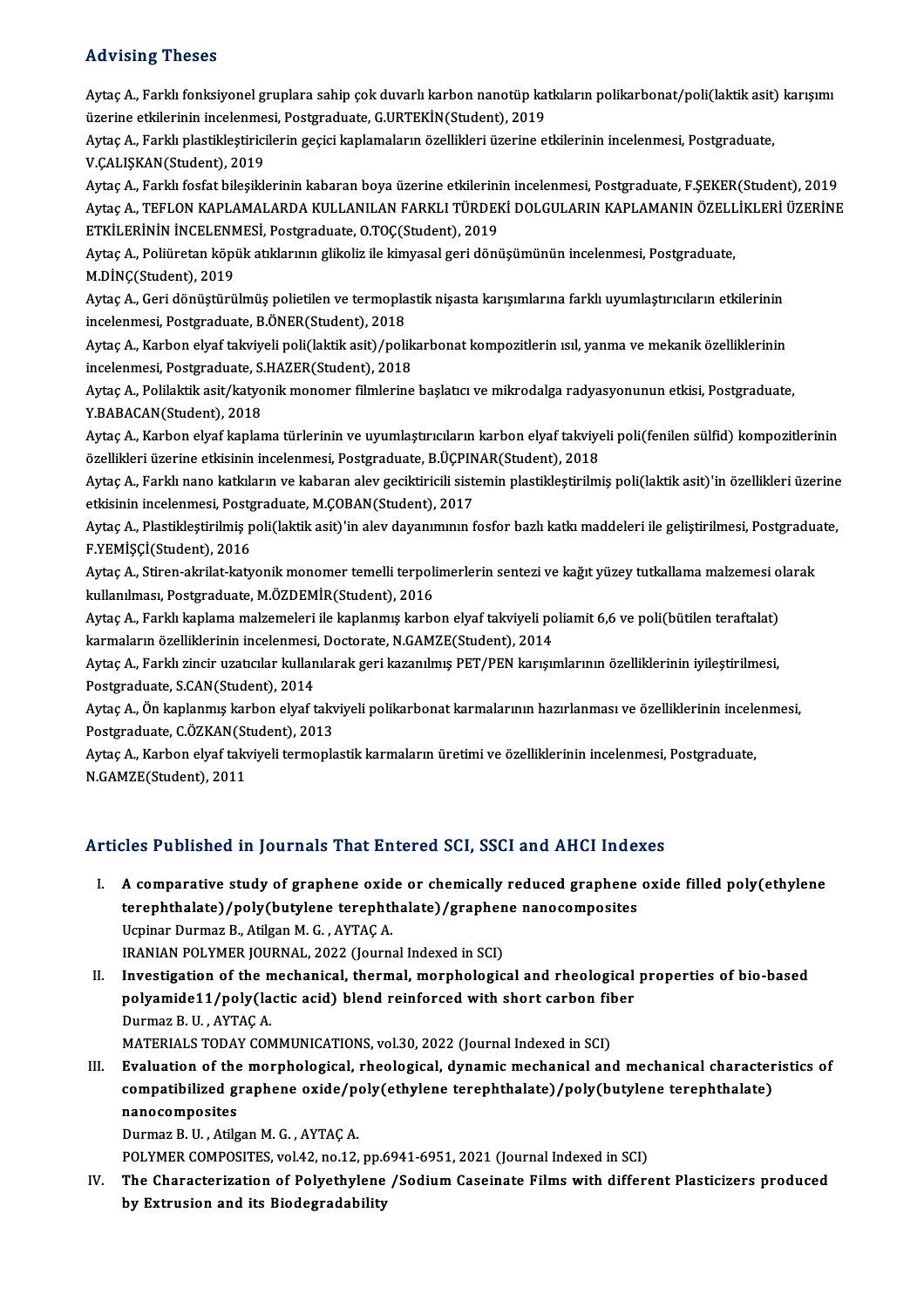Koker S., YAVUZ ERSAN H., AYTAÇ A.

Koker S., YAVUZ ERSAN H., AYTAÇ A.<br>Kgk-Kautschuk Gummi Kunststoffe, no.5, pp.1-8, 2021 (Journal Indexed in SCI Expanded)<br>Roly(Jostis esid) (polyunathane blend electrospun fibers: structural, thermal, m

V. Poly(lactic acid)/polyurethane blend electrospun fibers: structural, thermal, mechanical and surface<br>properties Kgk-Kautsch<br>Poly (lactic<br>properties<br>Samatua Vila

Samatya Yilmaz S., AYTAÇ A.

IRANIAN POLYMER JOURNAL, vol.30, pp.873-883, 2021 (Journal Indexed in SCI)

- Samatya Yilmaz S., AYTAÇ A.<br>IRANIAN POLYMER JOURNAL, vol.30, pp.873-883, 2021 (Journal Indexed in SCI)<br>VI. Preparation and properties of poly (vinyl alcohol)/ sodium caseinate blend films crosslinked with<br>glutaraldebyde an IRANIAN POLYMER JOURNAL,<br>Preparation and properties<br>glutaraldehyde and glyoxal<br><sup>Heninor Durmaz P.</sup> A<sup>yTAC A</sup> Preparation and propertie<br>glutaraldehyde and glyoxa<br>Ucpinar Durmaz B., AYTAÇ A.<br>JOUPNAL OF POLYMER ENCU glutaraldehyde and glyoxal<br>Ucpinar Durmaz B., AYTAÇ A.<br>JOURNAL OF POLYMER ENGINEERING, vol.41, no.9, pp.808-817, 2021 (Journal Indexed in SCI)
- Ucpinar Durmaz B., AYTAÇ A.<br>JOURNAL OF POLYMER ENGINEERING, vol.41, no.9, pp.808-817, 2021 (Journal Indexed in SCI)<br>VII. The effect of Ag, ZnO, and CuO nanoparticles on the properties of the compatibilized<br>nolyothylone (th JOURNAL OF POLYMER ENGINEERING, vol.41, no.9, p<br>The effect of Ag, ZnO, and CuO nanoparticles of<br>polyethylene/thermoplastic starch blend films<br>Ordemir E. OPKAN UCAR L. AKAN B.C., AYTAC A The effect of Ag, ZnO, and CuO nanoparticle:<br>polyethylene/thermoplastic starch blend film<br>Ozdemir E., ORKAN UÇAR İ., AKAY R. G. , AYTAÇ A.<br>JOUPNAL OF VINYL & ADDITIVE TECHNOLOCY ...

polyethylene/thermoplastic starch blend films<br>Ozdemir E., ORKAN UÇAR İ., AKAY R. G. , AYTAÇ A.<br>JOURNAL OF VINYL & ADDITIVE TECHNOLOGY, vol.27, no.3, pp.543-554, 2021 (Journal Indexed in SCI)<br>The effect of different compati

Ozdemir E., ORKAN UÇAR İ., AKAY R. G. , AYTAÇ A.<br>JOURNAL OF VINYL & ADDITIVE TECHNOLOGY, vol.27, no.3, pp.543-554, 2021 (Journal Indexed in SCI)<br>VIII. The effect of different compatibilizers on the properties of prepar JOURNAL OF VINYL & ADDITIVE T<br>The effect of different compation<br>nanofibers by electrospinning<br>Vilmer S.S. AVTACA The effect of differe<br>nanofibers by elect<br>Yilmaz S.S., AYTAÇ A.<br>JOUPNAL OF INDUSTE nanofibers by electrospinning<br>Journaz S. S. , AYTAÇ A.<br>JOURNAL OF INDUSTRIAL TEXTILES, 2021 (Journal Indexed in SCI)

- IX. The effects of multi-walled carbon nanotube additives with different functionalities on the
- JOURNAL OF INDUSTRIAL TEXTILES, 2021 (Journal Indexed<br>The effects of multi-walled carbon nanotube additive<br>properties of polycarbonate/poly (lactic acid) blend<br>Urtekin C. AYTAC A The effects of mul<br>properties of poly<br>Urtekin G., AYTAÇ A.<br>JOUPMAL OF POLYM Urtekin G., AYTAÇ A.<br>JOURNAL OF POLYMER RESEARCH, vol.28, no.5, 2021 (Journal Indexed in SCI)
- Urtekin G., AYTAÇ A.<br>JOURNAL OF POLYMER RESEARCH, vol.28, no.5, 2021 (Journal Indexed in SCI)<br>X. The influence of various/different ratios synthetic fiber mixture on the mechanical, thermal,<br>morphological and flammability JOURNAL OF POLYMER RESEARCH, vol.28, no.5, 2021 (Journal Indexed in SCI)<br>The influence of various/different ratios synthetic fiber mixture on the mechanical, the<br>morphological and flammability properties of poly (lactic ac The influence of<br>morphological a<br>Hazer S., AYTAÇ A.<br>JOUPNAL OF COME morphological and flammability properties of poly (lactic acid)/polycarbonate blend<br>Hazer S., AYTAÇ A.

JOURNAL OF COMPOSITE MATERIALS, vol.55, no.8, pp.1027-1038, 2021 (Journal Indexed in SCI)

# XI. Effect of eggshell and intumescent flame retardant on the thermal and mechanical properties of plasticised PLA plasticised PLA<br>Urtekin G., Hazer S., AYTAÇ A.<br>PLASTICS RUBBER AND COMPOSITES, vol.50, no.3, pp.127-136, 2021 (Journal Indexed in SCI)<br>Effects of Polyal Based Plastisiser Types and Consentration on the Properties of Pe

UrtekinG.,Hazer S.,AYTAÇA.

## Urtekin G., Hazer S., AYTAÇ A.<br>PLASTICS RUBBER AND COMPOSITES, vol.50, no.3, pp.127-136, 2021 (Journal Indexed in SCI)<br>XII. Effects of Polyol-Based Plasticizer Types and Concentration on the Properties of Polyvinyl Alcohol PLASTICS RUBBER AND CONTRECTS of Polyol-Based<br>and Casein Blend Films<br>Haninar Dunmar B A<sup>VTAC</sup> Effects of Polyol-Based Pla<br>and Casein Blend Films<br>Ucpinar Durmaz B., AYTAÇ A.<br>JOUPNAL OF POLYMERS AND

and Casein Blend Films<br>Ucpinar Durmaz B., AYTAÇ A.<br>JOURNAL OF POLYMERS AND THE ENVIRONMENT, vol.29, no.1, pp.313-322, 2021 (Journal Indexed in SCI)<br>Reduced graphene evide reinforced PET (PPTpapecermosites: Compatibilizatio

Ucpinar Durmaz B., AYTAÇ A.<br>JOURNAL OF POLYMERS AND THE ENVIRONMENT, vol.29, no.1, pp.313-322, 2021 (Journal Indexed in SCI)<br>XIII. Reduced graphene oxide reinforcedPET/PBTnanocomposites: Compatibilization and characterizat JOURNAL OF POLYMERS AND THE<br>Reduced graphene oxide reinf<br>Durmaz B.U., Ozturk C., AYTAÇ A.<br>POLYMER ENCINEERING AND SCI XIII. Reduced graphene oxide reinforcedPET/PBTnanocomposites: Compatibilization and characterization<br>Durmaz B. U., Ozturk C., AYTAÇ A.<br>POLYMER ENGINEERING AND SCIENCE, vol.60, no.10, pp.2606-2618, 2020 (Journal Indexed in

Durmaz B. U. , Ozturk C., AYTAÇ A.<br>POLYMER ENGINEERING AND SCIENCE, vol.60, no.10, pp.2606-2618, 2020 (Journal Indexed in SCI)<br>XIV. Chemical Recycling of Polyurethane Foam Waste with Glycolsis by Using Zeolite Catalysts<br>DI POLYMER ENGINEERING AN<mark>I</mark><br>Chemical Recycling of Poly<br>DİNÇ M., YILDIZ M., AYTAÇ A.<br>Kek Kautschuk Cummi Kunsts Chemical Recycling of Polyurethane Foam Waste with Glycolsis by Using Zeolite Cataly<br>DİNÇ M., YILDIZ M., AYTAÇ A.<br>Kgk-Kautschuk Gummi Kunststoffe, vol.7, no.8, pp.31-35, 2020 (Journal Indexed in SCI Expanded)<br>Fffect of sla DİNÇ M., YILDIZ M., AYTAÇ A.<br>Kgk-Kautschuk Gummi Kunststoffe, vol.7, no.8, pp.31-35, 2020 (Journal Indexed in SCI Expanded)<br>XV. Effect of glass fiber reinforcement on the thermal, mechanical, and flame retardancy behav

## Kgk-Kautschuk Gummi Kunststoffe, vol.7, no<br>Effect of glass fiber reinforcement on t<br>poly(lactic acid)/polycarbonate blend<br>Hazer S. AYTAC A Effect of glass fil<br>poly(lactic acid)<br>Hazer S., AYTAÇ A.<br>POLYMER COMPOS Hazer S., AYTAÇ A.<br>POLYMER COMPOSITES, vol.41, no.4, pp.1481-1489, 2020 (Journal Indexed in SCI)

## Hazer S., AYTAÇ A.<br>POLYMER COMPOSITES, vol.41, no.4, pp.1481-1489, 2020 (Journal Indexed in SCI)<br>XVI. Characterization of carbon fiber-reinforced poly(phenylene sulfide) composites prepared with<br>verious compotibilizare POLYMER COMPOSITES, vo<br>Characterization of carb<br>various compatibilizers<br>Durmer B. H. AYTAC A Characterization of cancer<br>Various compatibilize<br>Durmaz B.U., AYTAÇ A.<br>JOUPNAL OF COMPOSIT various compatibilizers<br>Durmaz B. U. , AYTAÇ A.<br>JOURNAL OF COMPOSITE MATERIALS, vol.54, no.1, pp.89-100, 2020 (Journal Indexed in SCI)<br>Multi wolled carbon nanotube daned BVA membrane for deselination

# Durmaz B. U. , AYTAÇ A.<br>JOURNAL OF COMPOSITE MATERIALS, vol.54, no.1, pp.89-100, 2020 (Journal In<br>XVII. Multi-walled carbon nanotube doped PVA membrane for desalination<br>Vilman B. Nigin E. AVTAC A. HU MIQČLU N

JOURNAL OF COMPOSITE MATERIALS, vol.5<br><mark>Multi-walled carbon nanotube doped F</mark><br>Yilman B., Nigiz F., AYTAÇ A., HİLMİOĞLU N.<br>WATER SCIENCE AND TECUNOLOCY WATE XVII. Multi-walled carbon nanotube doped PVA membrane for desalination<br>Yilman B., Nigiz F., AYTAÇ A., HİLMİOĞLU N.<br>WATER SCIENCE AND TECHNOLOGY-WATER SUPPLY, vol.19, no.4, pp.1229-1237, 2019 (Journal Indexed in SCI)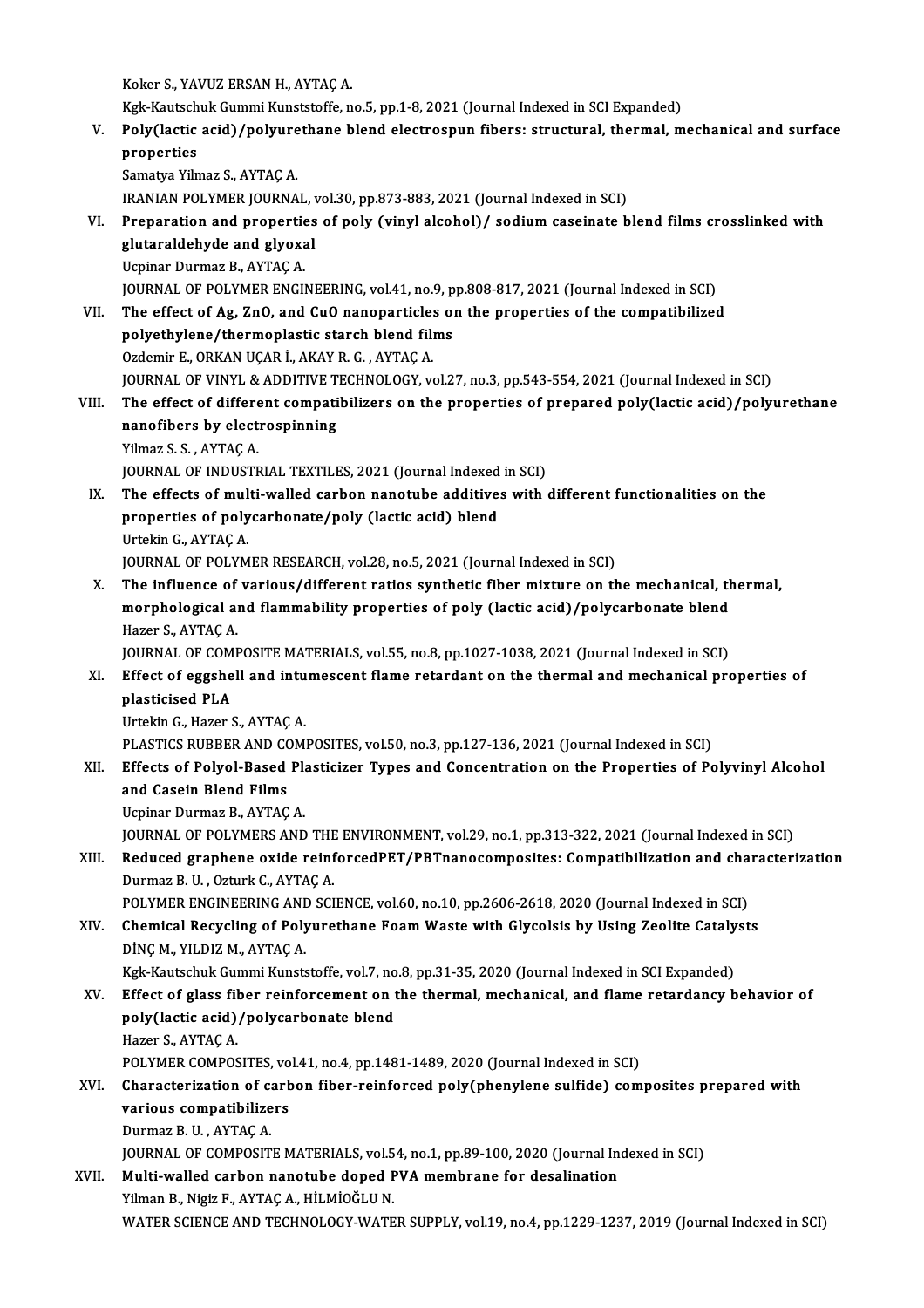| XVIII.      | Development and characterization of poly(vinyl alcohol) and casein blend films                                          |
|-------------|-------------------------------------------------------------------------------------------------------------------------|
|             | U Durmaz B., AYTAÇ A.                                                                                                   |
|             | POLYMER INTERNATIONAL, vol.68, no.6, pp.1140-1145, 2019 (Journal Indexed in SCI)                                        |
| XIX.        | Influence of different surface-coated carbon fibers on the properties of the poly(phenylene sulfide)                    |
|             | composites                                                                                                              |
|             | UCPİNAR B., AYTAÇ A.                                                                                                    |
|             | JOURNAL OF COMPOSITE MATERIALS, vol.53, no.8, pp.1123-1132, 2019 (Journal Indexed in SCI)                               |
| XX.         | Studies On Compatibilization Of Recycled Polyethylene/Thermoplastic Starch Blends By Using                              |
|             | <b>Different Compatibilizer</b>                                                                                         |
|             | Oner B., Gokkurt T., AYTAÇ A.                                                                                           |
|             | OPEN CHEMISTRY, vol.17, no.1, pp.557-563, 2019 (Journal Indexed in SCI)                                                 |
| XXI.        | A study on carbon fiber reinforced poly(lactic acid)/polycarbonate composites                                           |
|             | HAZER S., ÇOBAN M., AYTAC A.                                                                                            |
|             | JOURNAL OF APPLIED POLYMER SCIENCE, vol.135, no.48, 2018 (Journal Indexed in SCI)                                       |
| XXII.       | Improving the mechanicalProperties of Tyre TreadCompounds with differentTypes of Carbon Fibers                          |
|             | AYTAÇ A., YETİK T., ACAR P., BİLGE B.                                                                                   |
|             | Kgk-Kautschuk Gummi Kunststoffe, pp.43-46, 2018 (Journal Indexed in SCI Expanded)                                       |
| XXIII.      | Improvement of the flame retardancy of plasticized poly(lactic acid) by means of phosphorus-based                       |
|             | flame retardant fillers                                                                                                 |
|             | YEMISCI F., YESIL S., AYTAÇ A.<br>FIRE AND MATERIALS, vol.41, no.8, pp.964-972, 2017 (Journal Indexed in SCI)           |
| XXIV.       | Investigation of the effects of carbonic agent and nanoclay on the properties of the polylactic acid-                   |
|             | based nanocomposites                                                                                                    |
|             | ÇOBAN M., HAZER S., AYTAÇ A.                                                                                            |
|             | SCIENTIA IRANICA, vol.24, no.6, pp.3074-3080, 2017 (Journal Indexed in SCI)                                             |
| XXV.        | A Study of the Properties of Paper Sized with Styrene-Butyl Acrylate Copolymers                                         |
|             | ÖZDEMİR M., Alp M. O., AYTAÇ A., DENIZ V.                                                                               |
|             | ACTA PHYSICA POLONICA A, vol.132, no.3, pp.1098-1101, 2017 (Journal Indexed in SCI)                                     |
| <b>XXVI</b> | Effects of the Nanoclay and Intumescent System on the Properties of the Plasticized Polylactic Acid                     |
|             | Hazer S., COBAN M., AYTAC A.                                                                                            |
|             | ACTA PHYSICA POLONICA A, vol.132, no.3, pp.634-637, 2017 (Journal Indexed in SCI)                                       |
| XXVII.      | Compatibilization of Poly(lactic acid)/Polycarbonate Blends by Different Coupling Agents                                |
|             | YEMISCI F, AYTAÇ A                                                                                                      |
|             | FIBERS AND POLYMERS, vol.18, no.8, pp.1445-1451, 2017 (Journal Indexed in SCI)                                          |
| XXVIII.     | Investigation of the different nanoparticules effects on the improved flame retardancy properties                       |
|             | and plasticized of poly (lactic acid)                                                                                   |
|             | ÇOBAN M., AYTAÇ A.<br>JOURNAL OF THE FACULTY OF ENGINEERING AND ARCHITECTURE OF GAZI UNIVERSITY, vol.32, no.4, pp.1109- |
|             | 1119, 2017 (Journal Indexed in SCI)                                                                                     |
| XXIX.       | Investigation into the Surface Properties of Papers Sized with Styrene-Acrylate-Cationic Monomer                        |
|             | <b>Based Terpolymers</b>                                                                                                |
|             | ÖZDEMIR M., AYTAÇ A., DENIZ V.                                                                                          |
|             | ACTA PHYSICA POLONICA A, vol.131, no.1, pp.178-181, 2017 (Journal Indexed in SCI)                                       |
| XXX.        | Improving the properties of recycled PET/PEN blends by using different chain extenders                                  |
|             | CAN S., Karsli N. G., Yesil S., AYTAÇ A.                                                                                |
|             | JOURNAL OF POLYMER ENGINEERING, vol.36, no.6, pp.615-624, 2016 (Journal Indexed in SCI)                                 |
| XXXI.       | Characterization of poly(butylene terephthalate) composites prepared by using various types of                          |
|             | sized carbon fibers                                                                                                     |
|             | Karsli N. G., Ozkan C., AYTAÇ A., DENIZ V.                                                                              |
|             | MATERIALS & DESIGN, vol.87, pp.318-323, 2015 (Journal Indexed in SCI)                                                   |
| XXXII.      | Properties of alkali treated short flax fiber reinforced poly(lactic acid)/polycarbonate composites                     |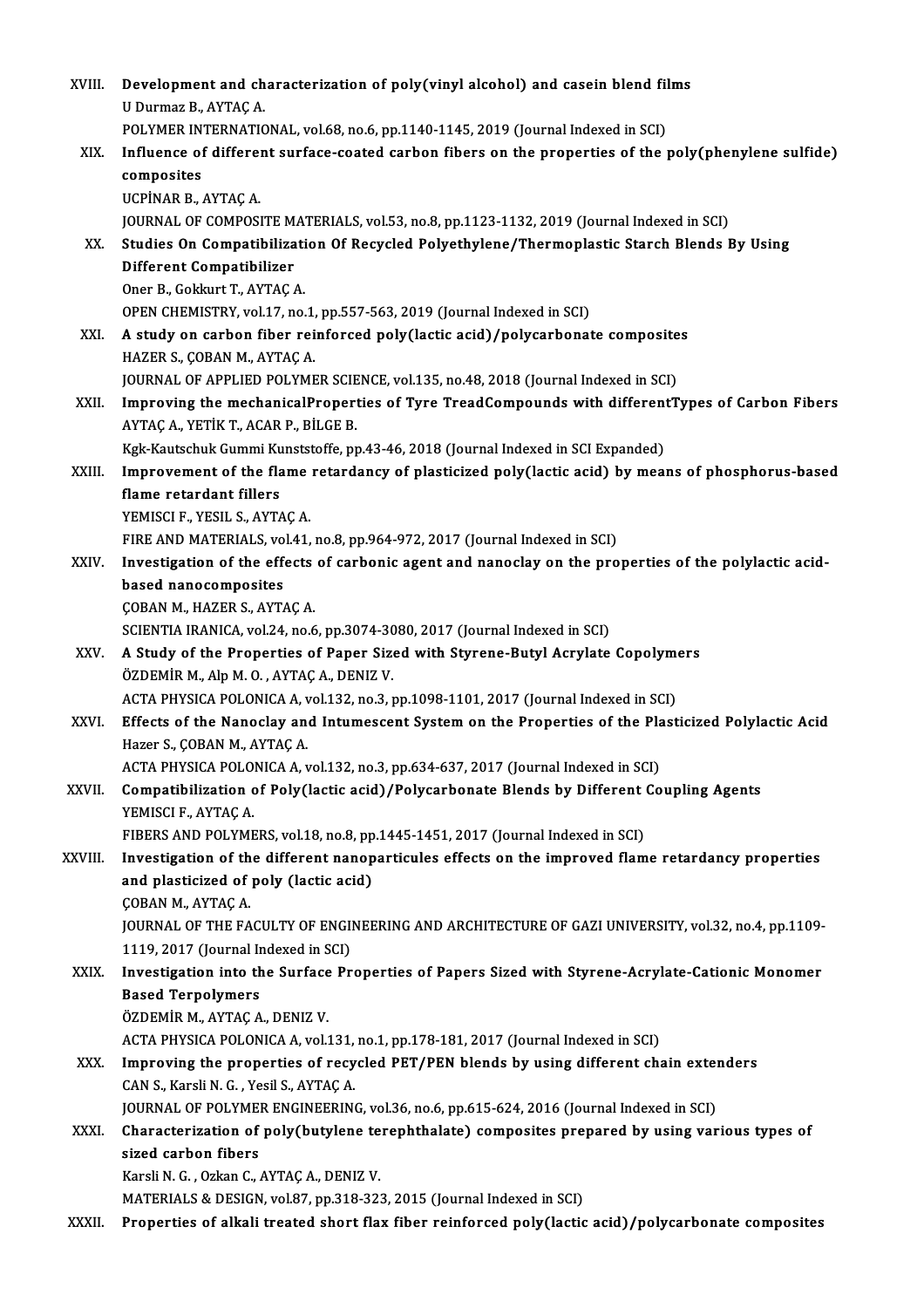|               | Karsli N. G., AYTAÇ A.                                                                                                                                        |
|---------------|---------------------------------------------------------------------------------------------------------------------------------------------------------------|
|               | FIBERS AND POLYMERS, vol.15, no.12, pp.2607-2612, 2014 (Journal Indexed in SCI)                                                                               |
| <b>XXXIII</b> | Effect of hybrid carbon nanotube/short glass fiber reinforcement on the properties of                                                                         |
|               | polypropylene composites                                                                                                                                      |
|               | Karsli N. G., Yesil S., AYTAÇ A.                                                                                                                              |
|               | COMPOSITES PART B-ENGINEERING, vol.63, pp.154-160, 2014 (Journal Indexed in SCI)                                                                              |
| XXXIV.        | Short carbon fiber reinforced polycarbonate composites: Effects of different sizing materials                                                                 |
|               | Ozkan C., Karsli N. G., AYTAÇ A., DENIZ V.                                                                                                                    |
|               | COMPOSITES PART B-ENGINEERING, vol.62, pp.230-235, 2014 (Journal Indexed in SCI)                                                                              |
| XXXV.         | Effects of Sizing Materials on the Properties of Carbon Fiber-Reinforced Polyamide 6,6 Composites                                                             |
|               | Karsli N. G., ÖZKAN C., AYTAÇ A., DENIZ V.                                                                                                                    |
|               | POLYMER COMPOSITES, vol.34, no.10, pp.1583-1590, 2013 (Journal Indexed in SCI)                                                                                |
| <b>XXXVI</b>  | Properties of modified ethylene terpolymer/poly(lactic acid) blends based films                                                                               |
|               | DOGAN S. K., GÜMÜŞ S., AYTAÇ A., ÖZKOÇ G.                                                                                                                     |
|               | FIBERS AND POLYMERS, vol.14, no.9, pp.1422-1431, 2013 (Journal Indexed in SCI)                                                                                |
| <b>XXXVII</b> | Tensile and thermomechanical properties of short carbon fiber reinforced polyamide 6 composites                                                               |
|               | Karsli N. G., AYTAÇ A.                                                                                                                                        |
|               | COMPOSITES PART B-ENGINEERING, vol.51, pp.270-275, 2013 (Journal Indexed in SCI)                                                                              |
| XXXVIII.      | Effect of short fiber reinforcement on the properties of recycled poly(ethylene                                                                               |
|               | terephthalate)/poly(ethylene naphthalate) blends                                                                                                              |
|               | KARSLI N. G., YESIL S., AYTAÇ A.                                                                                                                              |
|               | MATERIALS & DESIGN, vol.46, pp.867-872, 2013 (Journal Indexed in SCI)                                                                                         |
| <b>XXXIX</b>  | Effects of irradiated polypropylene compatibilizer on the properties of short carbon fiber                                                                    |
|               | reinforced polypropylene composites<br>Karsli N. G., AYTAÇ A., Akbulut M., DENIZ V., Guven O.                                                                 |
|               | RADIATION PHYSICS AND CHEMISTRY, vol.84, pp.74-78, 2013 (Journal Indexed in SCI)                                                                              |
| XL.           | Investigation of erosive wear behavior and physical properties of SGF and/or calcite reinforced                                                               |
|               | <b>ABS/PA6</b> composites                                                                                                                                     |
|               | Karsli N. G., YILMAZ T., AYTAÇ A., ÖZKOÇ G.                                                                                                                   |
|               | COMPOSITES PART B-ENGINEERING, vol.44, no.1, pp.385-393, 2013 (Journal Indexed in SCI)                                                                        |
| XLI.          | Effects of initial fiber length and fiber length distribution on the properties of carbon-fiber-                                                              |
|               | reinforced-polypropylene composites                                                                                                                           |
|               | Karsli N G , AYTAÇ A , DENIZ V.                                                                                                                               |
|               | JOURNAL OF REINFORCED PLASTICS AND COMPOSITES, vol.31, no.15, pp.1053-1060, 2012 (Journal Indexed in                                                          |
|               | SCI)                                                                                                                                                          |
| XLII.         | Plasticized and unplasticized PLA/organoclay nanocomposites: Short- and long-term thermal                                                                     |
|               | properties, morphology, and nonisothermal crystallization behavior                                                                                            |
|               | GÜMÜŞ S., ÖZKOÇ G., AYTAÇ A.                                                                                                                                  |
|               | JOURNAL OF APPLIED POLYMER SCIENCE, vol.123, no.5, pp.2837-2848, 2012 (Journal Indexed in SCI)                                                                |
| XLIII.        | <b>FATIGUE PROPERTIES OF NYLON 66/POLYESTER HYBRID CORDS</b>                                                                                                  |
|               | AYTAÇ A, YILMAZ B, DENIZ V.                                                                                                                                   |
|               | RUBBER CHEMISTRY AND TECHNOLOGY, vol.84, no.4, pp.482-492, 2011 (Journal Indexed in SCI)                                                                      |
| XLIV.         | Effects of maleated polypropylene on the morphology, thermal and mechanical properties of short                                                               |
|               | carbon fiber reinforced polypropylene composites<br>Karsli N. G., AYTAÇ A.                                                                                    |
|               |                                                                                                                                                               |
| XLV.          | MATERIALS & DESIGN, vol.32, no.7, pp.4069-4073, 2011 (Journal Indexed in SCI)<br>A Study on Compatibility of SEBS/EVA Blends Prepared by Different Techniques |
|               | Karsli G., AYTAÇ A                                                                                                                                            |
|               | KGK-KAUTSCHUK GUMMI KUNSTSTOFFE, vol.64, pp.15-18, 2011 (Journal Indexed in SCI)                                                                              |
| XLVI.         | Nylon 66/Polyester Hybrid Cords: 1. Design and Investigation of Properties                                                                                    |
|               | AYTAÇ A, YILMAZ B, DENIZ V.                                                                                                                                   |
|               |                                                                                                                                                               |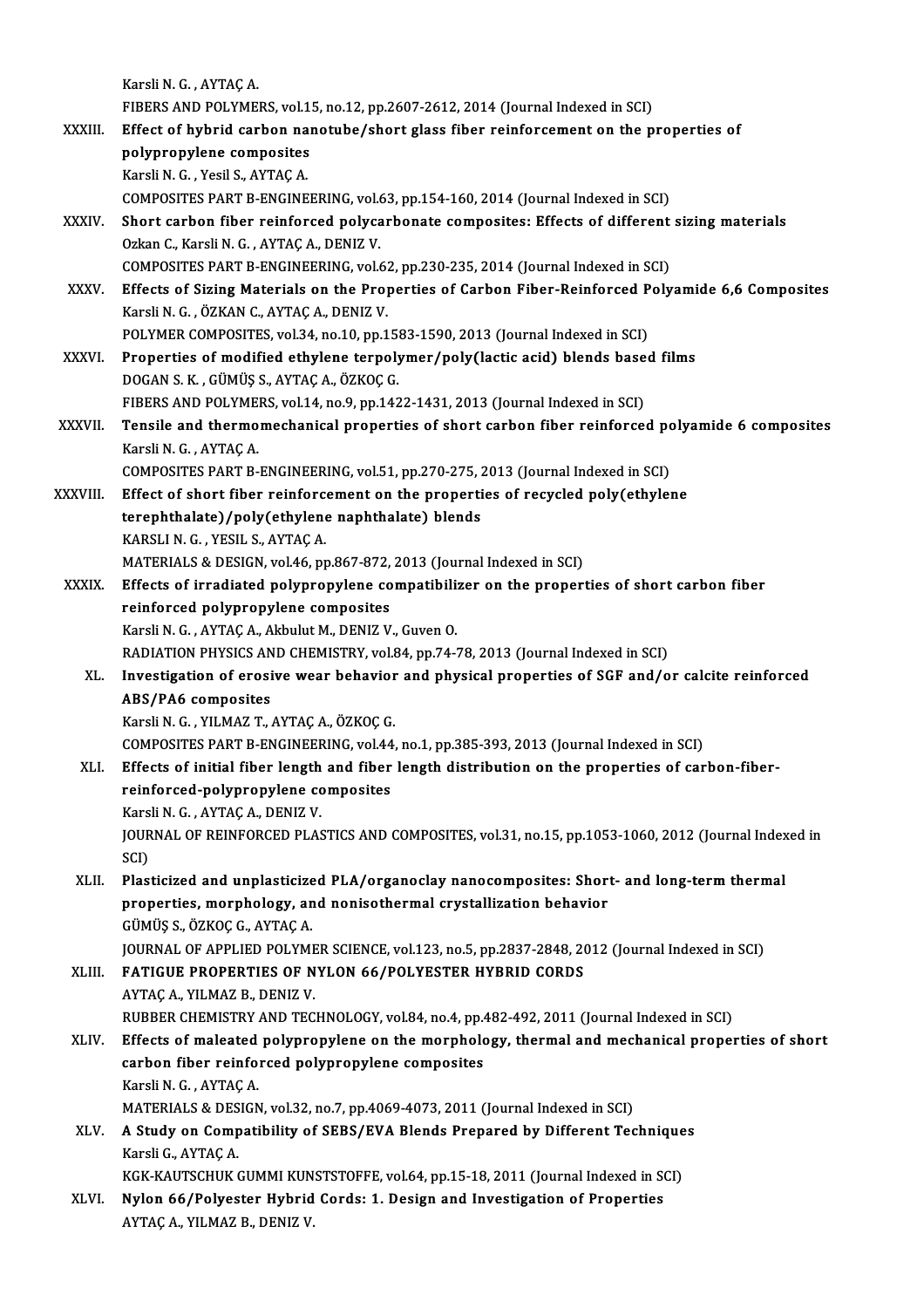FIBERS AND POLYMERS, vol.12, no.2, pp.252-257, 2011 (Journal Indexed in SCI)<br>Fffects of Alkeli Treatment on the Preparties of Shart Flay Fiber Belv(J

FIBERS AND POLYMERS, vol.12, no.2, pp.252-257, 2011 (Journal Indexed in SCI)<br>XLVII. Effects of Alkali Treatment on the Properties of Short Flax Fiber-Poly(Lactic Acid) Eco-Composites FIBERS AND POLYMERS, vol.12, no.2, pp.252-257, 20<br>Effects of Alkali Treatment on the Properties of<br>Aydin M., Tozlu H., Kemaloglu S., AYTAÇ A., ÖZKOÇ G.<br>JOUPNAL OF POLYMERS AND THE ENVIRONMENT T Effects of Alkali Treatment on the Properties of Short Flax Fiber-Poly(Lactic Acid) Eco-Comp<br>Aydin M., Tozlu H., Kemaloglu S., AYTAÇ A., ÖZKOÇ G.<br>JOURNAL OF POLYMERS AND THE ENVIRONMENT, vol.19, no.1, pp.11-17, 2011 (Journ Aydin M., Tozlu H., Kemaloglu S., AYTAÇ A., ÖZKOÇ G.<br>JOURNAL OF POLYMERS AND THE ENVIRONMENT, vol.19, no.1, pp.11-17, 2011 (Journal Indexed<br>XLVIII. Thermally Conductive Boron Nitride/SEBS/EVA Ternary Composites: "Proce JOURNAL OF POLYMERS AND THE ENVIRONMENT, vol.19, no.1, pp.11-17, 2011 (Journal Indexed in SCI)

Kemaloglu S.,ÖZKOÇG.,AYTAÇA. POLYMER COMPOSITES, vol.31, no.8, pp.1398-1408, 2010 (Journal Indexed in SCI)

## Kemaloglu S., ÖZKOÇ G., AYTAÇ A.<br>POLYMER COMPOSITES, vol.31, no.8, pp.1398-1408, 2010 (Journal Indexed in SCI)<br>XLIX. Investigation into the Effects of Process Parameters on Tire Cord Adhesion by Taguchi Experimental<br>Design POLYMER COMPO<br>Investigation in<br>Design Method<br>CETIN 7 AVTAC Investigation into the Effects of Pro<br>Design Method<br>ÇETİN Z., AYTAÇ A., DENIZ V., Ayyildiz Y.<br>*VCV VAUTSCUUV CUMM VUNSTSTORR* Design Method<br>ÇETİN Z., AYTAÇ A., DENIZ V., Ayyildiz Y.<br>KGK-KAUTSCHUK GUMMI KUNSTSTOFFE, vol.63, no.6, pp.255-258, 2010 (Journal Indexed in SCI)

CETIN Z., AYTAC A., DENIZ V., Ayyildiz Y.<br>KGK-KAUTSCHUK GUMMI KUNSTSTOFFE, vol.63, no.6, pp.255-258, 2010 (Journal Indexed in SCI)<br>L. Effects of Linear Density and Twist Level on the Mechanical Properties of Nylon 6.6 Tyre KGK-KAUTSCHUK GUMMI KUN:<br>Effects of Linear Density an<br>AYTAÇ A., YILMAZ B., DENIZ V.<br>EIBERS AND POLYMERS vol 11 Effects of Linear Density and Twist Level on the Mechanical Properties<br>AYTAÇ A., YILMAZ B., DENIZ V.<br>FIBERS AND POLYMERS, vol.11, no.2, pp.309-315, 2010 (Journal Indexed in SCI)<br>Fffects of somme and electron beam invedicti

- AYTAÇ A., YILMAZ B., DENIZ V.<br>FIBERS AND POLYMERS, vol.11, no.2, pp.309-315, 2010 (Journal Indexed in SCI)<br>LI. Effects of gamma and electron beam irradiation on the properties of calendered cord fabrics<br>AYTAÇ A., DENIZ V., FIBERS AND POLYMERS, vol.11, no.2, pp.309-315,<br>Effects of gamma and electron beam irradia<br>AYTAÇ A., DENIZ V., ŞEN M., HEGAZY E., GÜVEN O.<br>RADIATION BUYSICS AND CUEMISTRY vol.70, no. Effects of gamma and electron beam irradiation on the properties of calendered cor<br>AYTAÇ A., DENIZ V., ŞEN M., HEGAZY E., GÜVEN O.<br>RADIATION PHYSICS AND CHEMISTRY, vol.79, no.3, pp.297-300, 2010 (Journal Indexed in SCI)<br>Pr
- AYTAÇ A., DENIZ V., ŞEN M., HEGAZY E., GÜVEN 0.<br>RADIATION PHYSICS AND CHEMISTRY, vol.79, no.3, pp.297-300, 2010 (Journal Indexed in SCI)<br>LII. Properties of thermally conductive micro and nano size boron nitride reinforced RADIATION F<br>Properties<br>composites<br>KEMALOČLU Properties of thermally conduct<br>composites<br>KEMALOĞLU S., ÖZKOÇ G., AYTAÇ A.<br>THEPMOCHIMICA ACTA .vol 499. pp.

composites<br>KEMALOĞLU S., ÖZKOÇ G., AYTAÇ A.<br>THERMOCHIMICA ACTA, vol.499, pp.40-47, 2010 (Journal Indexed in SCI)

LIII. Thermaly conductive BN SEVBS EVA ternary composites Processing and Characterization SEBNEM K., ÖZKOÇ G., AYTAÇ A. Thermaly conductive BN SEVBS EVA ternary composites Processing and Ch<br>SEBNEM K., ÖZKOÇ G., AYTAÇ A.<br>Polymer Composites, vol.31, pp.1398-1408, 2010 (Journal Indexed in SCI Expanded)<br>Effect of twist lovel on tyre sord perfor

- SEBNEM K., ÖZKOÇ G., AYTAÇ A.<br>Polymer Composites, vol.31, pp.1398-1408, 2010 (Jo<br>LIV. Effect of twist level on tyre cord performance<br>AVTAC A. VILMAZ B. DENIZ V. Polymer Composites, vol.31, pp<br>Effect of twist level on tyre<br>AYTAÇ A., YILMAZ B., DENIZ V.<br>FIBERS AND POLYMERS vol.10 LIV. Effect of twist level on tyre cord performance<br>AYTAÇ A., YILMAZ B., DENIZ V.<br>FIBERS AND POLYMERS, vol.10, no.2, pp.221-225, 2009 (Journal Indexed in SCI) AYTAÇ A., YILMAZ B., DENIZ V.<br>FIBERS AND POLYMERS, vol.10, no.2, pp.221-225, 2009 (Journal Inc<br>LV. Effect of gamma irradiation on the properties of tyre cords<br>AYTAC A. SEN M. DENIZ V. Cuyon O.
- FIBERS AND POLYMERS, vol.10, no.2,<br>Effect of gamma irradiation on th<br>AYTAÇ A., ŞEN M., DENIZ V., Guven O.<br>NUCLEAR INSTRUMENTS & METHOD. AYTAÇ A., ŞEN M., DENIZ V., Guven O.<br>NUCLEAR INSTRUMENTS & METHODS IN PHYSICS RESEARCH SECTION B-BEAM INTERACTIONS WITH MATERIALS AND ATOMS, vol.265, no.1, pp.271-275, 2007 (Journal Indexed in SCI) NUCLEAR INSTRUMENTS & METHODS IN PHYSICS RESEARCH SECTION B<br>MATERIALS AND ATOMS, vol.265, no.1, pp.271-275, 2007 (Journal Indexe<br>LVI. Quality Function Deployment in Education A Curriculum Review
- MATERIALS AND A'<br>Quality Function<br>DENIZ V., AYTAÇ A.<br>Quality val 20, nn E. Quality Function Deployment in Education A Curriculum Revi<br>DENIZ V., AYTAÇ A.<br>Quality, vol.39, pp.507-514, 2005 (Journal Indexed in SCI Expanded) Quality, vol.39, pp.507-514, 2005 (Journal Indexed in SCI Expanded)<br>Articles Published in Other Journals

- I. Polietilen/SodyumKazeinat Karışımlarından Ekstrüzyon Yöntemiyle Biyobozunur FilmEldesi, XCS I dishished III olner journals<br>Polietilen/Sodyum Kazeinat Karışımlarından Ekstrüzyon 1<br>Karakterizasyonu ve Plastikleştirici Etkisinin İncelenmesi Polietilen/Sodyum Kazeinat K<br>Karakterizasyonu ve Plastikle<br>Koker S., Yavuz Ersan H., Aytaç A.<br>Engineering Sciences (NWSAENS) Koker S., Yavuz Ersan H., Aytaç A.<br>Engineering Sciences (NWSAENS), vol.15, no.2, pp.6978, 2020 (Refereed Journals of Other Institutions) Koker S., Yavuz Ersan H., Aytaç A.<br>Engineering Sciences (NWSAENS), vol.15, no.2, pp.6978, 2020 (Refereed Journals of Other Institutions)<br>II. Poly (vinyl alcohol) and casein films: The effects of glycerol amount on the prop
- Engineering Sciences<br>Poly (vinyl alcohol<br>Ucpinar B., AYTAÇ A.<br>Besearsh on Engines Poly (vinyl alcohol) and casein films: The effects of glycerol amount on the properties of film:<br>Ucpinar B., AYTAÇ A.<br>Research on Engineering Structures and Materials, vol.5, no.2, pp.155-165, 2019 (Other Refereed National Ucpinar B., AYTAÇ A.<br>Research on Engineering Structures and Materials, vol.5, no.2, pp.155-165, 2019 (Other Refereed National<br>Journals) Research on Engineering Structures and Materials, vol.5, no.2, pp.155-165, 2019 (Other Ref<br>Journals)<br>III. Farklı Termoplastik Elastomerler (TPE) Kullanılarak Geri Kazanılmış Poli(etilen<br>teneftelet) (Beli(etilen neftelet) (
- Journals)<br>Farklı Termoplastik Elastomerler (TPE) Kullanılarak Geri Kazanılmış Poli(etilen<br>tereftalat)/Poli(etilen naftalat) (PET/PEN) Karışımlarının Uyumluluklarının Arttırılması<br>KARSLLYU MAZ N.C. ÖZQSRLM, Topel B. AYTAC A Farklı Termoplastik Elastomerler (TPE) Kullanılarak<br>tereftalat)/Poli(etilen naftalat) (PET/PEN) Karışımla<br>KARSLI YILMAZ N. G., Özocak M., Topal B., AYTAÇ A., Yeşil S.<br>PACEV. 2010 (National Non Pefereed Jaumal) tereftalat)/Poli(etilen naftalat) (PET/PEN<br>KARSLI YILMAZ N. G. , Özocak M., Topal B., AYT<br>PAGEV, 2019 (National Non-Refereed Journal)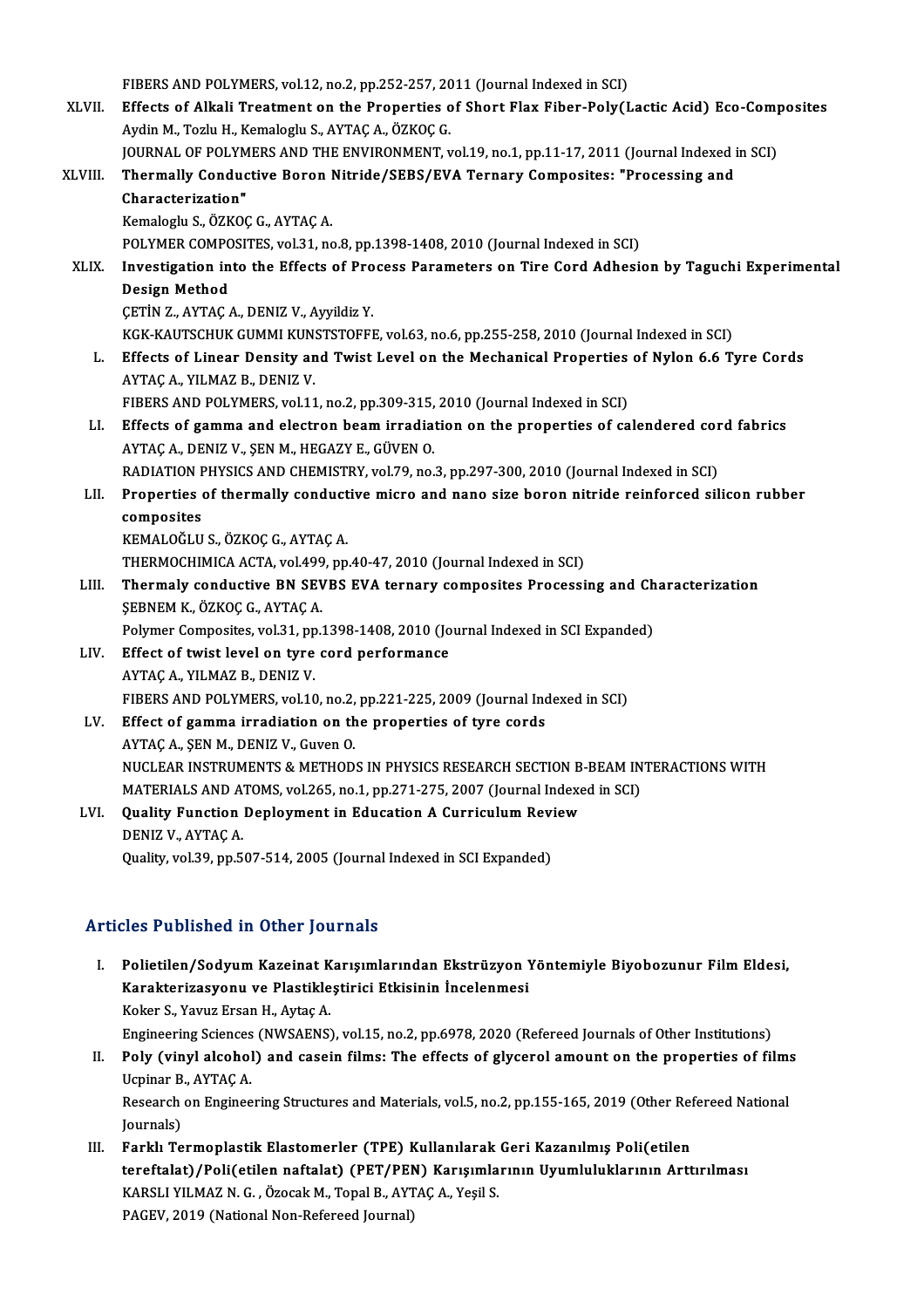| IV.    | Investigation of the Effects of Different Fiber Type Reinforcement on the Properties of Poly(lactic                |
|--------|--------------------------------------------------------------------------------------------------------------------|
|        | acid)/Polycarbonate Composites                                                                                     |
|        | ÇOBAN M., HAZER S., AYTAÇ A.                                                                                       |
|        | MATERIALS FOCUS, vol.7, no.5, pp.673-676, 2018 (Journal Indexed in ESCI)                                           |
| V.     | FARKLI ZİNCİR UZATICILARIN GERİKAZABNILMIŞ peT pen KARIŞIMINA ETKİLERİ                                             |
|        | CAN S., YESIL S., AYTAÇ A.                                                                                         |
|        | PLASTİK-PAGEV, 2016 (Other Refereed National Journals)                                                             |
| VI.    | Farklı Zincir Uzatıcıların Geri Kazanılmış PET/PEN karışımlarının Özelliklerine Etkisi                             |
|        | Can s., Yeşil S., AYTAÇ A.                                                                                         |
|        | PAGEV, pp.137, 2016 (National Non-Refereed Journal)                                                                |
| VII.   | Application of radiation technology to rubber and tire industries                                                  |
|        | KARAAĞAÇ B., AYTAÇ A., DENİZ V.                                                                                    |
|        | Hacettepe Journal of Biology and Chemistry, vol.42, pp.23-34, 2014 (Other Refereed National Journals)              |
| VIII.  | Application of radiation technology to rubber and tire industries-Review Article                                   |
|        | KARAAĞAÇ B., AYTAÇ A., DENİZ V.                                                                                    |
|        | Hacettepe Journal of Biology and Chemistry, no.42, pp.23-34, 2014 (Refereed Journals of Other Institutions)        |
| IX.    | Investigation of polyamide 6 6 composites reinforced with sized carbon fibers                                      |
|        | Karslı Yılmaz N. G., Özkan C., Aytaç A., Deniz V.                                                                  |
|        | Society of Plastics Engineers, Plastics Research Online, vol.1, no.1, pp.1-2, 2013 (Non-Refreed Journal)           |
| Х.     | Farklı Termoplastik Elastomerler TPE Kullanılarak Geri Kazanılmış Poli Etilen Teraftalat Poli Etilen               |
|        | Naftalat PET PEN Karışımlarının Uyumluluklarının Arttırılması                                                      |
|        | KARSLI YILMAZ N. G., ÖZOCAK M., TOPAL B. C., AYTAÇ A., YEŞİL S.                                                    |
|        | PAGEV, vol.122, no.1, pp.152-162, 2012 (National Non-Refereed Journal)                                             |
| XI.    | Karbon Elyafla Güçlendirilmiş Polimerik Karma( Kompozit) Malzemeler                                                |
|        | KARSLI YILMAZ N. G., AYTAÇ A., DENİZ V.                                                                            |
|        | PAGEV-Plastik Araştırma, Geliştirme ve İnceleme Dergisi, no.105, pp.176, 2009 (National Non-Refereed Journal)      |
| XII.   | Karbon Elyafla Güçlendirilmiş Polimerik Karma Malzemeler                                                           |
|        | Karslı Yılmaz N. G., Aytaç A., Deniz V.                                                                            |
|        | PAGEV-Plastik Araştırma, Geliştirme ve İnceleme Dergisi, vol.105, no.1, pp.176-181, 2009 (National Non-Refereed    |
|        | Journal)                                                                                                           |
| XIII.  | Akıllı Kaplamalar: Son Gelişmeler                                                                                  |
|        | AYTAÇ A, DENİZ V.                                                                                                  |
|        | PAGEV, no.100, pp.254, 2008 (National Non-Refereed Journal)                                                        |
| XIV.   | Kord Bezi Üretiminde Büküm Yönünün Etkilerinin Farklı Deney Tasarımı Yöntemleri ile İncelenmesi                    |
|        | AYTAÇ A., Yılmaz B., DENİZ V.                                                                                      |
|        | Dokuz Eylül Üniversitesi İşletme Fakültesi Dergisi, vol.9, no.1, pp.61-71, 2008 (Other Refereed National Journals) |
| XV.    | Agır Hizmet Boyaları                                                                                               |
|        | AYTAÇ A., Aytaç M., DENİZ V.                                                                                       |
|        | PAGEV, no.90, pp.118, 2007 (National Non-Refereed Journal)                                                         |
| XVI.   | Taguchi Deney Tasarımı                                                                                             |
|        | AYTAÇ A., DENİZ V.                                                                                                 |
|        | PAGEV, no.90, pp.118-126, 2007 (National Non-Refereed Journal)                                                     |
| XVII.  | Kalite Fonksiyonu Yayılımı                                                                                         |
|        | AYTAÇ A., DENİZ V.                                                                                                 |
|        | PAGEV, no.88, pp.100, 2006 (National Non-Refereed Journal)                                                         |
| XVIII. | Nanoboyalar                                                                                                        |
|        | AYTAÇ A., DENİZ V.                                                                                                 |
|        | PAGEV, pp.100-103, 2006 (National Non-Refereed Journal)                                                            |
| XIX.   | Plastiklerin Tarımda Kullanımı                                                                                     |
|        | AYTAÇ A., DENİZ V.                                                                                                 |
|        | PAGEV, no.79, pp.86, 2005 (National Non-Refereed Journal)                                                          |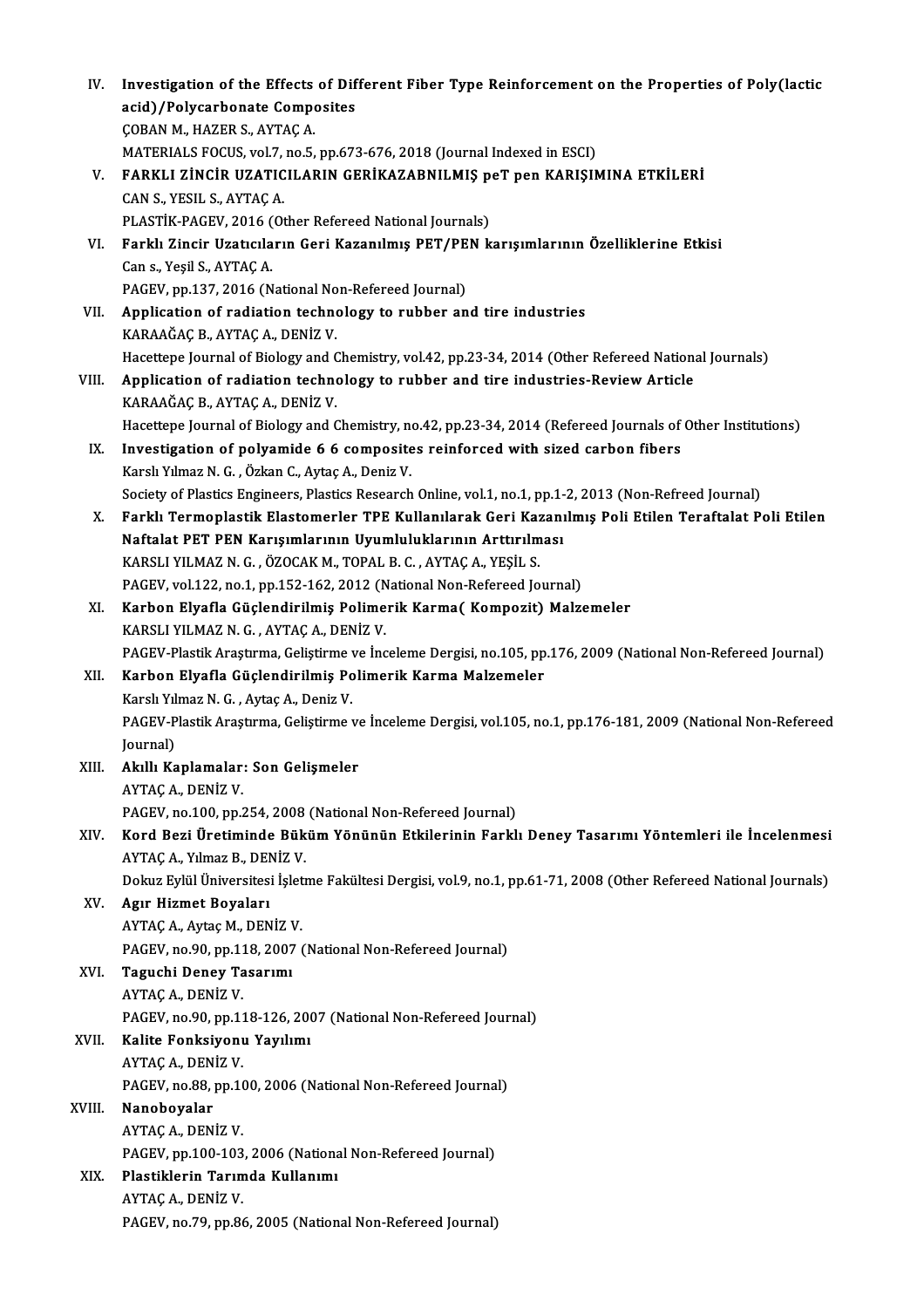### Books&Book Chapters

ooks & Book Chapters<br>I. Polyhedral oligomeric silsesquioxane (POSS) in polymer blends<br> <sup>Aytoc A, Hogor S</sup>

Aytaç A., Hazer S.<br>Polyhedral olig<br>Aytaç A., Hazer S.<br>in: Polyhedral Oli

Polyhedral oligomeric silsesquioxane (POSS) in polymer blends<br>Aytaç A., Hazer S.<br>in: Polyhedral Oligomeric Silsesquioxane (POSS) Polymer Nanocomposites From Synthesis to Applications, Sabu<br>Themes and Lakabujingiya Semesekb Aytaç A., Hazer S.<br>in: Polyhedral Oligomeric Silsesquioxane (POSS) Polymer Nanocomposites From Synthesis to Applications, Sabu<br>Thomas and,Lakshmipriya Somasekharan, Editor, Elsevier Science, Oxford/Amsterdam , Kota, pp.177 Thomas and,Lakshmipriya Somasekharan, Editor, Elsevier Science, Oxford/Amsterdam , Kota, pp.177-191, 2021<br>Refereed Congress / Symposium Publications in Proceedings

efereed Congress / Symposium Publications in Proceedings<br>I. CAPRAZBAĞLI PVA/KAZEİN/NANOSELÜLOZ KOMPOZİT FİLMLERİN ÖZELLİKLERİNİN İNCELENMESİ<br>SAHİN D. ÜÇPINAR B. AVTAC A SOG GÖNESÖÖ / ÖJ MPÖD.<br>ÇAPRAZBAĞLI PVA/KAZEİN/<br>ŞAHİN D., ÜÇPINAR B., AYTAÇ A. CAPRAZBAĞLI PVA/KAZEİN/NANOSELÜLOZ KOMPOZİT FİLMLERİN ÖZELLİKLEI<br>ŞAHİN D., ÜÇPINAR B., AYTAÇ A.<br>International Conference on Research in Applied Sciences, Antalya, Turkey, 22 April 2022<br>Improvement of Thermal Stability Of U

International Conference on Research in Applied Sciences, Antalya, Turkey, 22 April 2022

SAHIN D., ÜÇPINAR B., AYTAÇ A.<br>International Conference on Research in Applied Sciences, Antalya, Turkey, 22 April 2022<br>II. Improvement of Thermal Stability Of Unsaturated Polyester Resin Films by Using Different Ratios Of

GÜMÜŞ S.,AYTAÇA.,AKSOYK.

Nanosilica<br>GÜMÜŞ S., AYTAÇ A., AKSOY K.<br>International Congress on Multidisciplinary Natural Sciences, Uluslararası Multidisipliner Doğa Bilimleri Kongresi, GÜMÜŞ S., AYTAÇ A., AKSOY K.<br>International Congress on Multidisci<br>Ankara, Turkey, 01 December 2021<br>SYNTHESIS AND GHABACTERIZA International Congress on Multidisciplinary Natural Sciences, Uluslararası Multidisipliner Doğa Bilim<br>Ankara, Turkey, 01 December 2021<br>III. SYNTHESIS AND CHARACTERIZATION OF PVA-CASEIN COMPOSITES REINFORCED WITH<br>NANOCELULO

Ankara, Turkey, 01 December 2021<br>III. SYNTHESIS AND CHARACTERIZATION OF PVA-CASEIN COMPOSITES REINFORCED WITH<br>NANOCELULOSE

Şahin D., Ucpinar Durmaz B., AYTAÇ A.

7th INTERNATIONALBLACKSEACOASTLINECOUNTRIES SYMPOSIUM,Bucharest,Romania,27November 2021

## IV. CHARACTERIZATION AND PRODUCTION OF NANOFIBER FROMCROSS-LINKED POLYVINYL ALCOHOL/SODIUMCASEINATE BLEND CHARACTERIZATION AND P<br>ALCOHOL/SODIUM CASEINA<br>Şendil Ö., Yılmaz S. S. , AYTAÇ A.<br>7th INTERNATIONAL BLACK SE

ALCOHOL/SODIUM CASEINATE BLEND<br>Şendil Ö., Yılmaz S. S. , AYTAÇ A.<br>7th INTERNATIONAL BLACK SEA COASTLINE COUNTRIES SYMPOSIUM, Bucharest, Romania, 27 - 29 November<br>2021, PR.05, 105 Sendil Ö., Yılmaz S<br>7th INTERNATIOI<br>2021, pp.95-105<br>INVESTIC ATION Th INTERNATIONAL BLACK SEA COASTLINE COUNTRIES SYMPOSIUM, Bucharest, Romania, 27 - 29 No.<br>2021, pp.95-105<br>V. INVESTIGATION OF THE EFFECT OF DIFFERENT ALKALINE TREATMENT ON TISSUE PAPER<br>REAPERTIES

2021, pp.95-105<br>V. INVESTIGATION OF THE EFFECT OF DIFFERENT ALKALINE TREATMENT ON TISSUE PAPER<br>PROPERTIES INVESTIGATION OF<br>PROPERTIES<br>UĞURDAN İ., AYTAÇ A.<br>FIONS 12th INTERNAT

EJONS 13th INTERNATIONAL CONGRESS ON MATHEMATIC, ENGINEERING AND NATURAL SCIENCES, Turkey, 26<br>October 2021 UĞURDAN İ., A<br>EJONS 13th IN<br>October 2021<br>STUDY ON CA EJONS 13th INTERNATIONAL CONGRESS ON MATHEMATIC, ENGINEERING AND NATURAL SCIENCES, Tu<br>October 2021<br>VI. STUDY ON CARBON FIBER REINFORCED POLYAMIDE 11/POLY (LACTIC ACID) COMPOSITES<br>Uspinar B. ARTWEAEVA E. AYTAC A

# October 2021<br>STUDY ON CARBON FIBER REINFC<br>Ucpinar B., ARTYKBAEVA E., AYTAÇ A.<br>ASTANA INTERNATIONAL CONFEREN

STUDY ON CARBON FIBER REINFORCED POLYAMIDE 11/POLY (LACTIC ACID) COMPOSITES<br>Ucpinar B., ARTYKBAEVA E., AYTAÇ A.<br>ASTANA INTERNATIONAL CONFERENCE ON SCIENTIFIC RESEARCH, Nur-Sultan, Kazakhstan, 23 October 2021,<br>nn 101 107 Ucpinar B., ARTYKBAEVA E., AYTAÇ A.<br>ASTANA INTERNATIONAL CONFERENCE ON SCIENTIFIC RESEARCH, Nur-Sultan, Kazakhstan, 23 October 2021,<br>pp.101-107 ASTANA INTERNATIONAL CONFERENCE ON SCIENTIFIC RESEARCH, Nur-Sultan, Kazakhstan, 23 Octol<br>pp.101-107<br>VII. INVESTIGATION OF PROPERTIES OF GLASS FIBER REINFORCED PA6/PA610 COMPOSITES

# pp.101-107<br>INVESTIGATION OF PROPERTIES (<br>ARTYKBAEVA E., Ucpinar B., AYTAÇ A.<br>ASTANA INTERNATIONAL CONFEREN. INVESTIGATION OF PROPERTIES OF GLASS FIBER REINFORCED PA6/PA610 COMPOSITES<br>ARTYKBAEVA E., Ucpinar B., AYTAÇ A.<br>ASTANA INTERNATIONAL CONFERENCE ON SCIENTIFIC RESEARCH, Nur-Sultan, Kazakhstan, 23 October 2021,<br>nn 152 159

**ARTYKBAEV<br>ASTANA INT<br>pp.153-158<br>THE EEEEC** ASTANA INTERNATIONAL CONFERENCE ON SCIENTIFIC RESEARCH, Nur-Sultan, Kazakhstan, 23 Octob<br>pp.153-158<br>VIII. THE EFFECTS ON AC ELECTRICAL AND MECHANICAL PROPERTIES OF ALL BICOMPONENT<br>NANOEIPER OF THE BLA AS NRS THAT EXISTED I

# pp.153-158<br>THE EFFECTS ON AC ELECTRICAL AND MECHANICAL PROPERTIES OF A<br>NANOFIBER OF THE PLA-Ag NPs THAT EXISTED IN CORE OR IN SHELL<br>Samatra Vilmar S. AVTAC A THE EFFECTS ON AC ELE<br>NANOFIBER OF THE PLA-<br>Samatya Yılmaz S., AYTAÇ A.<br>Eth international new york e

NANOFIBER OF THE PLA-Ag NPs THAT EXISTED IN CORE OR IN SHELL<br>Samatya Yılmaz S., AYTAÇ A.<br>5th international new york conference on evolving trends in interdisciplinary research &amp; practices,<br>Manhattan Now York City, Unit Samatya Yılmaz S., AYTAÇ A.<br>5th international new york conference on evolving trends in interdisciplinary resea<br>Manhattan, New York City, United States Of America, 03 October 2021, pp.140-146<br>PRODUCTION OF WOUND DRESSING W 5th international new york conference on evolving trends in interdisciplinary research & practice:<br>Manhattan, New York City, United States Of America, 03 October 2021, pp.140-146<br>IX. PRODUCTION OF WOUND DRESSING WITH A

## Manhattan, New York City, United States Of America, 03 October 2021, pp.140-146<br>PRODUCTION OF WOUND DRESSING WITH ANTIBACTERIAL EFFECT FROM BICOMPONENT<br>NANOFIBERS WITH CORE RAW PLA-SHELL PU-Ag NPs<br>Samatya Yılmaz S., AYTAC NANOFIBERS WITH CORE RAW PLA-SHELL PU-Ag NPs NANOFIBERS WITH CORE RAW PLA-SHELL PU-Ag NPs<br>Samatya Yılmaz S., AYTAÇ A.<br>ISPEC 11th INTERNATIONAL CONFERENCE ON ENGINEERING &amp; NATURAL SCIENCES, Muş, Turkey, 18<br>Santambar 2021, nn 24,45.

Samatya Yılmaz S., AYTAÇ A<br>ISPEC 11th INTERNATIONA<br>September 2021, pp.34-45<br>THE PRODUCTION OF AS ISPEC 11th INTERNATIONAL CONFERENCE ON ENGINEERING & NATURAL SCIENCES, Muş, Turkey, 18<br>September 2021, pp.34-45<br>X. THE PRODUCTION OF Ag NPDOPED HOLLOW PLA-PU BLEND NANOFIBERS AND EXAMINATION OF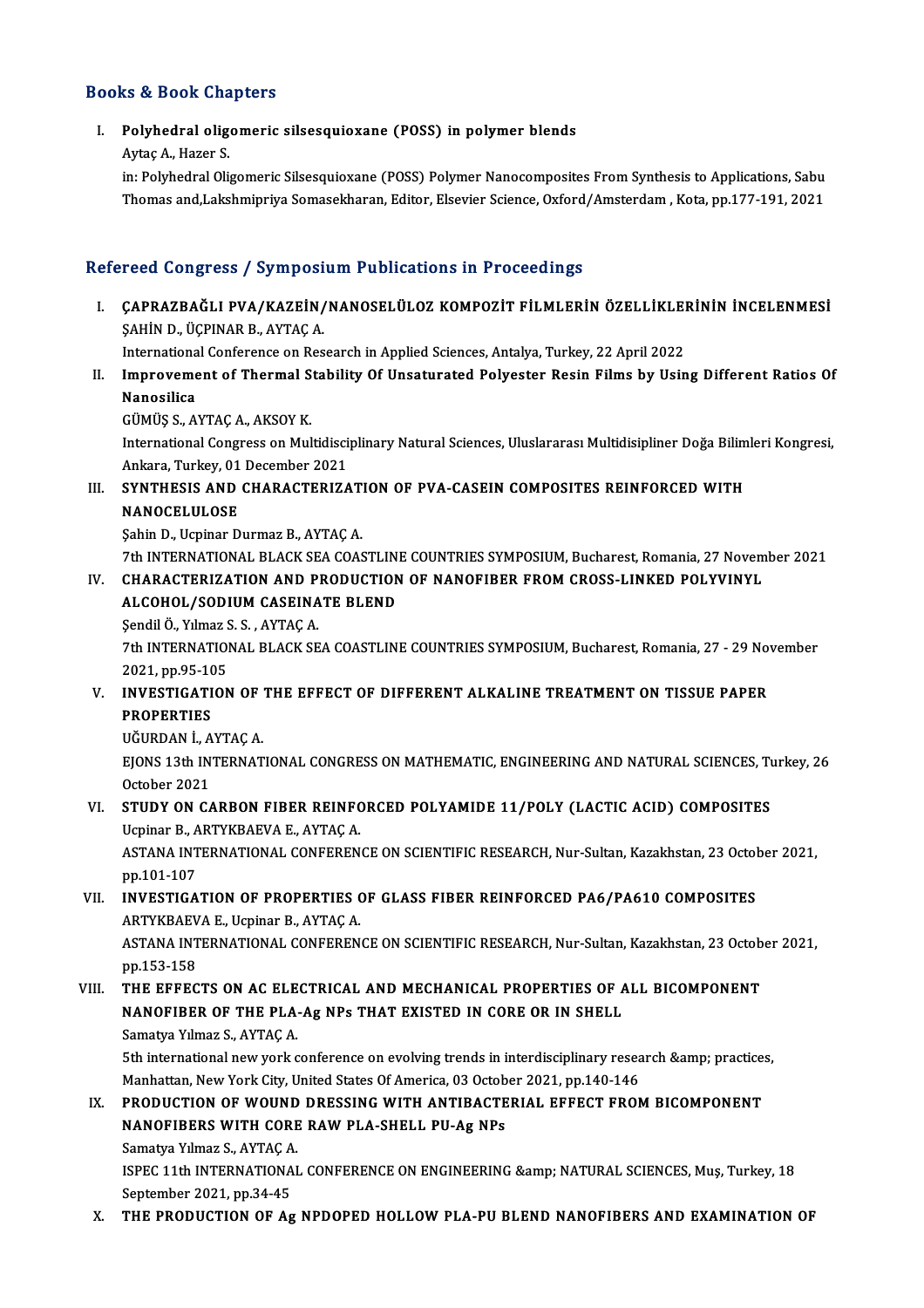### ELECTRICAL PROPERTIES

SAMATYA YILMAZ S., AYTAÇ A.

ELECTRICAL PROPERTIES<br>SAMATYA YILMAZ S., AYTAÇ A.<br>ISPEC 11th INTERNATIONAL CONFERENCE ON ENGINEERING &amp; NATURAL SCIENCES, Muş, Turkey, 18 - 19<br>Sentember 2021, PD 22, 22 SAMATYA YILMAZ S., AYTA<br>ISPEC 11th INTERNATIONA<br>September 2021, pp.22-33<br>PREBARATION OF BA645 ISPEC 11th INTERNATIONAL CONFERENCE ON ENGINEERING & NATURAL SCIENCES, M<br>September 2021, pp.22-33<br>XI. PREPARATION OF PA6/PA610 BLENDS AND INVESTIGATION OF THE PROPERTIES<br>APTYKPAEVA E Hepipar Durmag B AYTAC A

September 2021, pp.22-33<br>PREPARATION OF PA6/PA610 BLENDS AI<br>ARTYKBAEVA E., Ucpinar Durmaz B., AYTAÇ A.<br>INTERNATIONAL EUROASIA GORTESS OR Scien PREPARATION OF PA6/PA610 BLENDS AND INVESTIGATION OF THE PROPERTIES<br>ARTYKBAEVA E., Ucpinar Durmaz B., AYTAÇ A.<br>INTERNATIONAL EUROASIA Congress on Scientific Researches and Recent Trends -VIII, Zambales, Philippines, 02<br>Aug ARTYKBAEVA E., Ucpinar<br>INTERNATIONAL EUROAS<br>August 2021, pp.154-161<br>Englai Üretan Hibrit M INTERNATIONAL EUROASIA Congress on Scientific Researches and Recent Trends -<br>August 2021, pp.154-161<br>XII. Epoksi-Üretan Hibrit Modifiyeli Alkid Reçine Üretimi ve Karakterizasyonu<br>DEMİR S. AVTAC A August 2021, pp.15<br><mark>Epoksi-Üretan Hil</mark><br>DEMİR Ş., AYTAÇ A.<br>14 JU USAL KİMYA Epoksi-Üretan Hibrit Modifiyeli Alkid Reçine Üretimi ve Karakterizas<br>DEMİR Ş., AYTAÇ A.<br>14. ULUSAL KİMYA MÜHENDİSLİĞİ KONGRESİ, Turkey, 10 June 2021, pp.129<br>INVESTIC ATION OF TUE EFFECTS OF PEDUCED CRAPUENE OVIDE/M DEMİR Ş., AYTAÇ A.<br>14. ULUSAL KİMYA MÜHENDİSLİĞİ KONGRESİ, Turkey, 10 June 2021, pp.129<br>XIII. 1NVESTIGATION OF THE EFFECTS OF REDUCED GRAPHENE OXIDE/MULTIWALLED CARBON NANOTUBE MIXTURES ON THE PROPERTIES OF POLYCARBONATE/POLY (LACTIC ACID) BLEND Öncel G., Urtekin G., AYTAÇ A. NANOTUBE MIXTURES ON THE PROPERTIES OF POLYCARBONATE/POLY (LACTIC ACID) BLEN<br>Öncel G., Urtekin G., AYTAÇ A.<br>7. ULUSLARARASI MUHENDİSLİK MİMARLIK VE TASARIM KONGRESİ, Turkey, 21 May 2021, pp.164-169<br>POLYCLACTIC ACID) (POLYA XIV. POLY(LACTIC ACID)/POLYAMIDE 11 BIO-BASED POLYMER BLENDS<br>Ucpinar B., AYTAÇ A. 7. ULUSLARARASI MI<br>POLY (LACTIC ACII<br>Ucpinar B., AYTAÇ A.<br>4th INTERNATIONAL POLY(LACTIC ACID)/POLYAMIDE 11 BIO-BASED POLYMER BLENDS<br>Ucpinar B., AYTAÇ A.<br>4th INTERNATIONAL NEW YORK CONFERENCE ON EVOLVING TRENDS IN INTERDISCIPLINARY RESEARCH &amp;<br>PRACTICES, New York, United States Of America, 03 Ma Ucpinar B., AYTAÇ A.<br>4th INTERNATIONAL NEW YORK CONFERENCE ON EVOLVING TRENDS I<br>PRACTICES, New York, United States Of America, 02 May 2021, pp.38-44<br>POLYETHYLENE (SODLUM GASEINATE (SODBITOL BLEND EU MS I 4th INTERNATIONAL NEW YORK CONFERENCE ON EVOLVING TRENDS IN INTERDISCIPLINARY RESEA<br>PRACTICES, New York, United States Of America, 02 May 2021, pp.38-44<br>XV. POLYETHYLENE/SODIUM CASEINATE/SORBITOL BLEND FILMS PRODUCED BY EX PRACTICES, New York, United States Of America,<br>POLYETHYLENE/SODIUM CASEINATE/SORI<br>Koker S., Ucpinar B., YAVUZ ERSAN H., AYTAÇ A.<br>4th INTERNATIONAL NEW YORK CONEERENCE POLYETHYLENE/SODIUM CASEINATE/SORBITOL BLEND FILMS PRODUCED BY EXTRUSION<br>Koker S., Ucpinar B., YAVUZ ERSAN H., AYTAÇ A.<br>4th INTERNATIONAL NEW YORK CONFERENCE ON EVOLVING TRENDS IN INTERDISCIPLINARY RESEARCH &amp;<br>PRACTICES Koker S., Ucpinar B., YAVUZ ERSAN H., AYTAÇ A.<br>4th INTERNATIONAL NEW YORK CONFERENCE ON EVOLVING TRENDS IN INTERDISCIPLINARY RESEARCH &amp;<br>PRACTICES, New York, United States Of America, 02 May 2021 4th INTERNATIONAL NEW YORK CONFERENCE ON EVOLVING TRENDS IN INTERDISCIPLINARY RESEAF<br>PRACTICES, New York, United States Of America, 02 May 2021<br>XVI. COMPATIBILITY OF POLY (LACTIC ACID) / POLYCARBONATE BLEND BY USING DIFFER PRACTICES, N<br>COMPATIBII<br>CATALYSTS<br>Zongin E - VII COMPATIBILITY OF POLY (<br>CATALYSTS<br>Zengin E., YILDIZ M., AYTAÇ A.<br>E IILISI ARARASI MÜHENDİSI CATALYSTS<br>Zengin E., YILDIZ M., AYTAÇ A.<br>5.ULUSLARARASI MÜHENDİSLİK VE TEKNOLOJİ YÖNETİMİ KONGRESİ, Turkey, 24 April 2021, pp.423-428 XVII. Investigation of the Loading Rate of Graphene Oxide on the Properties of Compatibilized Graphene 5.ULUSLARARASI MÜHENDİSLİK VE TEKNOLOJİ YÖNETİMİ KONGRESİ, Turkey, 24 April 2<br>Investigation of the Loading Rate of Graphene Oxide on the Properties of Composites<br>Oxide/Poly(ethylene terephthalate)/Poly(butylene terephthala Investigation of the Loading Ra<br>Oxide/Poly(ethylene terephtha<br>Atılgan M. G. , Ucpinar B., AYTAÇ A.<br>Oth International Conference on Ac Atilgan M. G. , Ucpinar B., AYTAÇ A.<br>9th International Conference on Advanced Technologies (ICAT'xx20), İstanbul, Turkey, 10 - 12 August 2020 Atılgan M. G. , Ucpinar B., AYTAÇ A.<br>9th International Conference on Advanced Technologies (ICAT'xx20), İstanbul, Turkey, 10 - 12 August 2020<br>XVIII. Effects of aldehyde-based crosslinkers on the properties of polyvinyl alc 9th International Cor<br>Effects of aldehyde<br>Ucpinar B., AYTAÇ A.<br>W. International Inte Effects of aldehyde-based crosslinkers on the properties of polyvinyl alcohol/sodium caseinate<br>Ucpinar B., AYTAÇ A.<br>IV. International International Joint Science Congress of Materials and Polymers (ISCMP2020), Tetova, 4 - Ucpinar B., AYTAÇ A.<br>IV. International International Joint Science Congress of Materials and Polymers (ISCMP2020), Tetova, 4 - 07<br>October 2020 XIX. Thermal andmechanical properties of reduced graphene oxide reinforced poly(ethylene October 2020<br>Thermal and mechanical properties of reduced graphene oxide reinforced<br>terephthalate) (PET)/(polybutylene terephthalate) (PBT) nanocomposites<br>Uspinar B. Atlgan M.C. AYTACA Thermal and mechanical prope<br>terephthalate) (PET)/(polybut<br>Ucpinar B., Atılgan M. G. , AYTAÇ A.<br>W. International International Joint IV. International International Joint Science Congress of Materials and Polymers (ISCMP2020), Tetova, Macedonia,<br>4 - 07 October 2020 Ucpinar B., Atılgan M. G., AYTAÇ A. IV. International International Joint Science Congress of Materials and Polymers (ISCMP2020), Tetova, Macedon<br>4 - 07 October 2020<br>XX. Comparison Of The Effect Of The Reduced Graphene Oxide And Multi-Walled Carbon Nanotube 4 - 07 October 2020<br>Comparison Of The Effect Of The Reduced (<br>Poly (Lactıc Acıd) / Polycarbonate Blends, **Comparison Of T<br>Poly (Lactic Acid<br>Öncel G., AYTAÇ A.<br>W. International In** Poly (Lactic Acid) / Polycarbonate Blends,<br>Öncel G., AYTAÇ A.<br>IV. International International Joint Science Congress of Materials and Polymers (ISCMP2020), Tetova, Macedonia, Öncel G., AYTAÇ A.<br>IV. International Inte:<br>4 - 07 October 2020<br>Investigation of Th IV. International International Joint Science Congress of Materials and Polymers (ISCMP2020), 7<br>4 - 07 October 2020<br>XXI. Investigation of Thermal, Mechanical and Surface Properties of PU/PLA Nanofibers,<br>XIInses S. S. AYTAC 4 - 07 October 2020<br>Investigation of The<br>Yılmaz S.S., AYTAÇ A.<br>W. International Cong Investigation of Thermal, Mechanical and Surface Properties of PU/PLA Nanofibers,<br>Yılmaz S. S. , AYTAÇ A.<br>IV. International Congress On New Trends In Science, Engineering And Technology, St. Petersburg, Russia, 7 - 09<br>Sept **Yilmaz S. S. , AYTA<br>IV. International (**<br>September 2020<br>INVESTIC ATION IV. International Congress On New Trends In Science, Engineering And Technology, St. Petersburg, Ri<br>September 2020<br>XXII. INVESTIGATION OF THE EFFECTS OF METAL NANOPARTICULES ON THE PROPERTIES OF September 2020<br>INVESTIGATION OF THE EFFECT<br>COMPATIBILIZED PE TPS FILMS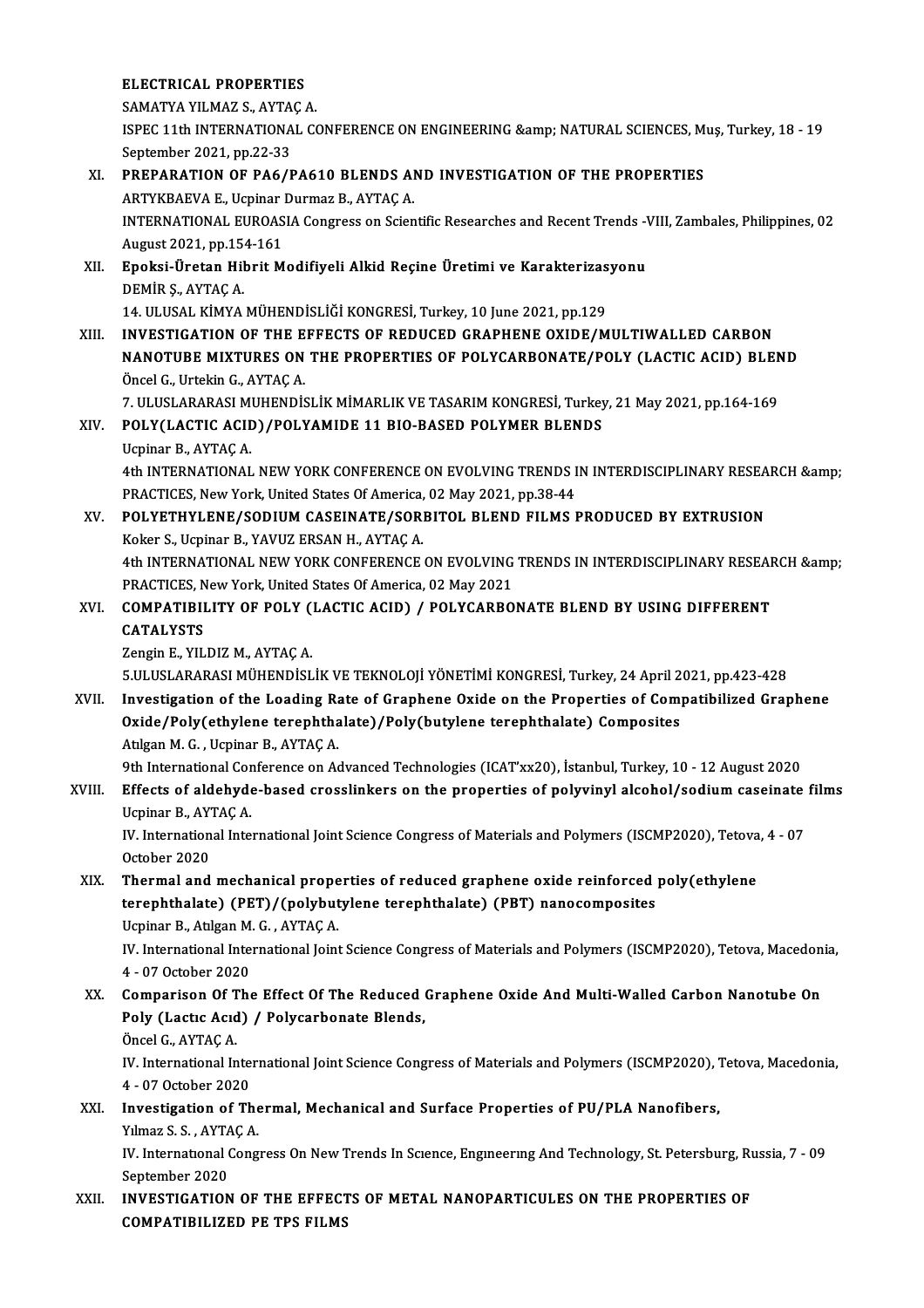Özdemir E.,AKAYR.G. ,AYTAÇA. 9th International Conference on Advanced Technologies, (ICAT'xx20), İstanbul, Turkey, 10 - 12 August 2020 Özdemir E., AKAY R. G. , AYTAÇ A.<br>9th International Conference on Advanced Technologies, (ICAT'xx20), İstanbul, Turkey, 10 - 12 August<br>XXIII. METAL NANOPARTİKÜL KARIŞIMLARININ UYUMLAŞTIRILMIŞ PE/TPS FİLMLERİNE ETKİSİ,<br>Örde 9th International Conference on A<br>**METAL NANOPARTIKÜL KARI**:<br>Özdemir E., AKAY R. G. , AYTAÇ A.<br>International Mermare Sciences C METAL NANOPARTİKÜL KARIŞIMLARININ UYUMLAŞTIRILMIŞ PE/TPS FİLMLI<br>Özdemir E., AKAY R. G. , AYTAÇ A.<br>International Marmara Sciences Congress (Spring), Kocaeli, Turkey, 19 - 20 June 2020<br>Jongryl İle Uyumlaştırılmış İndirsenmiş Özdemir E., AKAY R. G. , AYTAÇ A.<br>International Marmara Sciences Congress (Spring), Kocaeli, Turkey, 19 - 20 June 2020<br>XXIV. Joncryl İle Uyumlaştırılmış İndirgenmiş Grafen Oksit Takviyeli Poli(Etilen Teraftalat)/Poli(B International Marmara Sciences Congress (Spring), Kocaeli, T<br>Joncryl İle Uyumlaştırılmış İndirgenmiş Grafen Oksit T<br>Teraftalat) Kompozitlerinin Özelliklerinin İncelenmesi<br>Öztürk G. Haninar P. AYTAG A Teraftalat) Kompozitlerinin Özelliklerinin İncelenmesi<br>Öztürk C., Ucpinar B., AYTAÇ A. Teraftalat) Kompozitlerinin Özelliklerinin İncelenmesi<br>Öztürk C., Ucpinar B., AYTAÇ A.<br>International Marmara Sciences Congress (Autumn), 1 - 03 November 2019, pp.712-717<br>FIRER PRODUCTION EROM RLA (RU RLENDS RV ELECTROSPINN Öztürk C., Ucpinar B., AYTAÇ A.<br>International Marmara Sciences Congress (Autumn), 1 - 03 November 2019, pp.712-717<br>XXV. FIBER PRODUCTION FROM PLA/PU BLENDS BY ELECTROSPINNING ANDCHARACTERIZATION OF Internati<br>FIBER P<br>FIBERS<br><sup>Vilmog</sup> S FIBER PRODUCTION<br>FIBERS<br>Yılmaz S. S. , AYTAÇ A.<br>CISET - 2nd Gilicia Inte FIBERS<br>Yılmaz S. S. , AYTAÇ A.<br>CISET - 2nd Cilicia International Symposium on Engineering and Technology, 10 - 12 October 2019 Yılmaz S. S. , AYTAÇ A.<br>CISET - 2nd Cilicia International Symposium on Engineering and Technology, 10 - 12 October 2019<br>XXVI. Fonksiyonelleştirilmiş MWCNT ile desteklenmiş PC/PLA kompozitlerinin karakterizasyonu<br>Usteli CISET - 2nd Cilicia In<br>Fonksiyonelleştiri<br>Urtekin G., AYTAÇ A.<br>2nd International Eu Fonksiyonelleştirilmiş MWCNT ile desteklenmiş PC/PLA kompozitlerinin karakterizasyonu<br>Urtekin G., AYTAÇ A.<br>2nd International Eurasian Conference on Biological and Chemical Sciences (EurasianBioChem 2019), 28 - 29 June<br>2019 Urteki<br>2nd Ir<br>2019<br>PRO XXVI . PBO (1,4 fenilen bisoksazolin) uyumlaştırıcısının indirgenmiş grafen oksit takviyelipoli(etilen 2019<br>PBO (1,4 fenilen bisoksazolin) uyumlaştırıcısının indirgenmiş grafen oksit takviyelipo<br>teraftalat)/poli(bütilen teraftalat) kompozitlerinin özelliklerine etkisinin incelenmesi<br>Uminar B. Östürk C. AYTAC A PBO (1,4 fenilen bisoksazol<br>teraftalat)/poli(bütilen tera<br>Ucpinar B., Öztürk C., AYTAÇ A.<br>2nd International Eurasian Cor 2nd International Eurasian Conference on Biological and Chemical Sciences (EurasianBioChem 2019), 28 - 29 June<br>2019 Ucpinar B., Öztürk C., AYTAÇ A. 2nd International Eurasian Conference on Biological and Chemical Sciences (EurasianBioChem 2019), 28 -<br>2019<br>XXVIII. Sodyum Kazeinat/Poli (vinil alkol) filmleri: farklı çapraz bağlayıcıların etkilerinin incelenmesi<br>Ilminar 2019<br><mark>Sodyum Kazeinat/Poli (vini</mark><br>Ucpinar B., Gümüş S., AYTAÇ A.<br>2nd International Eurasian Cor Sodyum Kazeinat/Poli (vinil alkol) filmleri: farklı çapraz bağlayıcıların etkilerinin incelenmesi<br>Ucpinar B., Gümüş S., AYTAÇ A.<br>2nd International Eurasian Conference on Biological and Chemical Sciences (EurasianBioChem 20 Ucpinar B., Gümüş S., AYTAÇ A.<br>2nd International Eurasian Conference on Biological and Chemical Sciences (EurasianBioChem 2019), 28 - 29 June<br>2019 2nd International Eurasian Conference on Biological and Chemical Sciences (EurasianBioChem 2019), 28 - 29 Jun<br>2019<br>XXIX. KARBON ELYAF TAKVİYELİ PC/PLA KOMPOZİTLERİNİN ALEV GECİKTİRİCİLİĞİNİN İYİLEŞTİRİLMESİ 2019<br>KARBON ELYAF TAKVİYEL<br>Urtekin G., Hazer S., AYTAÇ A.<br>Uluslararaşı Marmara Fan ve Urtekin G., Hazer S., AYTAÇ A.<br>Uluslararası Marmara Fen ve Sosyal Bilimler Kongresi (Bahar) 2019, 26 April 2019 Urtekin G., Hazer S., AYTAÇ A.<br>Uluslararası Marmara Fen ve Sosyal Bilimler Kongresi (Bahar) 2019, 26 April 2019<br>XXX. FONKSİYONELLEŞTİRİLMİŞ KARBON NANOTÜP KATKILI POLİVİNİL ALKOL MEMBRANLAR İLE<br>DESALİNASYON GALISMASI Uluslararası Marmara Fen ve Se<br>FONKSİYONELLEŞTİRİLMİŞ<br>DESALİNASYON ÇALIŞMASI<br>Yılman Bu Kölip Niçiz E. AYTA FONKSİYONELLEŞTİRİLMİŞ KARBON NANOTİ<br>DESALİNASYON ÇALIŞMASI<br>Yılman B., UĞUR NİGİZ F., AYTAÇ A., HİLMİOĞLU N.<br>Hivelərərəc Mərmərə Fən və Soqual Bilimlər Kəngr DESALİNASYON ÇALIŞMASI<br>Yılman B., UĞUR NİGİZ F., AYTAÇ A., HİLMİOĞLU N.<br>Uluslararası Marmara Fen ve Sosyal Bilimler Kongresi (BAHAR 2019), 26 - 28 April 2019<br>FARKLI TANECİK BOYUTUNDAKİ SİLİSYUM KARRÜRLERİN YARISMAZ KARLAMA Xılman B., UĞUR NİGİZ F., AYTAÇ A., HİLMİOĞLU N.<br>Uluslararası Marmara Fen ve Sosyal Bilimler Kongresi (BAHAR 2019), 26 - 28 April 2019<br>XXXI. FARKLI TANECİK BOYUTUNDAKİ SİLİSYUM KARBÜRLERİN YAPIŞMAZ KAPLAMALARIN ÖZELLİK Uluslararası Marmara<br>FARKLI TANECİK B<br>ÜZERİNE ETKİLERİ<br>TOC O AYTAC A **ÜZERINE ETKILERI<br>TOC O., AYTAC A.** UluslararasıMarmara Fenve SosyalBilimlerKongresi (BAHAR2019),26 -28April2019 TOÇ O., AYTAÇ A.<br>Uluslararası Marmara Fen ve Sosyal Bilimler Kongresi (BAHAR 2019), 26 - 28 April 2019<br>XXXII. Polietilen/Sodyum kazeinat karışımlarından ekstrüzyon yöntemiyle biyobozunur<br>filmüretimi karakterizasyonu ve Uluslararası Marmara Fen ve Sosyal Bilimler Kongresi (BAHAR 2019), 26 - 28<br>Polietilen/Sodyum kazeinat karışımlarından ekstrüzyon yöntemiyle l<br>filmüretimi,karakterizasyonu ve plastikleştirici etkisinin incelenmesi<br>Kokar S. Polietilen/Sodyum kazeinat karış<br>filmüretimi,karakterizasyonu ve<br>Koker S., YAVUZ ERSAN H., AYTAÇ A.<br>2nd International Euresian Conferen filmüretimi,karakterizasyonu ve plastikleştirici etkisinin incelenmesi<br>Koker S., YAVUZ ERSAN H., AYTAÇ A.<br>2nd International Eurasian Conference onBiological and Chemical Sciences, 28 - 29 June 2019, pp.222<br>Boliüratan Könük Koker S., YAVUZ ERSAN H., AYTAÇ A.<br>2nd International Eurasian Conference onBiological and Chemical Sciences, 28 - 29 June 2019, pp.222<br>XXXIII. Poliüretan Köpük Atıklarının Glikoliz ile Kimyasal Geri Dönüşümünde Farklı 2nd Internation<br>Poli<mark>üretan K</mark><br>İncelenmesi<br>Dinc M. YU Di Poli<mark>üretan Köpük Atıkları</mark><br>İncelenmesi<br>Dinç M., YILDIZ M., AYTAÇ A.<br>International Marmara Scien **İncelenmesi**<br>Dinç M., YILDIZ M., AYTAÇ A.<br>International Marmara Sciences Congress(IMASCON-Spring 2019), 26 - 28 April 2019<br>Charactonization of Boly (EthyloneTerenhthelete) (Boly (Butylone Terenhthe Dinç M., YILDIZ M., AYTAÇ A.<br>International Marmara Sciences Congress(IMASCON-Spring 2019), 26 - 28 April 2019<br>XXXIV. Characterization of Poly (EthyleneTerephthalate)/Poly (Butylene Terephthalate)Based<br>Nanosomnosites Beinfo International Marmara Sciences Congress(IMASCON-Spring 2019)<br>Characterization of Poly (EthyleneTerephthalate)/Poly (B)<br>Nanocomposites Reinforced with ReducedGraphene Oxide<br>HAZER S. Ördemir M. AYTAC A Characterization of Poly (Eth<br>Nanocomposites Reinforced<br>HAZER S., Özdemir M., AYTAÇ A.<br>ISLAC'19/UHAVS19 22 - 24 Mer Nanocomposites Reinforced with ReducedGraphene Oxide<br>HAZER S., Özdemir M., AYTAÇ A.<br>ISLAC'18/UHAKS18, 22 - 24 March 2018 HAZER S., Özdemir M., AYTAÇ A.<br>ISLAC'18/UHAKS18, 22 - 24 March 2018<br>XXXV. Karbon Elyaf Takviyeli PLA/PC Kompozitlerin Isıl ve Yanabilirlik Özellikleri<br>HAZER S. AYTAC A. ISLAC'18/UHAKS18<br><mark>Karbon Elyaf Tak</mark><br>HAZER S., AYTAÇ A.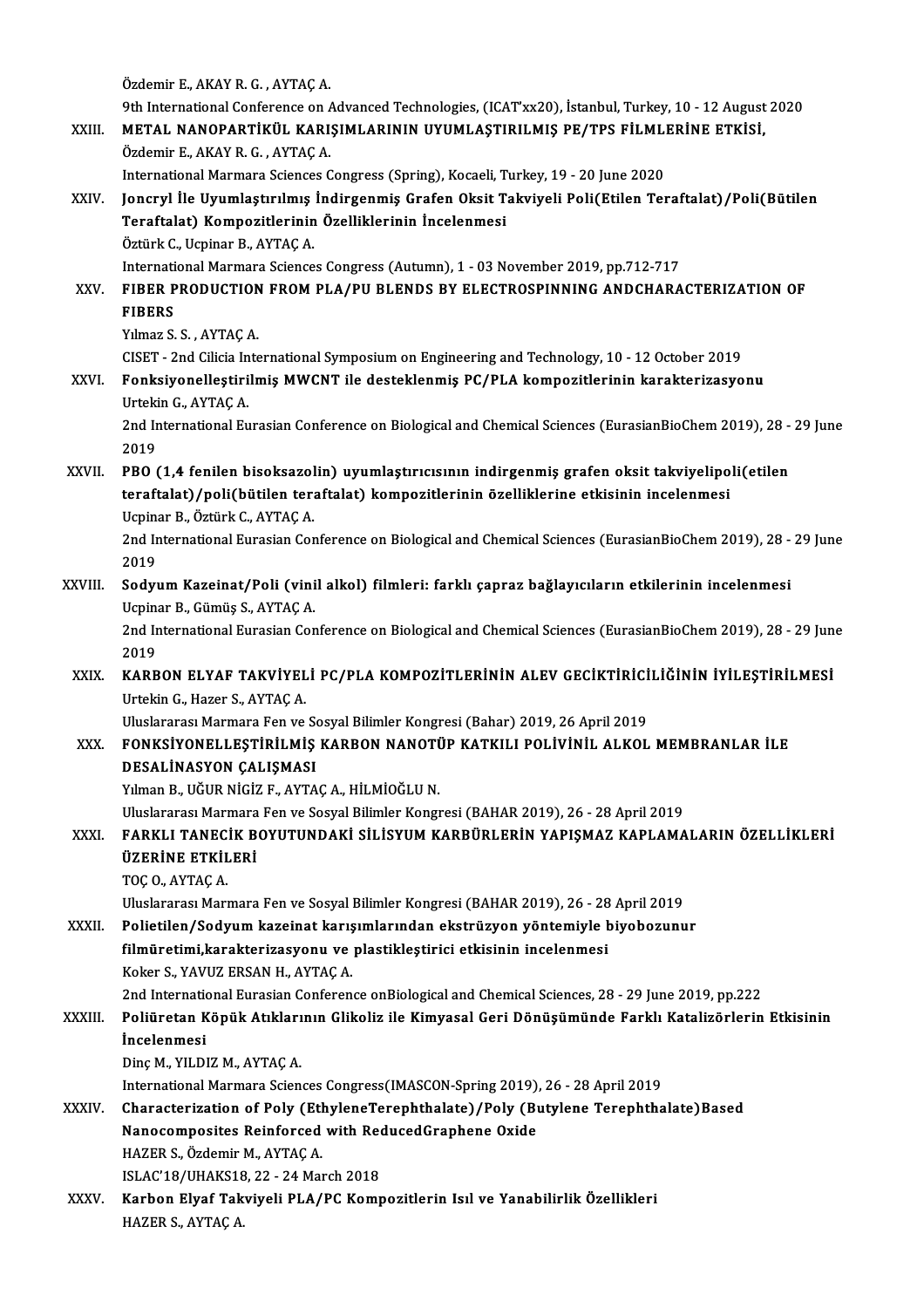|              | ULUSLARARASI MARMARA FEN VE SOSYAL BİLİMLER KONGRESİ, 23 - 25 December 2018                                                           |
|--------------|---------------------------------------------------------------------------------------------------------------------------------------|
| XXXVI.       | Geçici Koruyucu Kaplamalarda Plastikleştirici Çeşitlerinin Etkileri                                                                   |
|              | ÇALIŞKAN V., AYTAÇ A                                                                                                                  |
|              | ULUSLARARASI MARMARA FEN VE SOSYAL BİLİMLER KONGRESİ, 23 - 25 December 2018                                                           |
| XXXVII.      | Amonyum Polifosfat Ve Amonyum Polifosfat-Bor Fosfat Karişimlarinin Isı İle KabaranBoyalarda                                           |
|              | Etkilerinin Karşılaştırılması                                                                                                         |
|              | ŞEKER F., AYTAÇ A                                                                                                                     |
|              | ULUSLARARASI MARMARA FEN VE SOSYAL BİLİMLER KONGRES, 23 - 25 December 2018                                                            |
| XXXVIII.     | Sentetik Elyaf Karışımı Takviyeli PLA/PC Kompozitlerin Mekanik Ve Isıl Özelliklerinin İncelenmesi                                     |
|              | HAZER S, AYTAÇ A                                                                                                                      |
|              | International Eurasian Conference on Science, Engineering and Technology (EurasianSciEnTech 2018), 22 - 23                            |
|              | November 2018                                                                                                                         |
| <b>XXXIX</b> | İndirgenmiş Grafen Oksit Takviyeli Poli (Etilen Teraftalat)/Poli (Bütilen<br>Teraftalat) Nanokompozitlerine Uyumlaştırıcıların Etkisi |
|              | ÖZTÜRK C., UCPİNAR B., AYTAÇ A.                                                                                                       |
|              | International Eurasian Conference on Science, Engineering and Technology (EurasianSciEnTech 2018), 22 - 23                            |
|              | November 2018                                                                                                                         |
| XL.          | Fonksiyonelleştirilmiş ve fonksiyonelleştirilmemiş MWCNT katkılı PC/PLAkompozitlerinin                                                |
|              | özelliklerinin incelenmesi                                                                                                            |
|              | URTEKIN G., AYTAÇ A.                                                                                                                  |
|              | International Eurasian Conference on Science, Engineering and Technology (EurasianSciEnTech 2018), 22 - 23                            |
|              | November 2018                                                                                                                         |
| XLI.         | Poliüretan Köpük Atıklarının Glikoliz ile Kimyasal Geri Dönüşümünün İncelenmesi                                                       |
|              | Dinç M., YILDIZ M., AYTAÇ A.                                                                                                          |
|              | International Marmara Science and Social Sciences Congress (IMASCON-2018), 23 - 25 November 2018                                      |
| XLII.        | Effect of Cross-Linking Agent on the Properties of Sodium Caseinate-Poly(vinyl                                                        |
|              | alcohol) Biodegradable Films                                                                                                          |
|              | Koker S., Ucpinar B., AYTAÇ A.                                                                                                        |
|              | VII. Ulusal Polimer Bilim ve Teknolojisi Kongre ve Sergisi, Turkey, 9 - 12 September 2018                                             |
| XLIII.       | Cam Elyaf Takviyesinin Poli(Laktik Asit)/Polikarbonat Karışımlarının Isıl ve Yanma özellikleri                                        |
|              | üzerine Etkisinin İncelenmesi                                                                                                         |
|              | Hazer S., Urtekin G., AYTAÇ A.                                                                                                        |
|              | VII. Ulusal Polimer Bilim ve Teknolojisi Kongre ve Sergisi, Turkey, 9 - 12 September 2018                                             |
| XLIV.        | Farklı Plastikleştiricilerin Geçici Kaplamaların Özellikleri Üzerine Etkilerinin İncelenmesi                                          |
|              | Çalışkan V., AYTAÇ A.                                                                                                                 |
|              | VII. Ulusal Polimer Bilim ve Teknolojisi Kongre ve Sergisi, Turkey, 9 - 12 September 2018                                             |
| XLV.         | Esnek Poliüretan Sünger Geri Dönüşümünde Farklı Oranlardaki Kalay Oktoat Etkisinin İncelenmesi<br>Dinç M., YILDIZ M., AYTAÇ A.        |
|              | VII. Ulusal Polimer Bilim ve Teknolojisi Kongre ve Sergisi, Turkey, 9 - 12 September 2018                                             |
| XLVI.        | Isi ile Kabaran Alev Geciktiricili Boyalarda Amonyum Polifosfat ve Bor Fosfatın                                                       |
|              | Etkilerinin Karşılaştırılması                                                                                                         |
|              | Hazer S., Urtekin G., AYTAÇ A.                                                                                                        |
|              | VII. Ulusal Polimer Bilim ve Teknolojisi Kongre ve Sergisi, Turkey, 9 - 12 September 2018                                             |
| XLVII.       | Yumurta Kabuğu ile Amonyum Polifosfat Takviyeli PLA Kompozitlerinin Isıl ve Mekanik Nzelliklerinin                                    |
|              | <i>incelenmesi</i>                                                                                                                    |
|              | Urtekin G., Hazer S., Tinmaz B., Uysal G., AYTAÇ A.                                                                                   |
|              | VII. Ulusal Polimer Bilim ve Teknolojisi Kongre ve Sergisi, Turkey, 9 - 12 September 2018                                             |
| XLVIII.      | The Investigation Of Thermal Properties Of Glass Fiber Reinforced PLA/PC Composites,                                                  |
|              | HAZER S., ÇOBAN M., AYTAÇ A.                                                                                                          |
|              | 3. Uluslararası Mühendislik Mimarlık Ve Tasarım Kongresi, 4 - 05 May 2018                                                             |
| XLIX.        | THE EFFECT OF MICROWAVE ON THE THERMAL AND MECHANICAL PROPERTIES OF POLY                                                              |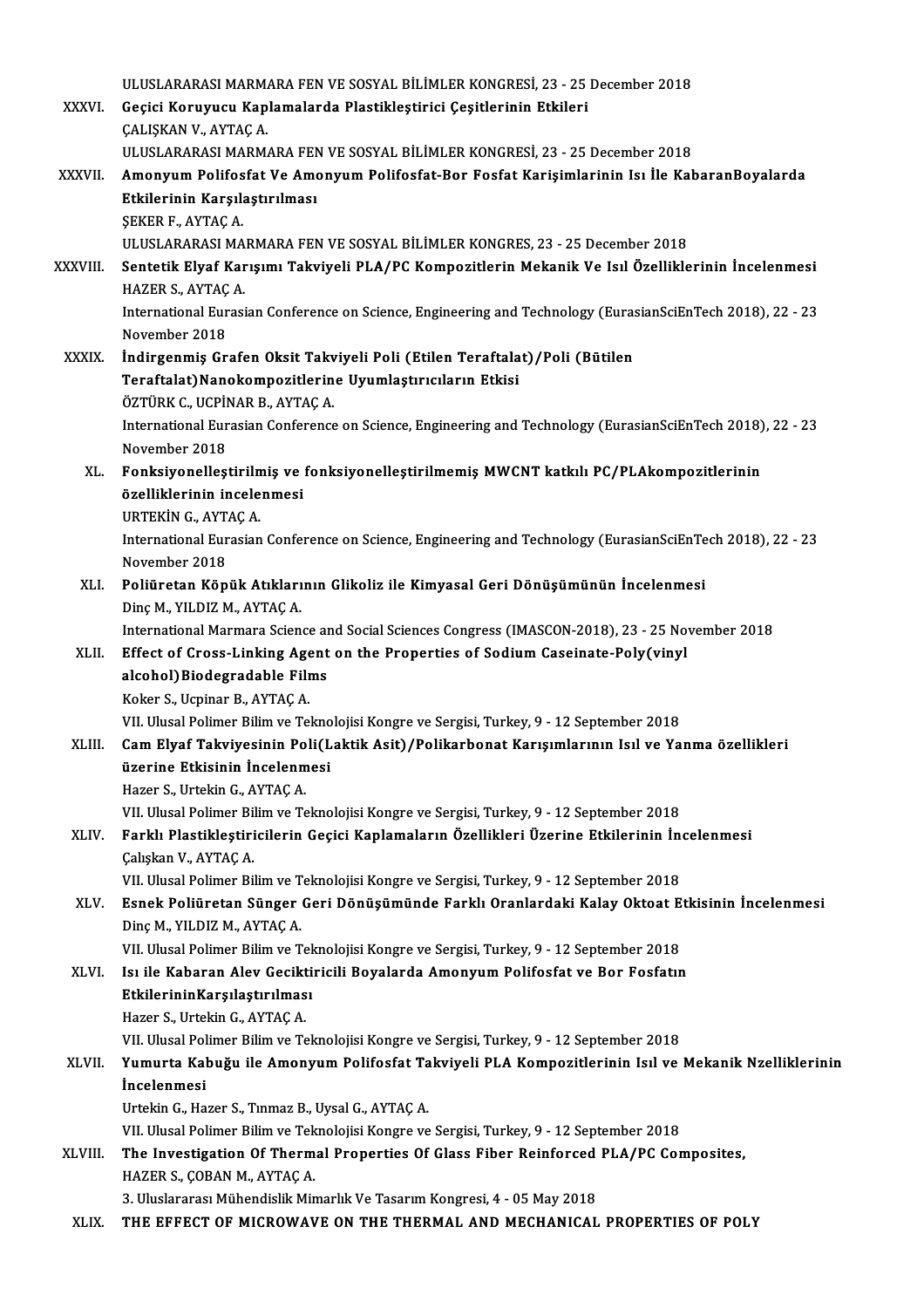(LACTICACID)/CATIONIC MONOMER FILMS (LACTICACID)/CATIONIC MONDER<br>Babacan y., Sevgen G., AYTAÇ A. Babacan y., Sevgen G., AYTAÇ A.<br>3. Uluslararası Mühendislik Mimarlık Ve Tasarım Kongresi, 4 - 05 May 2018 L. THE EFFECTS OF PROCESS PARAMETERS ON THE PROPERTIES OF REDUCED GRAPHENE 3. Uluslararası Mühendislik Mimarlık Ve Tasarım K<br>THE EFFECTS OF PROCESS PARAMETERS ON<br>OXIDEREINFORCED (PET/PBT) COMPOSITES<br>Hazer S. äzdemir m. Berdanası L. AYTAC A THE EFFECTS OF PROCESS PARAMETE<br>OXIDEREINFORCED (PET/PBT) COMPO<br>Hazer S., özdemir m., Bordanacı I., AYTAÇ A.<br>2. Uluslararası Mühandislik Mimarlık Ve Tas OXIDEREINFORCED (PET/PBT) COMPOSITES<br>Hazer S., özdemir m., Bordanacı I., AYTAÇ A.<br>3. Uluslararası Mühendislik Mimarlık Ve Tasarım Kongresi, 4 - 05 May 2018<br>INVESTIC ATION OF THE THERMAL AND MECHANICAL RROBERTIES Hazer S., özdemir m., Bordanacı I., AYTAÇ A.<br>3. Uluslararası Mühendislik Mimarlık Ve Tasarım Kongresi, 4 - 05 May 2018<br>LI. INVESTIGATION OF THE THERMAL AND MECHANICAL PROPERTIES OF RICE HUSK ASHREINFORCED<br>PLA BASED COMPOSI 3. Uluslararası Mühendislik M<br>**INVESTIGATION OF THE 1**<br>PLA BASED COMPOSITES<br>Tinmaz B. Hivel C. Coban M TınmazB.,UysalG.,ÇobanM.,AYTAÇA. PLA BASED COMPOSITES<br>Tinmaz B., Uysal G., Çoban M., AYTAÇ A.<br>3. Uluslararası Mühendislik Mimarlık Ve Tasarım Kongresi, 4 - 05 May 2018, pp.163-164<br>DEVELOPMENT OF BLASTICIZED CASEIN AND POLY (VINYL ALCOHOL) BIO CO LII. DEVELOPMENT OF PLASTICIZED CASEIN AND POLY (VINYL ALCOHOL) BIO-COMPOSITE<br>FILMS:EFFECT OF PLASTICIZER 3. Uluslararası Mühendislik Mimarlık<br>DEVELOPMENT OF PLASTICIZED<br>FILMS:EFFECT OF PLASTICIZER<br>Haninar B. Özdemin İ. Ava T. AYTAC UcpinarB.,Özdemir İ.,AvcıT.,AYTAÇA. FILMS:EFFECT OF PLASTICIZER<br>Ucpinar B., Özdemir İ., Avcı T., AYTAÇ A.<br>3. Uluslararası Mühendislik Mimarlık Ve Tasarım Kongresi, 4 - 05 May 2018, pp.163-164<br>Multi Welled Carban Nanatube Danad BVA Membrana farDesalination Ucpinar B., Özdemir İ., Avcı T., AYTAÇ A.<br>3. Uluslararası Mühendislik Mimarlık Ve Tasarım Kongresi, 4 - 05 May 2018, pp.1<br>LIII. Multi-Walled Carbon Nanotube Doped PVA Membrane forDesalination 3. Uluslararası Mühendislik Mimarlık Ve Tasarım Kon<br>Multi-Walled Carbon Nanotube Doped PVA Meı<br>UĞUR NİGİZ F., beyzanur y., AYTAÇ A., HİLMİOĞLU N.<br>10th Fastern Europeen IWA YWP Cenference 7, 12. Multi-Walled Carbon Nanotube Doped PVA Membrane forDesalination<br>UĞUR NİGİZ F., beyzanur y., AYTAÇ A., HİLMİOĞLU N.<br>10th Eastern European IWA YWP Conference, 7 - 12 May 2018 UĞUR NİGİZ F., beyzanur y., AYTAÇ A., HİLMİOĞLU N.<br>10th Eastern European IWA YWP Conference, 7 - 12 May 2018<br>LIV. Improvement of the Thermal and Mechanical Properties of Poly(lactic acid) with Cationic Monomer<br>Rabasan 10th Eastern Europea<br>Improvement of the<br>Babacan Y., AYTAÇ A. Improvement of the Thermal and Mechanical Properties of Poly(lactic acid) with Cationic N<br>Babacan Y., AYTAÇ A.<br>1st International Symposium on Light Alloys and Composite Materials (ISLAC'18), 22 - 24 March 2018<br>Properties o Babacan Y., AYTAÇ A.<br>1st International Symposium on Light Alloys and Composite Materials (ISLAC'18), 22 - 24 March 2018<br>1. EV. Properties of Biodegradable Films Prepared from Blends of Poly(Vinyl Alcohol) and Plasticized 1st International Sympe<br>Properties of Biodeg<br>Casein with Glycerol<br>Heninar B. AYTACA Properties of Biod<br>Casein with Glycer<br>Ucpinar B., AYTAÇ A.<br>1st International Sum Ucpinar B., AYTAÇ A.<br>1st International Symposium on Light Alloys and Composite Materials (ISLAC'18), 22 - 24 March 2018 Ucpinar B., AYTAÇ A.<br>1st International Symposium on Light Alloys and Composite Materials (ISLA)<br>LVI. Characterization of the Glass Fiber Reinforced PLA/PC Composites<br>Hager S. Coban M. AYTAC A. 1st International Symposium<br>Characterization of the Gl<br>Hazer S., Çoban M., AYTAÇ A.<br>1st International Symposium Hazer S., Çoban M., AYTAÇ A.<br>1st International Symposium on Light Alloys and Composite Materials (ISLAC'18), 22 - 24 March 2018 Hazer S., Çoban M., AYTAÇ A.<br>1st International Symposium on Light Alloys and Composite Materials (ISLAC'18), 22 - 24 March 2018<br>1916 . LVII. Production and Characterization of Functionalized Carbon Nanotube-Loaded Polyviny 1st International Symposium on 1<br>Production and Characterizat<br>Membranes for Desalination<br>PEVZANUP v. UČUP NICIZ E. AV Production and Characterization of Functionalize<br>Membranes for Desalination<br>BEYZANUR y., UĞUR NİGİZ F., AYTAÇ A., HİLMİOĞLU N.<br>International Eurasian Conference en Biologiasland Ch Membranes for Desalination<br>BEYZANUR y., UĞUR NİGİZ F., AYTAÇ A., HİLMİOĞLU N.<br>International Eurasian Conference on Biological and Chemical Sciences, 26 - 27 April 2018<br>Influences of Plastisiper Looding Levels to the Boly ( BEYZANUR y., UĞUR NİGİZ F., AYTAÇ A., HİLMİOĞLU N.<br>International Eurasian Conference on Biological and Chemical Sciences, 26 - 27 April 2018<br>LVIII. Influences of Plasticizer Loading Levels to the Poly (Vinyl Alcohol)/Plast International Eurasian Conference on B<br>Influences of Plasticizer Loading Le<br>Ucpinar B., Özdemir İ., Avcı T., AYTAÇ A.<br>1st International Eurasian Conference e Influences of Plasticizer Loading Levels to the Poly (Vinyl Alcohol)/Plasticized Casein Films<br>Ucpinar B., Özdemir İ., Avcı T., AYTAÇ A.<br>1st International Eurasian Conference on Biological and Chemical Sciences, (EurasianBi Ucpina<br>1st Int<br>2018<br>The F 1st International Eurasian Conference on Biological and Chemical Sciences, (EurasianBioChem 2018), 27 - 28<br>2018<br>LIX. The Effect of Cationic monomers on the Thermal and Mechanical Properties of Poly(Lactic Acid)<br>AVTAC A. Pa 2018<br>The Effect of Cation<br>AYTAÇ A., Babacan Y.<br>1st International Eure The Effect of Cationic monomers on the Thermal and Mechanical Properties of Poly<br>AYTAÇ A., Babacan Y.<br>1st International Eurasian Conference on Biological and Chemical Sciences, 27 - 28 April 2018<br>INCREASING THE COMPATIBULI AYTAÇ A., Babacan Y.<br>1st International Eurasian Conference on Biological and Chemical Sciences, 27 - 28 April 2018<br>1.X. INCREASING THE COMPATIBILITY OF POLYLACTIC ACID / POLYETHYLENE (PLA/PE) BLENDS BY 1st International Eurasian Conference on Biological and Chemica<br>INCREASING THE COMPATIBILITY OF POLYLACTIC ACID /<br>USING DIFFERENT THERMOPLASTIC ELASTOMERS (TPE)<br>IPKU ATA M. CORAN M. AXTAC A INCREASING THE COMPATIBIL<br>USING DIFFERENT THERMOPL<br>İRKİLATA M., ÇOBAN M., AYTAÇ A.<br>4th International Turk Bak Conform USING DIFFERENT THERMOPLASTIC ELASTOMERS (TPE)<br>İRKİLATA M., ÇOBAN M., AYTAÇ A.<br>4th International Turk-Pak Conference on Chemical Sciences, 26 - 28 October 2017<br>COMPATIBILIZINC OF CARRON EIRER REINEORCED POLYCRUENYLENE SIL IRKILATA M., ÇOBAN M., AYTAÇ A.<br>4th International Turk-Pak Conference on Chemical Sciences, 26 - 28 October 2017<br>LXI. COMPATIBILIZING OF CARBON FIBER REINFORCED POLY(PHENYLENE SULFIDE) COMPOSITES BY<br>LISING DIEEERENT CO 4th International Turk-Pak Conference on<br>COMPATIBILIZING OF CARBON FIBER<br>USING DIFFERENT COMPATIBILIZER<br>UCP<sup>INAR R</sup>A<sup>VTAC</sup>A COMPATIBILIZING<br>USING DIFFERENT<br>UCPİNAR B., AYTAÇ A.<br>4th International Türk USING DIFFERENT COMPATIBILIZER<br>UCPINAR B., AYTAÇ A.<br>4th International Türk-Pak Conference onChemical Sciences (ITPCCS 2017), 26 - 28 October 2017<br>INVESTIC ATION OF THE THERMAL, MECHANICAL AND ELAME RETARDANCY RROBERTI UCPINAR B., AYTAÇ A.<br>4th International Türk-Pak Conference onChemical Sciences (ITPCCS 2017), 26 - 28 October 2017<br>1.XII. INVESTIGATION OF THE THERMAL, MECHANICAL AND FLAME RETARDANCY PROPERTIES OF GLASS 4th International Türk-Pak Conference onChem<br>INVESTIGATION OF THE THERMAL, MECH*I*<br>FIBER REINFORCED PLA/PC COMPOSITES<br>HAZER S. A<sup>XTAC</sup>A **INVESTIGATION<br>FIBER REINFORCI<br>HAZER S., AYTAÇ A.<br>ICCESEN 2017 4 - 0** FIBER REINFORCED PLA/PC COMPOSITES<br>HAZER S., AYTAÇ A.<br>ICCESEN-2017, 4 - 08 October 2017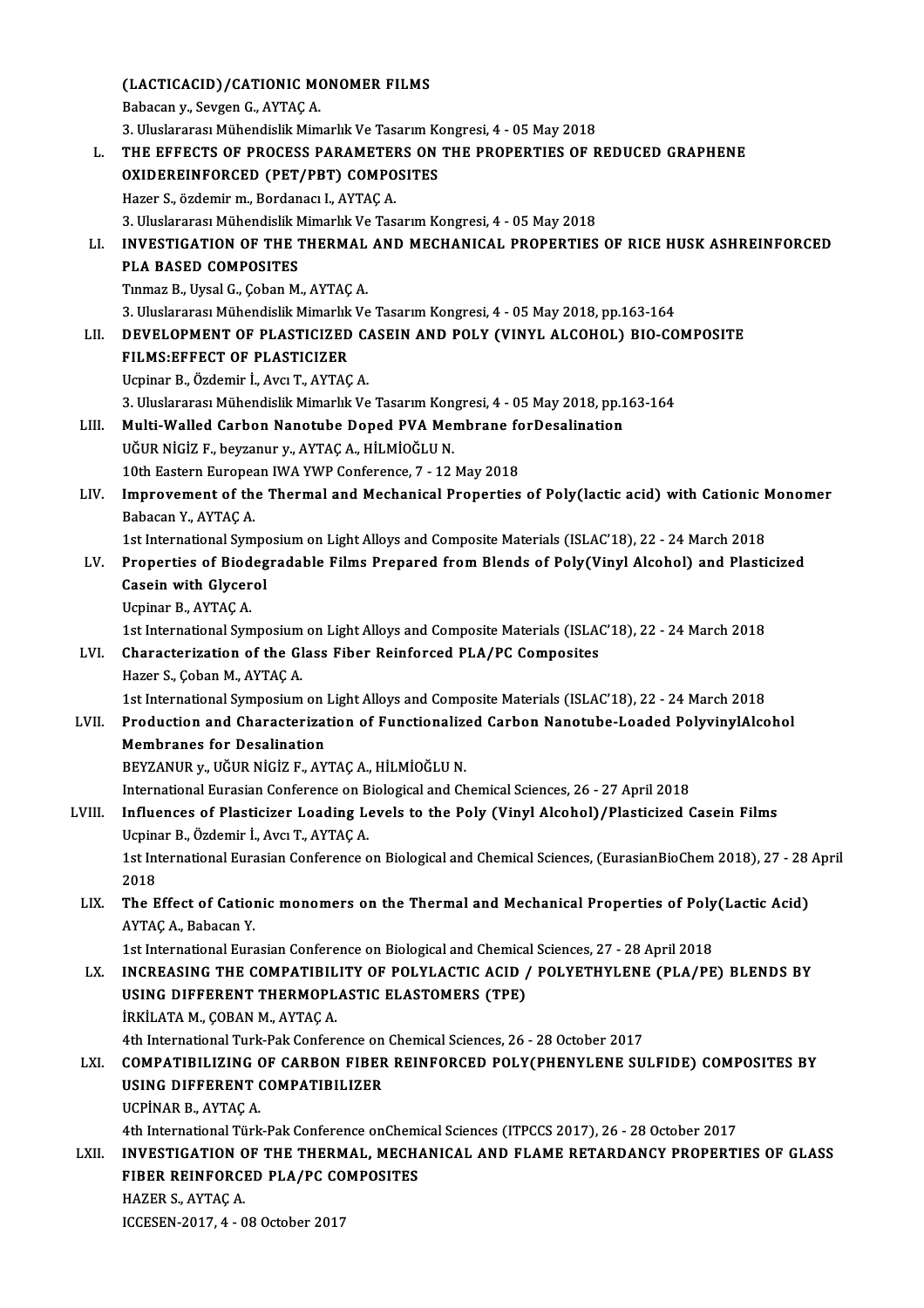LXIII. Effects of Different Types Fiber Reinforcement on the Properties of PLA/PC Composites<br>CORAN M, HAZER S, AYTAC A Effects of Different Types F<br>ÇOBAN M., HAZER S., AYTAÇ A.<br>ICCESEN 2017 4 - 08 Ostabor î Effects of Different Types Fiber<br>COBAN M., HAZER S., AYTAC A.<br>ICCESEN 2017, 4 - 08 October 2017<br>EVALUATION OF THE NON ISOTI COBAN M., HAZER S., AYTAÇ A.<br>ICCESEN 2017, 4 - 08 October 2017<br>LXIV. EVALUATION OF THE NON ISOTHERMAL CRYSTALLIZATION BEHAVIOR OF PLA/PC BLENDS ICCESEN 2017, 4 - 08 October 2017<br>**EVALUATION OF THE NON ISOTHERMA**<br>ÇOBAN M., ŞİNBİL L.N. , YETİM Y., AYTAÇ A.<br>ICCESEN 2017, 4 - 08 Ostober 2017 EVALUATION OF THE NON ISOTH<br>ÇOBAN M., ŞİNBİL L. N. , YETİM Y., AY<br>ICCESEN-2017, 4 - 08 October 2017<br>STUDIES ON COMBATIBILIZATIO

COBAN M., ȘINBIL L. N. , YETIM Y., AYTAÇ A.<br>ICCESEN-2017, 4 - 08 October 2017<br>LXV. STUDIES ON COMPATIBILIZATION OF POLYETHYLENE/ THERMOPLASTIC STARCH BLENDS BY USING<br>DIEEERENT COMPATIBILIZER **ICCESEN-2017, 4 - 08 October 201<br>STUDIES ON COMPATIBILIZAT<br>DIFFERENT COMPATIBILIZER<br>ÖNER R. GÖKKUPT T. AVTACA** STUDIES ON COMPATIBILIZA<br>DIFFERENT COMPATIBILIZE<br>ÖNER B., GÖKKURT T., AYTAÇ A.<br>ICCESEN 2017 4 - 09 Ostabar 2. DIFFERENT COMPATIBILIZER<br>ÖNER B., GÖKKURT T., AYTAÇ A.<br>ICCESEN-2017, 4 - 08 October 2017

ÖNER B., GÖKKURT T., AYTAÇ A.<br>ICCESEN-2017, 4 - 08 October 2017<br>LXVI. IMPROVEMENT OF THE ADHESION BETWEEN CARBON FIBER AND POLY (PHENYLENE SULFIDE) BY ICCESEN-2017, 4 - 08 October 2017<br>IMPROVEMENT OF THE ADHESION BET<br>USING DIFFERENT COMPATIBILIZERS<br>UCBINAR BLAYTAC A **IMPROVEMENT OF 1<br>USING DIFFERENT (<br>UCPİNAR B., AYTAÇ A.<br>ICCESEN 2017 4 - 08 (** USING DIFFERENT COMPATIBILIZERS<br>UCPINAR B., AYTAÇ A.<br>ICCESEN-2017, 4 - 08 October 2017 UCPİNAR B., AYTAÇ A.<br>ICCESEN-2017, 4 - 08 October 2017<br>LXVII. A Study On Thermal, Flame And Mechanical Behaviors Of Carbon Fiber Reinforced Poly(Lactic

ICCESEN-2017, 4 - 08 October 2017<br>A Study On Thermal, Flame And M<br>Acıd)/Polycarbonate Composites<br>HAZER S. CORAN M. AYTAC A A Study On Thermal, Flame<br>Acıd)/Polycarbonate Comp<br>HAZER S., ÇOBAN M., AYTAÇ A.<br>ICCESEN 2017 4...09 Ostabar i Acid)/Polycarbonate Composites<br>HAZER S., ÇOBAN M., AYTAÇ A.<br>ICCESEN-2017. 4 - 08 October 2017

HAZER S., ÇOBAN M., AYTAÇ A.<br>ICCESEN-2017, 4 - 08 October 2017<br>LXVIII. COMBUSTION AND THERMAL BEHAVIOR OF PLASTICIZED AND FLAME RETARDANT POLY(LACTIC ICCESEN-2017, 4 - 08 October 2017<br>COMBUSTION AND THERMAL BEHAVIOR OF PLA<br>ACID) WITH INCREASING NANOCLAY CONTENT<br>COBAN M. AYTAC A **COMBUSTION AND<br>ACID) WITH INCRI<br>ÇOBAN M., AYTAÇ A.<br>INTERNATIONAL CO.** ACID) WITH INCREASING NANOCLAY CONTENT<br>COBAN M., AYTAÇ A.<br>INTERNATIONAL CONFERENCE ON ADVANCES INSCIENCE AND ARTS ISTANBUL 2017, 29 - 31 March 2017

## COBAN M., AYTAÇ A.<br>INTERNATIONAL CONFERENCE ON ADVANCES INSCIENCE AND ARTS ISTANBUL 2017, 29 - 31 March<br>LXIX. INVESTIGATION OF COMPATIBILIZER LOADINGLEVEL ON THE PROPERTIES OF RECYCLED INTERNATIONAL CONFERENCE ON ADVANCES IN<br>INVESTIGATION OF COMPATIBILIZER LOADI<br>LOWDENSITY POLYETHYLENE/TPS BLENDS<br>ÖNEP P. CÖKKUPT T. AYTAC A INVESTIGATION OF COMPAT<br>LOWDENSITY POLYETHYLEN<br>ÖNER B., GÖKKURT T., AYTAÇ A.<br>INTERNATIONAL CONEERENCE LOWDENSITY POLYETHYLENE/TPS BLENDS<br>ÖNER B., GÖKKURT T., AYTAÇ A.<br>INTERNATIONAL CONFERENCE ON ADVANCES INSCIENCE AND ARTS ISTANBUL 2017, 29 - 31 March 2017<br>Thermal and Thermomechanical Bronortias of Boly(Lastis Asid) (Bolyc ÖNER B., GÖKKURT T., AYTAÇ A.<br>INTERNATIONAL CONFERENCE ON ADVANCES INSCIENCE AND ARTS ISTANBUL 2017, 29 - 31 Mai<br>LXX. Thermal and Thermomechanical Properties of Poly(Lactic Acid)/Polycarbonate Blends<br>HAZER S. CORAN M.

## INTERNATIONAL CONFERENCI<br>Thermal and Thermomecha<br>HAZER S., ÇOBAN M., AYTAÇ A.<br>INTERNATIONAL CONFERENCI Thermal and Thermomechanical Properties of Poly(Lactic Acid)/Polycarbonate B<br>HAZER S., ÇOBAN M., AYTAÇ A.<br>INTERNATIONAL CONFERENCE ON ADVANCES IN SCIENCE AND ARTS, 29 - 31 March 2017<br>Properties of Different Surface Treated HAZER S., ÇOBAN M., AYTAÇ A.<br>INTERNATIONAL CONFERENCE ON ADVANCES IN SCIENCE AND ARTS, 29 - 31 March 2017<br>LXXI. Properties of Different Surface Treated Carbon Fiber Reinforced Poly(phenylene sulfide)<br>Composites

INTERNATION<br>Properties<br>Composites<br>UCP<sup>INAR R</sup> Properties of Different Surface Treated Carbon Fiber Reinforced Poly(phenylene sulfide)<br>Composites<br>UCPİNAR B., AYTAC A.

INTERNATIONAL CONFERENCE ON ADVANCES IN SCIENCE AND ARTS, 29 - 31 March 2017

## LXXI . EFFECTS OF THE NANOCLAY AND INTUMESCENT SYSTEMON THE PROPERTIES OF THE PLASTICIZED INTERNATIONAL COM<br>EFFECTS OF THE N<br>POLYLACTIC ACID EFFECTS OF THE NANOCLAY AND INTUM<br>POLYLACTIC ACID<br>Hazer S., Çoban M., Erkoç M., Üner I., AYTAÇ A.<br>2rd INTERNATIONAL CONEERENCE ON COMP.

POLYLACTIC ACID<br>Hazer S., Çoban M., Erkoç M., Üner I., AYTAÇ A.<br>3rd INTERNATIONAL CONFERENCE ON COMPUTATIONAL AND EXPERIMENTAL SCIENCE AND ENGINEERING, 19 -<br>24 Osteber 2016, pp.463 Hazer S., Çoban M., Erkoç<br>3rd INTERNATIONAL CON<br>24 October 2016, pp.463<br>INVESTIC ATION OF TH 3rd INTERNATIONAL CONFERENCE ON COMPUTATIONAL AND EXPERIMENTAL SCIENCE AND ENGINEERING,<br>24 October 2016, pp.463<br>LXXIII. INVESTIGATION OF THE EFFECTS OF CARBONIC AGENT AND NANOCLAY ON THE PROPERTIES OF

24 October 2016, pp.463<br>LXXIII. INVESTIGATION OF THE EFFECTS OF CARBONIC AGENT AND NANOCLAY ON THE PROPERTIES OF<br>THE POLYLACTIC ACID BASED NANOCOMPOSITES **INVESTIGATION OF THE E<br>THE POLYLACTIC ACID BA<br>Coban M., Hazer S., AYTAÇ A.<br>2rd INTERNATIONAL CONEE** 

3rd INTERNATIONAL CONFERENCE ON COMPUTATIONAL AND EXPERIMENTAL SCIENCE AND ENGINEERING, 19 -<br>24 October 2016 Coban M., Hazer S<br>3rd INTERNATIOI<br>24 October 2016<br>INELUENCE OF 3rd INTERNATIONAL CONFERENCE ON COMPUTATIONAL AND EXPERIMENTAL SCIENCE AND ENGINEER<br>24 October 2016<br>COMPOUNDS

## 24 October 201<br>**INFLUENCE C<br>COMPOUNDS INFLUEN<br>COMPOU<br>AYTAÇ A.**<br>Pubberse COMPOUNDS<br>AYTAÇ A.<br>Rubbercone-2016, 8 - 09 June 2016<br>Investigation into the Surface Br

AYTAÇ A.<br>Rubbercone-2016, 8 - 09 June 2016<br>LXXV. Investigation into the Surface Properties of Papers Sized with Styrene Acrylate Cationic Monomer<br>Resed Ternelymers Rubbercone-2016, 8 -<br>Investigation into the<br>Based Terpolymers<br>Ördemin M. AYTAC A Investigation into the Surface<br>Based Terpolymers<br>Özdemir M., AYTAÇ A., DENİZ V.<br>Eth International Advances in A. Based Terpolymers<br>Özdemir M., AYTAÇ A., DENİZ V.<br>6th International Advances in Applied Physics and Materials Science Congress & Exhibition, APMAS-2016, 1 - 03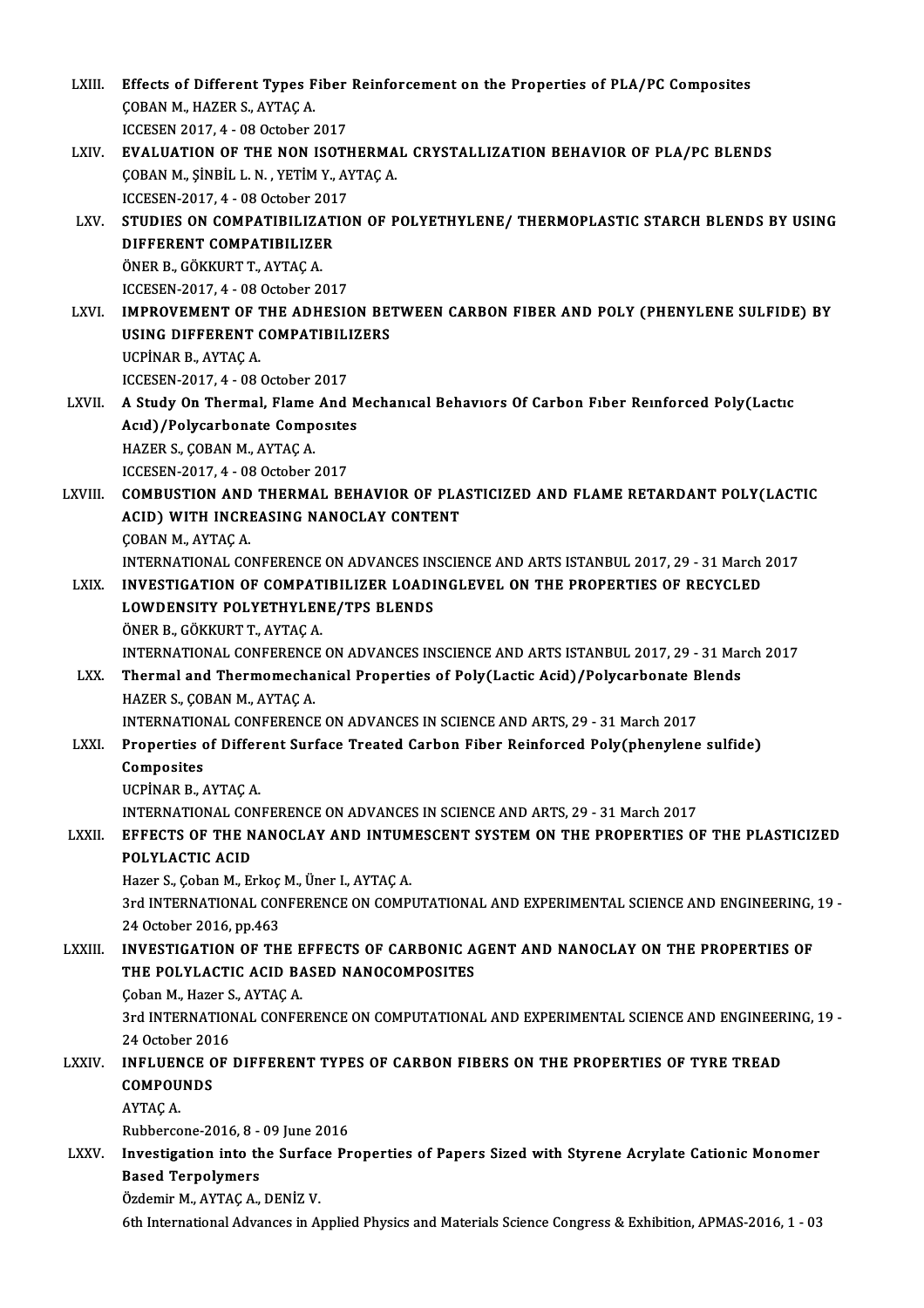June 2016

June 2016<br>LXXVI. SURFACE PROPERTIES STUDY OF PAPERS SIZED WITH STYRENE BUTYL ACRYLATE COPOLYMERS June 2016<br>SURFACE PROPERTIES STUDY OF PAPERS :<br>Özdemir M., MEHLİKA Ö.A. , AYTAÇ A., DENIZ V.<br>2nd INTERNATIONAL CONEERENCE ON COMPU SURFACE PROPERTIES STUDY OF PAPERS SIZED WITH STYRENE BUTYL ACRYLATE COPOLYMERS<br>Özdemir M., MEHLİKA Ö. A. , AYTAÇ A., DENIZ V.<br>2nd INTERNATIONAL CONFERENCE ON COMPUTATIONAL AND EXPERIMENTAL SCIENCE AND ENGINEERING, 14 -<br>19 Özdemir M., MEHI<br>2nd INTERNATIOJ<br>19 October 2015<br>SUREACE PROPI 2nd INTERNATIONAL CONFERENCE ON COMPUTATIONAL AND EXPERIMENTAL SCIENCE AND ENGINEERING<br>19 October 2015<br>LXXVII. SURFACE PROPERTIES OF PAPERS COATED WITH THE STYRENE ACRYLATE BASED COPOLYMERS 19 October 2015<br>SURFACE PROPERTIES OF PAPERS COATED WITH THE STYRENE ACRYLATE BASEI<br>ÖZDEMİR ALP M., Özdemir M., AYTAÇ A., DENIZ V.<br>18th International Conference on Composite Structures, Lizbon, Portugal, 15 - 18 June 2015 SURFACE PROPERTIES OF PAPERS COATED WITH THE STYRENE ACRYLATE BASED<br>ÖZDEMİR ALP M., Özdemir M., AYTAÇ A., DENIZ V.<br>18th International Conference on Composite Structures, Lizbon, Portugal, 15 - 18 June 2015<br>Davelopment of S ÖZDEMİR ALP M., Özdemir M., AYTAÇ A., DENIZ V.<br>18th International Conference on Composite Structures, Lizbon, Portugal, 15 - 18 June 2015<br>LXXVIII. Development of Styrene Acrylate Based Surface Sizing Materials Investig 18th Internations<br>Development o<br>Initiator Types<br>ÖZDEMİR ALRM Development of Styrene Acrylate Based Surf<br>Initiator Types<br>ÖZDEMİR ALP M., Özdemir M., AYTAÇ A., DENIZ V.<br>Erentiers in Belymer Ssiense, Biya del Carde, Italy Initiator Types<br>ÖZDEMİR ALP M., Özdemir M., AYTAÇ A., DENIZ V.<br>Frontiers in Polymer Science , Riva del Garda, Italy, 20 - 22 May 2015 ÖZDEMİR ALP M., Özdemir M., AYTAÇ A., DENIZ V.<br>Frontiers in Polymer Science , Riva del Garda, Italy, 20 - 22 May 2015<br>LXXIX. INVESTIGATION OF THE PROPERTIES OF TYRE TREAD COMPOUNDS WITH REINFORCED BY USING Frontiers in Polymer Science , Riva del Garda<br>INVESTIGATION OF THE PROPERTIES O<br>DIFFERENT TYPES OF CARBON FIBERS<br>REPELLE TURKER V TINA T AYTACA DIFFERENT TYPES OF CARBON FIBERS<br>BERFU B., TÜRKER Y., TUNA T., AYTAC A. DIFFERENT TYPES OF CARBON FIBERS<br>BERFU B., TÜRKER Y., TUNA T., AYTAÇ A.<br>4th INTERNATIONAL POLYMERIC COMPOSITES SYMPOSIUM, EXHIBITION AND BROKERAGE EVENT, 7 - 09 May<br>2015 **BERFI<br>4th IN<br>2015**<br>stipp 4th INTERNATIONAL POLYMERIC COMPOSITES SYMPOSIUM, EXHIBITION AND BROKERAGE EVENT, 7<br>2015<br>Özdemir M. Mobilica Ö.A., AVTAC A. DENIZ V. 2015<br>STİREN 2 ETİL HEKZİL AKRİLAT ESASLI KOPOLİMER KAPLI KÂĞIDIN YÜZEY ÖZELLİKLERİ<br>Özdemir M., Mehlika Ö. A. , AYTAÇ A., DENİZ V. STİREN 2 ETİL HEKZİL AKRİLAT ESASLI KOPOLİMER KAPLI KÂĞIDIN Y<br>Özdemir M., Mehlika Ö. A. , AYTAÇ A., DENİZ V.<br>IV. ULUSLARARASI POLİMERİK KOMPOZİTLER SEMPOZYUMU, 7 - 09 May 2015<br>COMPATIBU IZINC QÉ POLY LACTIC ACID POLYCARBON LXXXI. COMPATIBILIZING of POLY LACTIC ACID POLYCARBONATE BLENDS BY USING DIFFERENT TYPES of IV. ULUSLARARASI PO<br>COMPATIBILIZING<br>COUPLING AGENTS COMPATIBILIZING of POLY LACTIC AC<br>COUPLING AGENTS<br>ACAR P., MERVE K., NAGİHAN Y., AYTAÇ A.<br>4th INTERNATIONAL POLYMERIC COMPOS COUPLING AGENTS<br>ACAR P., MERVE K., NAGİHAN Y., AYTAÇ A.<br>4th INTERNATIONAL POLYMERIC COMPOSITES SYMPOSIUM, EXHIBITION AND BROKERAGE EVENT, 7 - 09 May<br>2015 ACAR<br>4th IN<br>2015<br>PPEP 4th INTERNATIONAL POLYMERIC COMPOSITES SYMPOSIUM, EXHIBITION AND BROKERAGE EVENT, 7 - 09 N<br>2015<br>LXXXII. PREPARATION AND CHARACTERIZATION OF RECYCLED CARBON FIBER REINFORCED PLA PEG 2015<br>PREPARA<br>BLENDS<br>Ördemir N PREPARATION AND CHARACTERIZATI<br>BLENDS<br>Özdemir M., ALKAN E., ÖZCAN B., AYTAÇ A.<br>4th INTERNATIONAL POLYMERIC COMPOS BLENDS<br>Özdemir M., ALKAN E., ÖZCAN B., AYTAÇ A.<br>4th INTERNATIONAL POLYMERIC COMPOSITES SYMPOSIUM, EXHIBITION AND BROKERAGE EVENT, 7 - 09 May<br>2015 Özden<br>4th IN<br>2015<br>POLİ 4th INTERNATIONAL POLYMERIC COMPOSITES SYMPOSIUM, EXHIBITION AND BROKERAGE EVENT<br>2015<br>EATMA V. SERTAN V. AYTAC A 2015<br>POLI LAKTIK ASIT IN ALEV DAYANIMINA FOSFAT BAZLI KATKI MADDELERININ ETKISI<br>FATMA Y., SERTAN Y., AYTAC A. POLI LAKTIK ASIT IN ALEV DAYANIMINA FOSFAT BAZLI KATKI MADDELERININ ETKISI<br>FATMA Y., SERTAN Y., AYTAÇ A.<br>4th INTERNATIONAL POLYMERIC COMPOSITES SYMPOSIUM, EXHIBITION AND BROKERAGE EVENT, 7 - 09 May<br>2015 FATM<br>4th IN<br>2015<br>Impre 4th INTERNATIONAL POLYMERIC COMPOSITES SYMPOSIUM, EXHIBITION AND BROKERAGE EVENT, 7 - 09 May<br>2015<br>LXXXIV. Improvement of the Flame Retardancy of Plastized Poly Lactic Acid by Means of Phosphorus Based<br>Flame Batardant Fille 2015<br>Improvement of the Flam<br>Flame Retardant Fillers<br>Fetme V. Serter V. AYTAC Improvement of the Flame<br>Flame Retardant Fillers<br>Fatma Y., Sertan Y., AYTAÇ A.<br>International Conference on Flame Retardant Fillers<br>Fatma Y., Sertan Y., AYTAÇ A.<br>International Conference on Advances in Composite Materials and Structures, 13 - 15 April 2015<br>PDL 1 4 EENU EN DUZOSIVANAT VE TPR TRIEENU, EOSEAT ZINCIR LIZATICU ARININ Fatma Y., Sertan Y., AYTAÇ A.<br>International Conference on Advances in Composite Materials and Structures, 13 - 15 April 2015<br>LXXXV. PDI 1 4 FENİLEN DİİZOSİYANAT VE TPP TRİFENİL FOSFAT ZİNCİR UZATICILARININ GERİ<br>KAZANILMIS International Conference on Advances in Composite Materials and Structures, 13 - 15 April 2015<br>PDI 1 4 FENİLEN DİİZOSİYANAT VE TPP TRİFENİL FOSFAT ZİNCİR UZATICILARININ G<br>KAZANILMIŞ PET PEN KARIŞIMLARININ ÖZELLİKLERİNE ETK PDI 1 4 FENİLEN DİİZOSİYANAT VE TPP TRİFENİL FOSFAT ZİNCİR UZATICILARININ GERİ<br>KAZANILMIŞ PET PEN KARIŞIMLARININ ÖZELLİKLERİNE ETKİLERİNİN İNCELENMESİ<br>CAN S., KARSLI YILMAZ N. G. , YEŞİL S., AYTAÇ A.<br>V. ULUSAL POLİMER BİLİ KAZANILMIŞ PET PEN KARIŞIMLARININ ÖZELLİKLERİNE ETKİLERİNIN İNCELENMESİ LXXXVI. PLASTİKLEŞTİRİLMİŞ POLİ LAKTİK ASİT İN ALEV DAYANIMININ FOSFAT BAZLI KATKIMADDELERİ V. ULUSAL POLİME<mark>I</mark><br>PLASTİKLEŞTİRİL<br>İLEİNCELENMESİ<br><sup>VEMİSCİ E. KARSI I</sup> PLASTİKLEŞTİRİLMİŞ POLİ LAKTİK ASİT İN ALI<br>İLEİNCELENMESİ<br>YEMİŞÇİ F., KARSLI YILMAZ N. G. , YEŞİL S., AYTAÇ A.<br>V. Ulusel Polimer Bilim ve Telmelejisi Konste ve Sers **İLEİNCELENMESİ**<br>YEMİŞÇİ F., KARSLI YILMAZ N. G. , YEŞİL S., AYTAÇ A.<br>V. Ulusal Polimer Bilim ve Teknolojisi Kongre ve Sergisi, Tokat, Turkey, 1 - 04 September 2014 LXXXVI . KARBON NANOTÜP KISA CAMELYAF TAKVİYELİ POLİPROPİLEN MATRİSLİ HİBRİT KOMPOZİTLERİN V. Ulusal Polimer Bilim ve Teknolojis<br>KARBON NANOTÜP KISA CAM EI<br>ÖZELLİKLERİNİN İNCELENMESİ<br>KARSLI VILMAZ N.C., YESİL S. AYT KARBON NANOTÜP KISA CAM ELYAF<br>ÖZELLİKLERİNİN İNCELENMESİ<br>KARSLI YILMAZ N. G. , YEŞİL S., AYTAÇ A.<br>V. Ulucal Balimar Bilim ve Talmalajisi Kan ÖZELLİKLERİNİN İNCELENMESİ<br>KARSLI YILMAZ N. G. , YEŞİL S., AYTAÇ A.<br>V. Ulusal Polimer Bilim ve Teknolojisi Kongre ve Sergisi, Tokat, Turkey, 1 - 04 September 2014 LXXXVIII. YÜZEYİ ALKALİ İLE İŞLEM GÖRMÜŞ KETEN LİFİ DESTEKLİ PLA PC KARMALARININ MEKANİK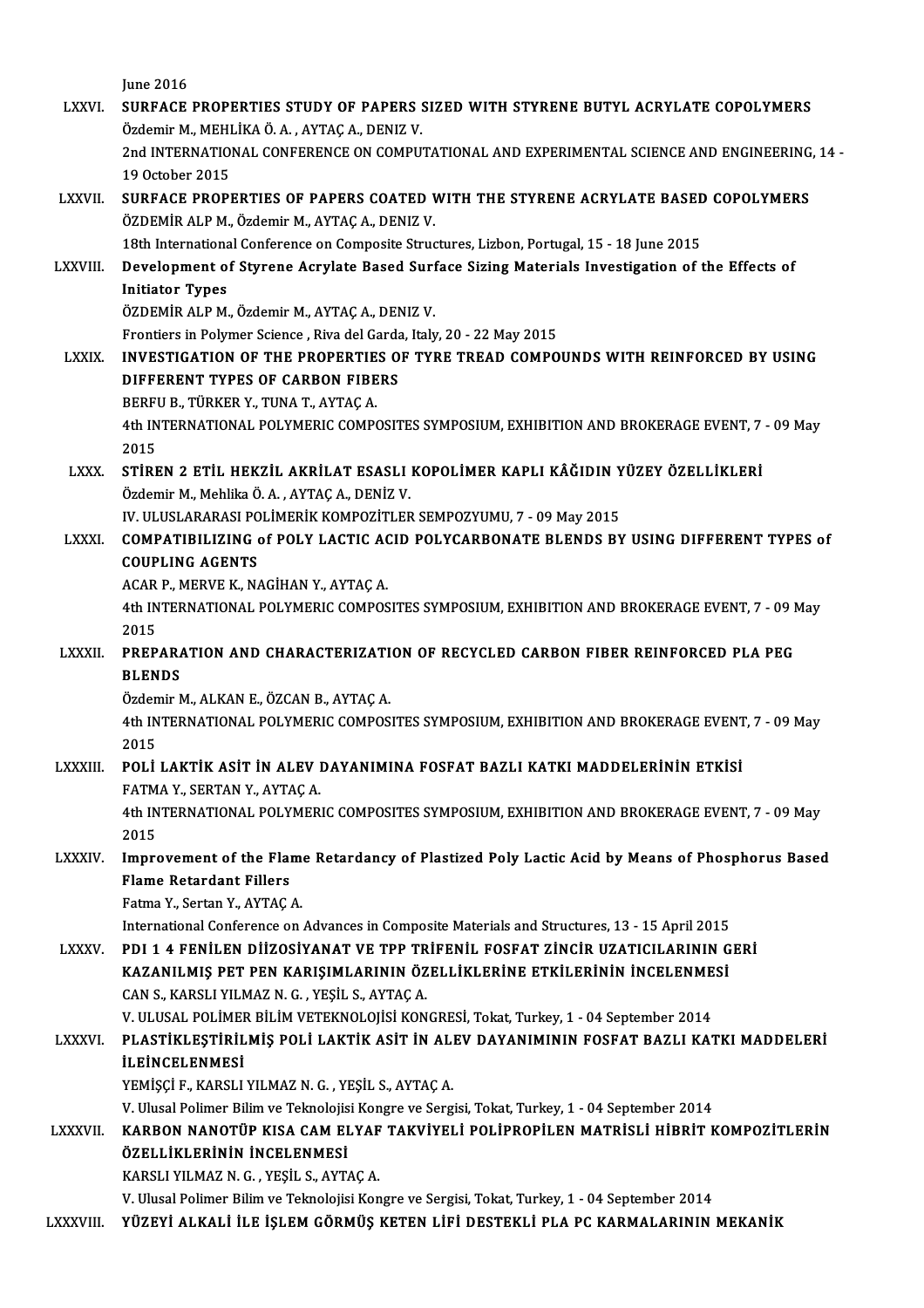|                | TERMOMEKANIK VE MORFOLOJIK ÖZELLIKLERININ INCELENMESI                                                                                                                               |
|----------------|-------------------------------------------------------------------------------------------------------------------------------------------------------------------------------------|
|                | KARSLI YILMAZ N. G., AYTAÇ A.                                                                                                                                                       |
|                | V. Ulusal Polimer Bilim ve Teknolojisi Kongre ve Sergisi, Tokat, Turkey, 1 - 04 September 2014                                                                                      |
| <b>LXXXIX.</b> | Investigation Into The Effects Of Emulsifier Type On Emulsion Polymerization Of Styrene 2-Ethyl                                                                                     |
|                | <b>Hexyl Acrylate Based Copolymers</b>                                                                                                                                              |
|                | özdemir m., özdemir m., AYTAÇ A., DENİZ V.                                                                                                                                          |
|                | 22nd Annual International Conference on Composites or Nano Engineering, ICCE-22, 13 - 19 July 2014                                                                                  |
| XC.            | Tensile, Thermal And Thermomechanical Properties Of Surface Treated Flax Fiber Reinforced Pla/Pc                                                                                    |
|                | Composites"                                                                                                                                                                         |
|                | KARSLI YILMAZ N. G., AYTAÇ A.                                                                                                                                                       |
|                | 22nd Annual International Conference on Composites or Nano Engineering. ICCE-22, 13 - 19 July 2014                                                                                  |
| <b>XCI</b>     | TENSILE THERMAL AND THERMOMECHANICAL PROPERTIES OF SURFACE TREATED FLAX FIBER                                                                                                       |
|                | REINFORCED PLA PC COMPOSITES                                                                                                                                                        |
|                | AYTAÇ A., KARSLI YILMAZ N. G.                                                                                                                                                       |
|                | 22nd International Conference on Composites / Nano Engineering (ICCE-22), Malta, 13 - 19 July 2014                                                                                  |
| XCII.          | Effect of Different Coupling Agents on the Properties of Carbon Fiber Reinforced PA 6,6 Composites                                                                                  |
|                | KARSLI YILMAZ N. G., AYTAÇ A., DENİZ V.                                                                                                                                             |
|                | JTJW on Polymeric Composite Materials 2014., 12 - 13 May 2014                                                                                                                       |
| XCIII.         | Effects of Alkali Treatment on the Properties of Short Flax Fiber Reinforced PLA/PC Composites                                                                                      |
|                | KARSLI YILMAZ N. G., AYTAÇ A.                                                                                                                                                       |
|                | 4th International Advances In Applied Physics And Materials Science Congress Exhibition, Fethiye-Mugla, Turkey,                                                                     |
|                | 24 - 27 April 2014                                                                                                                                                                  |
| XCIV.          | Studying the Effects of Different Chain Extenders on Recycled PET/PEN Blends<br>Can s., KARSLI YILMAZ N. G., Yeşil S., AYTAÇ A.                                                     |
|                | 4th International Advances In Applied Physics And Materials Science Congress Exhibition, 24 - 27 April 2014                                                                         |
| XCV.           | Investigation the Properties of Surface Modified Carbon Nanotube Reinforced Polypropylene                                                                                           |
|                | Composites                                                                                                                                                                          |
|                | KARSLI YILMAZ N. G., Yeşil S., AYTAÇ A.                                                                                                                                             |
|                | 4th International Advances In Applied Physics And Materials Science Congress Exhibition, 24 - 27 April 2014                                                                         |
| XCVI.          | Properties Of Sized Carbon Fiber Reinforced Poly(Butylene Terephthalate) Composites                                                                                                 |
|                | KARSLI YILMAZ N. G., AYTAÇ A., DENİZ V.                                                                                                                                             |
|                | Advanced Materials World Congress (AMWC 2013), 16 - 19 September 2013                                                                                                               |
| XCVII.         | Evaluating The Effect Of Sizing Agent Types On The Properties Of Carbon Fiber/Polyamide 6,6                                                                                         |
|                | Composites                                                                                                                                                                          |
|                | KARSLI YILMAZ N. G., Özkan C., AYTAÇ A., DENİZ V.                                                                                                                                   |
|                | 29th International Conference of The Polymer Processing Society (PPS-29), Nuremberg-Germany, 15 - 19 July                                                                           |
|                | 2013                                                                                                                                                                                |
| XCVIII.        | Farklı Zincir Uzatıcıların Geri Kazanılmış Pet/Pen Karışımlarının Özelliklerine Etkisinin İncelenmesi                                                                               |
|                | Can s., KARSLI YILMAZ N. G., Yeşil S., AYTAÇ A.                                                                                                                                     |
|                | 1. Uluslararası Plastik ve Kauçuk Teknolojileri Sempozyumu ve Sergisi, Ankara, Turkey, 29 - 31 May 2013                                                                             |
| <b>XCIX</b>    | Ön Kaplanmış Karbon Elyaf Destekli Polikarbonat Karmaların Özelliklerinin İncelenmesi                                                                                               |
|                | Özkan C., KARSLI YILMAZ N. G., AYTAÇ A., DENİZ V.                                                                                                                                   |
|                | 1. Uluslararası Plastik ve Kauçuk Teknolojileri Sempozyumu ve Sergisi, 29 - 31 May 2013                                                                                             |
| C.             | FARKLI ZİNCİR UZATICILARIN GERİ KAZANILMIŞ PET PEN KARIŞIMLARININ ÖZELLİKLERİNE                                                                                                     |
|                | <b>ETKİSİNİN İNCELENMESİ</b>                                                                                                                                                        |
|                | CAN S., KARSLI YILMAZ N. G., YEŞİL S., AYTAÇ A.                                                                                                                                     |
| CI.            | 1. Uluslararası Plastik ve Kauçuk Teknolojileri Sempozyumu ve Sergisi, Ankara, Turkey, 29 - 31 May 2013<br>KARBON ELYAF TAKVİYELİ TERMOPLASTİK KARMALARIN ÜRETİMİ VE ÖZELLİKLERİNİN |
|                | <b>İNCELENMESİ</b>                                                                                                                                                                  |
|                | KARSLI YILMAZ N. G., AYTAÇ A.                                                                                                                                                       |
|                | UTİB TÜRKİYE TEKSTİL VE KONFEKSİYON SEKTÖRÜNDE V. ULUSLARARASI AR-GE PROJE PAZARI, Bursa, Turkey,                                                                                   |
|                |                                                                                                                                                                                     |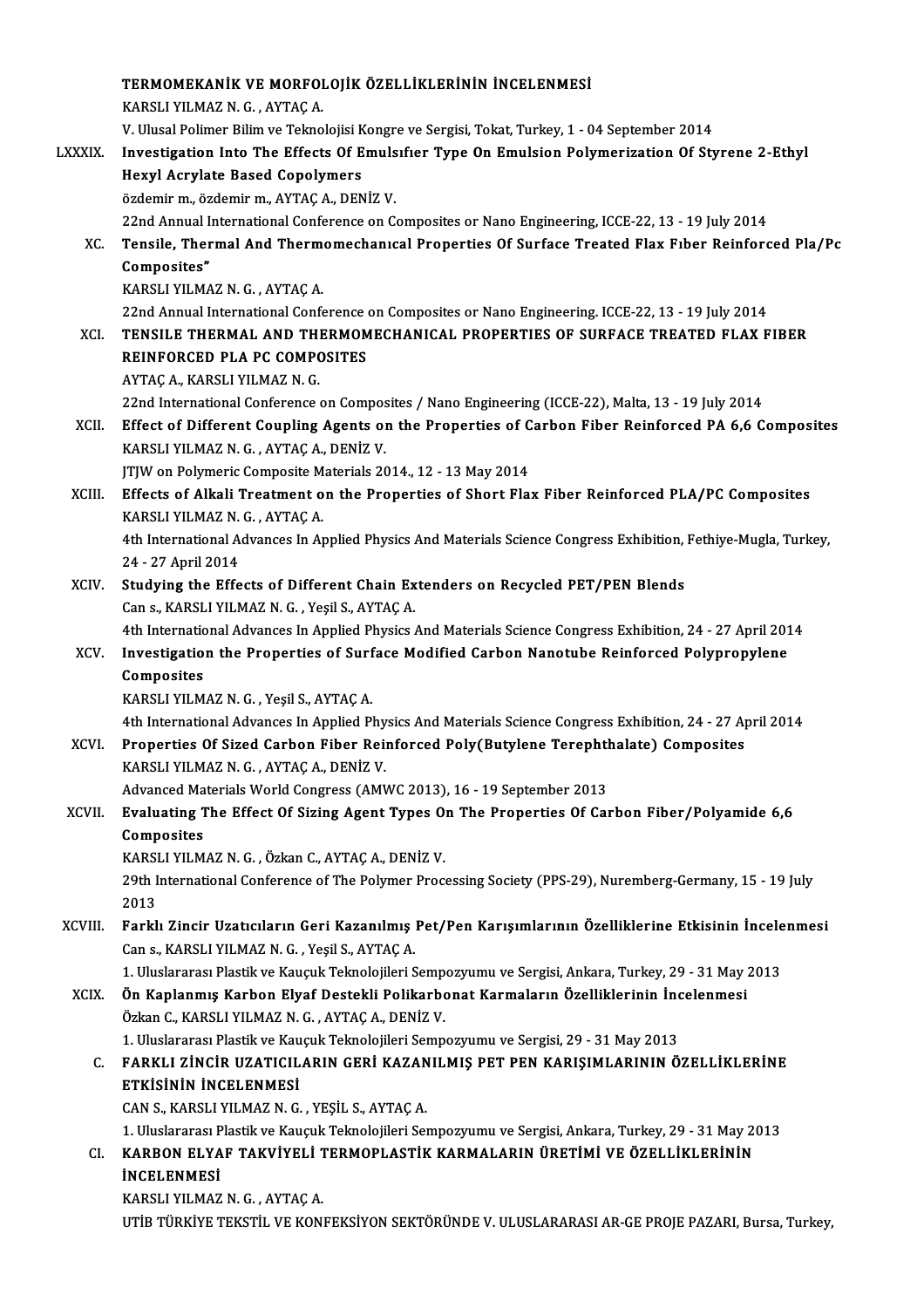4 -05April2013 4 - 05 April 2013<br>CII. Effect of the loading level of sizing materials on carbon fiber reinforced polyamide 66 (PA66) 4 - 05 April 2<br>Effect of the<br>composites<br>Örken C. KAT Effect of the loading level of sizing materials<br>composites<br>Özkan C., KARSLI YILMAZ N. G. , AYTAÇ A., DENİZ V.<br>PPS 28 Pettyus Theiland 11, 15 Desember 2012. composites<br>Özkan C., KARSLI YILMAZ N. G. , AYTAÇ A., DENİZ V<br>PPS-28, Pattaya, Thailand, 11 - 15 December 2012<br>Investigation Of The Prenerties Of Short Eihe Özkan C., KARSLI YILMAZ N. G. , AYTAÇ A., DENİZ V.<br>PPS-28, Pattaya, Thailand, 11 - 15 December 2012<br>CIII. Investigation Of The Properties Of Short Fiber Reinforced Recycled Poly(Ethylene<br>Terephthalate) (Pely(Ethylene Napht PPS-28, Pattaya, Thailand, 11 - 15 December 2012<br>Investigation Of The Properties Of Short Fiber Reinforced Recycled Poly()<br>Terephthalate)/Poly(Ethylene Naphthalate) (R-Pet/Pen) Polymer Blends<br>KARSLLYHMAZN G. Cobuk V. Yosil Terephthalate)/Poly(Ethylene Naphthalate) (R-Pet/Pen) Polymer Blends<br>KARSLI YILMAZ N. G., Çabuk V., Yeşil S., AYTAÇ A. Terephthalate)/Poly(Ethylene Naphthalate) (R-Pet/Pen) Polymer Blends<br>KARSLI YILMAZ N. G. , Çabuk V., Yeşil S., AYTAÇ A.<br>III. Uluslararası Polimerik Kompozitler Sempozyumu, Sergi ve Çalıştayı, 9 November - 11 December 2012<br> KARSLI YILMAZ N. G. , Çabuk V., Yeşil S., AYTAÇ A.<br>III. Uluslararası Polimerik Kompozitler Sempozyumu, Sergi ve Çalıştayı, 9 November - 11 December 2012<br>CIV. Investigation of Erosive Wear Behavior of ABS/PA6 Polymer Co III. Ulus<br><mark>Investi</mark><br>Fillers<br>KARSI I Investigation of Erosive Wear Behavior of ABS/<br>Fillers<br>KARSLI YILMAZ N. G. , YILMAZ T., AYTAÇ A., ÖZKOÇ G.<br>IIL Illuslararası Bolimarik Kompozitlar Sampozuumu. S Fillers<br>KARSLI YILMAZ N. G. , YILMAZ T., AYTAÇ A., ÖZKOÇ G.<br>III. Uluslararası Polimerik Kompozitler Sempozyumu, Sergisi ve Çalıştayı Programı, İzmir, Turkey, 10 - 12<br>Navember 2012 KARSLI YILMAZ I<br>III. Uluslararası P<br>November 2012<br>Farklı Dalay M III. Uluslararası Polimerik Kompozitler Sempozyumu, Sergisi ve Çalıştayı Programı, İzmir, Turkey, 10 - 1<br>November 2012<br>CV. Farklı Dolgu Maddeleri ile Takviye Edilmiş ABS/PA6 Polimer Karışımlarının Erozif Aşınma<br>Dovranısı November 2012<br>Farklı Dolgu Maddeleri ile<br>Davranışının İncelenmesi<br>KARSLI VILMAZ N.C. VILMA Farklı Dolgu Maddeleri ile Takviye Edilmiş ABS/<br>Davranışının İncelenmesi<br>KARSLI YILMAZ N. G., YILMAZ T., AYTAÇ A., ÖZKOÇ G.<br><sup>2nd Intonational Dolumeris Composites Sumposium E</sup> Davranışının İncelenmesi<br>KARSLI YILMAZ N. G. , YILMAZ T., AYTAÇ A., ÖZKOÇ G.<br>3rd International Polymeric Composites Symposium, Exhibition and Workshop, 9 - 11 November 2012 KARSLI YILMAZ N. G. , YILMAZ T., AYTAÇ A., ÖZKOÇ G.<br>3rd International Polymeric Composites Symposium, Exhibition and Workshop, 9 - 11 November 20<br>201. Karbon Elyaf Takviyeli Poliamid 6 Karmaların Isıl ve Mekanik Özelli KARSLI YILMAZ N. G. , AYTAÇ A., DENİZ V.<br>10. Ulusal Kimya Mühendisliği Kongresi, İstanbul, Turkey, 3 - 06 September 2012 Karbon Elyaf Takviyeli Poliamid 6 Karmaların Isıl ve Mekanik Özellikleri<br>KARSLI YILMAZ N. G., AYTAÇ A., DENİZ V.<br>10. Ulusal Kimya Mühendisliği Kongresi, İstanbul, Turkey, 3 - 06 September 2012<br>Karbon Elvaf Ön kanlama Türün CVII. Karbon Elyaf Ön kaplama Türünün Poliamit 6 6 Karmaların Özelliklerine Etkileri KARSLI YILMAZ N. G., ÖZKAN C., AYTAÇ A., DENİZ V. Karbon Elyaf Ön kaplama Türünün Poliamit 6 6 Karmaların Özelliklerine Etkileri<br>KARSLI YILMAZ N. G. , ÖZKAN C., AYTAÇ A., DENİZ V.<br>4.Ulusal Polimer Bilimi ve Teknolojisi Kongresi, Çanakkale, Turkey, 5 - 08 September 2012<br>Fa CVIII. Farklı Termoplastik Elastomerler TPE Kullanılarak Geri Kazanılmış Poli etilen tereftalat Poli etilen 4.Ulusal Polimer Bilimi ve Teknolojisi Kongresi, Çanakkale, Turkey, 5 - (<br>Farklı Termoplastik Elastomerler TPE Kullanılarak Geri Kazan<br>naftalat PET PEN Karışımlarının Uyumluluklarının Arttırılması<br>KARSLI VILMAZ N.C., ÖZOCA naftalat PET PEN Karışımlarının Uyumluluklarının Arttırılması<br>KARSLI YILMAZ N. G., ÖZOCAK M., TOPAL B. C., AYTAÇ A., YEŞİL S. 4. Ulusal Polimer Bilimi ve Teknolojisi Kongresi, Çanakkale, Turkey, 5 - 08 September 2012 KARSLI YILMAZ N. G. , ÖZOCAK M., TOPAL B. C. , AYTAÇ A., YEŞİL S.<br>4.Ulusal Polimer Bilimi ve Teknolojisi Kongresi, Çanakkale, Turkey, 5 - 08 September 2012<br>CIX. Karbon Elyafla Güçlendirilmiş Poli fenilen sülfit Karmala 4.Ulusal Polim<br><mark>Karbon Elya</mark><br>İncelenmesi<br>KARSI LYU M Karbon Elyafla Güçlendirilmiş Poli fel<br>İncelenmesi<br>KARSLI YILMAZ N. G. , AYTAÇ A., DENİZ V.<br>4 Husal Balimar Bilimi ve Talmalajisi Kana İncelenmesi<br>KARSLI YILMAZ N. G. , AYTAÇ A., DENİZ V.<br>4.Ulusal Polimer Bilimi ve Teknolojisi Kongresi, Çanakkale, Turkey, 5 - 08 September 2012<br>Prenerties ef Boly(lastis 20id) (Thermonlastis Bolyolofin elestemers blande KARSLI YILMAZ N. G. , AYTAÇ A., DENİZ V.<br>4.Ulusal Polimer Bilimi ve Teknolojisi Kongresi, Çanakkale, Turkey, 5 - 08 September 2<br>CX. Properties of Poly(lactic acid)/Thermoplastic Polyolefin elastomers blends<br>Kamalağlu S. CÜ 4.Ulusal Polimer Bilimi ve Teknolojisi Kongre<br>Properties of Poly(lactic acid)/Thermo<br>Kemaloğlu Ş., GÜMÜŞ S., ÖZKOÇ G., AYTAÇ A.<br>PIOPOL 2011 Strarburg Eronse 29, 21.Avr Properties of Poly(lactic acid)/Thermoplastic Po<br>Kemaloğlu Ş., GÜMÜŞ S., ÖZKOÇ G., AYTAÇ A.<br>BIOPOL-2011, Strazburg, France, 29 - 31 August 2011<br>ELVAE POVUNUN KISA KARPON ELVAE TAKVİVE Kemaloğlu Ş., GÜMÜŞ S., ÖZKOÇ G., AYTAÇ A.<br>BIOPOL-2011, Strazburg, France, 29 - 31 August 2011<br>CXI. ELYAF BOYUNUN KISA KARBON ELYAF TAKVİYELİ POLİPROPİLEN KARMALARIN ÖZELLİKLERİNE<br>ETKİLERİ BIOPOL-2011, Strazburg, France, 29 - 31 August 2011 ELYAF BOYUNUN KISA KARBON ELYAF TAKVİ<br>ETKİLERİ<br>KARSLI YILMAZ N. G. , AYTAÇ A., ÇİÇEK R., DENİZ V.<br>U. ULUSLARARASI KATU IMLI BOLİMERİK KOMBOZİ II. ULUSLARARASI KATILIMLI POLİMERİK KOMPOZİTLER SEMPOZYUM-SERGİ VE PROJE PAZARI, İzmir, Turkey, 26<br>- 28 November 2010 KARSLI YILMAZ N. G.<br>II. ULUSLARARASI KA<br>- 28 November 2010<br>Fffects Of Irradiate II. ULUSLARARASI KATILIMLI POLIMERIK KOMPOZITLER SEMPOZYUM-SERGI VE PROJE PAZARI, İzmir, Tu<br>- 28 November 2010<br>CXII. Effects Of Irradiated Polypropylene Compatibilizer On The Properties Of Short Carbon Fiber<br>- Peinfersed P - 28 November 2010<br>Effects Of Irradiated Polypropylene Co<br>Reinforced Polypropylene Composites<br>KARSLUVI MAZ N.C., AYTAC A, DENİZ V. G Effects Of Irradiated Polypropylene Compatibi<br>Reinforced Polypropylene Composites<br>KARSLI YILMAZ N. G. , AYTAÇ A., DENİZ V., Guven O.<br>9th International Sumposium on Ionizing Padiation o Reinforced Polypropylene Composites<br>KARSLI YILMAZ N. G. , AYTAÇ A., DENİZ V., Guven O.<br>9th International Symposium on Ionizing Radiation and Polymers, Maryland, United States Of America, 25 - 29<br>October 2010 KARSLI YILMAZ N. G., AYTAÇ A., DENİZ V., Guven O. CXIII. EFFECT OF PP-g-MAH COMPATIBILIZER ON THE PROPERTIES OF SHORT CARBON FIBER REINFORCED POLYPROPYLENE COMPOSITES KARSLI YILMAZ N. G., AYTAÇ A., Çiçek R., DENİZ V. Polymer Processing Society (PPS)-İstanbul Regional Meeting, 20 - 23 October 2010 KARSLI YILMAZ N. G. , AYTAÇ A., Çiçek R., DENİZ V.<br>Polymer Processing Society (PPS)-İstanbul Regional Meeting, 20 - 23 October 2010<br>CXIV. Effect of Particle Size/Shape and Interfacial Interactions on the Properties of Ther Polymer Processing Society (PPS)-İstanbu<br>Effect of Particle Size/Shape and Inte<br>Boron Nitride/SEBS-EVA Composites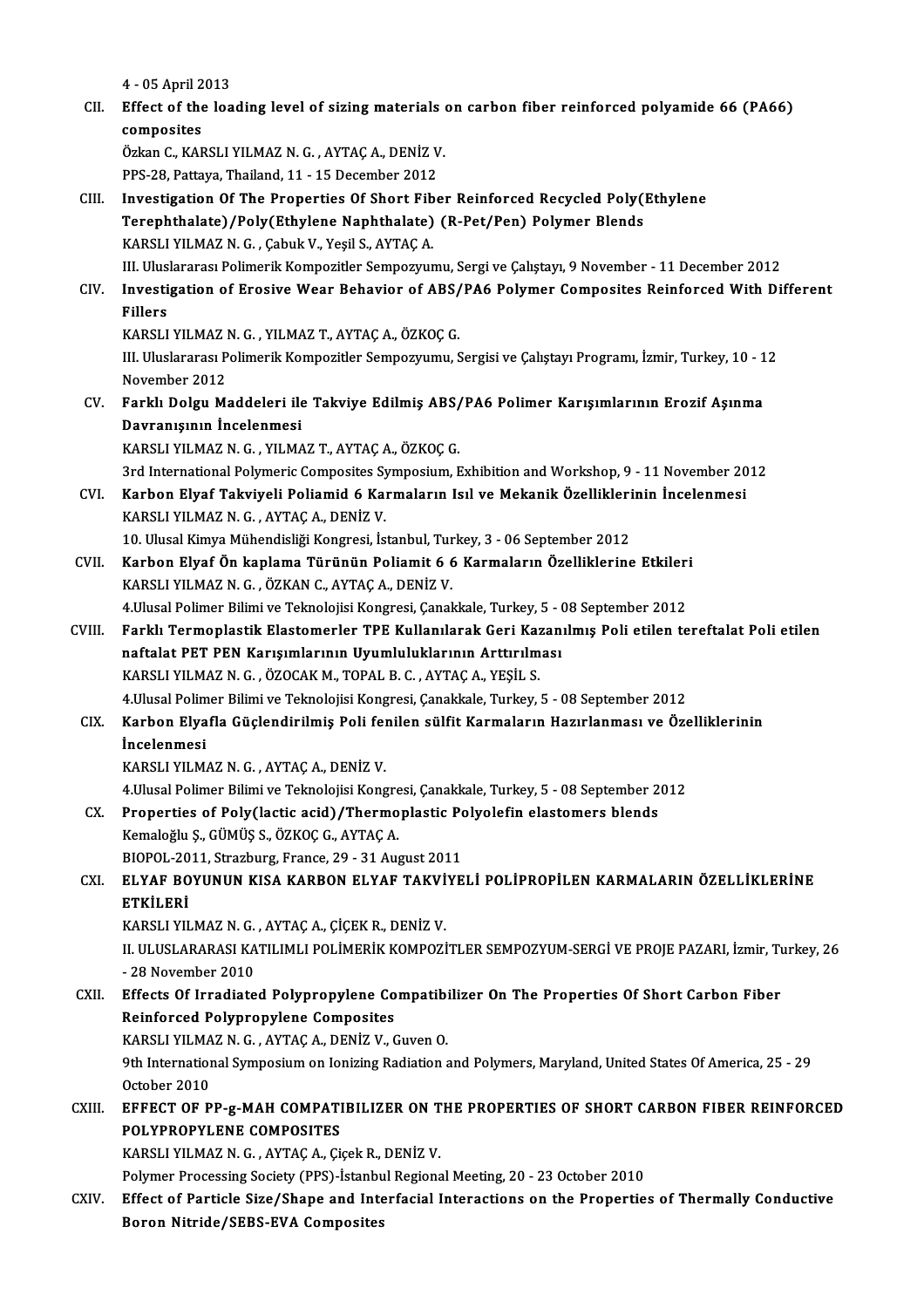Kemaloğlu Ş.,ÖZKOÇG.,AYTAÇA. Polymer Processing Society (PPS)-İstanbul Regional Meeting, İstanbul, Turkey, 20 - 23 October 2010 Kemaloğlu Ş., ÖZKOÇ G., AYTAÇ A.<br>Polymer Processing Society (PPS)-İstanbul Regional Meeting, İstanbul, Turkey, 20 - 23 October 2010<br>CXV. Farklı Yöntemlerle Hazırlanan SEBS EVA Harmanlarının Karışabilirliklerinin İncelenmes Polymer Processing Society (PPS)-İstanbul Regional Meetin<br>Farklı Yöntemlerle Hazırlanan SEBS EVA Harmanları<br>KARSLI YILMAZ N. G. , KEMALOĞLU Ş., AYTAÇ A., ÖZKOÇ G.<br>2 Husal Bolimar Bilim ve Talmalajisi Kangresi ve Sarsisi, K Farklı Yöntemlerle Hazırlanan SEBS EVA Harmanlarının Karışabilirliklerinin İncel<br>KARSLI YILMAZ N. G. , KEMALOĞLU Ş., AYTAÇ A., ÖZKOÇ G.<br>3.Ulusal Polimer Bilim ve Teknolojisi Kongresi ve Sergisi, Kocaeli, Turkey, 12 - 14 Ma KARSLI YILMAZ N. G. , KEMALOĞLU Ş., AYTAÇ A., ÖZKOÇ G.<br>3.Ulusal Polimer Bilim ve Teknolojisi Kongresi ve Sergisi, Kocaeli, Turkey, 12 - 14 May 2010<br>CXVI. Termomekanik Etki Şiddeti Ve Süresinin Plastikleştirilmiş Ve Pla 3. Ulusal Polimer Bilim ve Teknolojisi Kongresi ve Sergisi, Kocaeli, Turkey, 12 - 14 May 2010 Termomekanik Etki Şiddeti Ve Süresinin Plastikleştirilmiş Ve Plastikleştiril<mark>ı</mark><br>Özellikleri Üzerine Etkileri<br>KANER P., ÇAVUŞOĞLU Y., KEMALOĞLU Ş., AYTAÇ A., ÖZKOÇ G., KARSLI YILMAZ N. G.<br><sup>2 Hlusal Bolimar Bilim ve Talmoloj</sup> Özellikleri Üzerine Etkileri<br>KANER P., ÇAVUŞOĞLU Y., KEMALOĞLU Ş., AYTAÇ A., ÖZKOÇ G., KARSLI YILMAZ<br>3.Ulusal Polimer Bilim ve Teknoloji Kongresi, Kocaeli, Turkey, 12 - 14 May 2010<br>The Nen-Jesthermal Crystallization Kineti KANER P., ÇAVUŞOĞLU Y., KEMALOĞLU Ş., AYTAÇ A., ÖZKOÇ G., KARSLI YILMAZ N. G.<br>3.Ulusal Polimer Bilim ve Teknoloji Kongresi, Kocaeli, Turkey, 12 - 14 May 2010<br>CXVII. The Non-Isothermal Crystallization Kinetics Of Unplas 3.Ulusal Polimer Bilim ve Teknoloji Kongresi, l<br>The Non-Isothermal Crystallization Kine<br>Acıd)/Organoclay Nanocomposite Films<br>CÜMÜS S. ÖZKOC C. AYTAC A The Non-Isothermal Crysta<br>Acıd)/Organoclay Nanocon<br>GÜMÜŞ S., ÖZKOÇ G., AYTAÇ A.<br>10th Euroneen Sumnosium en 10thell (Organoclay Nanocomposite Films)<br>10th European Symposium on Polymer Blends, Dresden, Germany, 7 - 10 March 2010<br>10th European Symposium on Polymer Blends, Dresden, Germany, 7 - 10 March 2010 GÜMÜŞ S., ÖZKOÇ G., AYTAÇ A.<br>10th European Symposium on Polymer Blends, Dresden, Germany, 7 - 10 I.<br>CXVIII. Boron nitride filled SEBS/EVA blends: Processing and properties<br>Kemeleğlu S. KARSLLVII MAZ N.C., AYTAÇ A. ÖZKOÇ C. 10th European Symposium on Polymer Blends, Dresden<br>Boron nitride filled SEBS/EVA blends: Processing<br>Kemaloğlu Ş., KARSLI YILMAZ N. G. , AYTAÇ A., ÖZKOÇ G.<br>10th European Symposium en Bolymar Blands, Dresden Kemaloğlu Ş., KARSLI YILMAZ N. G. , AYTAÇ A., ÖZKOÇ G.<br>10th European Symposium on Polymer Blends, Dresden, Germany, 7 - 10 March 2010 Kemaloğlu Ş., KARSLI YILMAZ N. G. , AYTAÇ A., ÖZKOÇ G.<br>10th European Symposium on Polymer Blends, Dresden, Germany, 7 - 10 March 2010<br>CXIX. Bor Nitrur Tane Boyutu ve Yapısının SEBS/EVA Temelli Termal İletken Polimer Kompoz 10th European Symposium on Polymer Blends, I<br>Bor Nitrur Tane Boyutu ve Yapısının SEBS,<br>Fiziksel Özelliklerine Etkisinin İncelenmesi<br>Kamalağlu S. ÖZKOC C. AYTAC A Bor Nitrur Tane Boyutu ve Ya<br>Fiziksel Özelliklerine Etkisinin<br>Kemaloğlu Ş., ÖZKOÇ G., AYTAÇ A.<br>W. Uluslararesı Bar Samnarınımı. Fiziksel Özelliklerine Etkisinin İncelenmesi<br>Kemaloğlu Ş., ÖZKOÇ G., AYTAÇ A.<br>IV. Uluslararası Bor Sempozyumu, 15 - 17 October 2009<br>Presessing and Charactorination of thermonlastic Kemaloğlu Ş., ÖZKOÇ G., AYTAÇ A.<br>IV. Uluslararası Bor Sempozyumu, 15 - 17 October 2009<br>CXX. Processing and Characterization of thermoplastic composite thermal interface materials<br>ÖZKOÇ G., Kemaloğlu Ş., AYTAÇ A., Quaedflie IV. Uluslararası Bor Sempozyumu, 15 - 17 Octob<br>Processing and Characterization of thermo<br>ÖZKOÇ G., Kemaloğlu Ş., AYTAÇ A., Quaedflieg M.<br>25th Polymor Processing SocietyAnnual Mooting Processing and Characterization of thermoplastic composite thermal is<br>ÖZKOÇ G., Kemaloğlu Ş., AYTAÇ A., Quaedflieg M.<br>25th Polymer Processing SocietyAnnual Meeting, Goa, India, 1 - 05 March 2009<br>Vinilninidin (Vn) ve Stiren ÖZKOÇ G., Kemaloğlu Ş., AYTAÇ A., Quaedflieg M.<br>25th Polymer Processing SocietyAnnual Meeting, Goa, India, 1 - 05 March 2009<br>CXXI. Vinilpiridin (Vp) ve Stiren Bütadien (SBR) Latekslerinin Karışabilirliğinin İncelenmesi 25th Polymer Processing Society<br>Vinilpiridin (Vp) ve Stiren Bi<br>Demirtaş M., AYTAÇ A., DENİZ V.<br>Hluclararesı Katılımlı Bolimerik V. Vinilpiridin (Vp) ve Stiren Bütadien (SBR) Latekslerinin Karışabilirliğinin İncelenmesi<br>Demirtaş M., AYTAÇ A., DENİZ V.<br>Uluslararası Katılımlı Polimerik Kompozitler Sempozyum-Sergi ve Çalıştayları, 28 - 30 November 2008<br>Po Demirtaş M., AYTAÇ A., DENİZ V.<br>Uluslararası Katılımlı Polimerik Kompozitler Sempozyum-Sergi ve Çalıştayları, 28 - 30 Novemb<br>CXXII. Bor Nitrür Katkılı Sebs/Eva Termal Ara Yüzey Malzemeleri: "Üretimi Ve Özellikleri<br>Kemaloğl Uluslararası Katılımlı Polimerik Kompozitler Sempozyum-Sergi ve Çalıştayları, 28 - 30 November 2008 Bor Nitrür Katkılı Sebs/Eva Termal Ara Yüzey Malzemeleri: "Üretimi Ve Özellikleri<br>Kemaloğlu Ş., ÖZKOÇ G., AYTAÇ A.<br>Uluslararası Katılımlı Polimerik Kompozitler Sempozyum-Sergi ve Çalıştayları, 28 - 30 November 2008<br>Nylon 6 Kemaloğlu Ş., ÖZKOÇ G., AYTAÇ A.<br>Uluslararası Katılımlı Polimerik Kompozitler Sempozyum-<br>CXXIII. Nylon 6 ve Nylon 66 Karışabilirliğinin İncelenmesi<br>Pamuk S. Gelik G. AYTAG A. DENİZ V. Uluslararası Katılımlı Polimerik Komp<br>**Nylon 6 ve Nylon 66 Karışabilirli**<br>Pamuk S., Çelik Ç., AYTAÇ A., DENİZ V.<br>Hluslararası Katılımlı Polimerik Komp Nylon 6 ve Nylon 66 Karışabilirliğinin İncelenmesi<br>Pamuk S., Çelik Ç., AYTAÇ A., DENİZ V.<br>Uluslararası Katılımlı Polimerik Kompozitler Sempozyum-Sergi ve Çalıştayları, İzmir, Turkey, 28 - 30 November<br>2008 Pamul<br>Ulusla<br>2008<br>Effect Uluslararası Katılımlı Polimerik Kompozitler Sempozyum-Sergi ve Çalıştayları, İzmir, Turkey, 28 - 30 Novembe<br>2008<br>CXXIV. Effects Of Gamma And Electron Beam Irradiation On The Properties Of Calendered Cord Fabrics 2008<br>Effects Of Gamma And Electron Beam Irradiation On The Properties Of Calend<br>AYTAÇ A., DENİZ V., ŞEN M., ElSayed H., Guven O.<br>7th International Symposium on Ionizing Radiation and Polymers, 12 - 17 October 2008 Effects Of Gamma And Electron Beam Irradiation On The Properties Of Calendered Cord Fabrics CXXV. Naylon 66 Lastik Kordlarının Özelliklerinin İncelenmesi AYTAÇ A., Yılmaz B., DENİZ V. Naylon 66 Lastik Kordlarının Özelliklerinin İncelenmesi<br>AYTAÇ A., Yılmaz B., DENİZ V.<br>2. Ulusal Polimer Bilim ve Teknoloji Kongresi ve Sergisi, Şanlıurfa, Turkey, 30 April - 02 May 2008<br>Lastik kordu ünetiminde Büküm Vönünü AYTAÇ A., Yılmaz B., DENİZ V.<br>2. Ulusal Polimer Bilim ve Teknoloji Kongresi ve Sergisi, Şanlıurfa, Turkey, 30 April - 02 May 2008<br>2. CXXVI. Lastik kordu üretiminde Büküm Yönünün Etkilerinin Taguchi ve Tam etkensel Dene 2. Ulusal Polin<br>Lastik kordu<br>İncelenmesi<br>AVTAC A. Vılm Lastik kordu üretiminde B<br>İncelenmesi<br>AYTAÇ A., Yılmaz B., DENİZ V.<br>H Hlusel Kalita Fonksiyonu Cö İncelenmesi<br>AYTAÇ A., Yılmaz B., DENİZ V.<br>II Ulusal Kalite Fonksiyonu Göçerimi Sempozyumu, İzmir, Turkey, 19 - 21 March 2008<br>Kosaali Üniversitesi Kimya Mühandisliği Bölümünde Kalite İslevi Yavılımı IIv AYTAÇ A., Yılmaz B., DENİZ V.<br>II Ulusal Kalite Fonksiyonu Göçerimi Sempozyumu, İzmir, Turkey, 19 - 21 March 2008<br>CXXVII. Kocaeli Üniversitesi Kimya Mühendisliği Bölümünde Kalite İşlevi Yayılımı Uygulaması<br>DENİZ V. KARS II Ulusal Kalite Fonksiyonu Göçerimi Semp<br>**Kocaeli Üniversitesi Kimya Mühendisl**<br>DENİZ V., KARSLI YILMAZ N. G. , AYTAÇ A.<br>II Ulusal Kalite Fonksiyonu Göserimi Semp Kocaeli Üniversitesi Kimya Mühendisliği Bölümünde Kalite İşlevi Yayılımı Uy<br>DENİZ V., KARSLI YILMAZ N. G. , AYTAÇ A.<br>II Ulusal Kalite Fonksiyonu Göçerimi Sempozyumu, İzmir, Turkey, 19 - 21 March 2008<br>Performanee of Nylan 6 DENİZ V., KARSLI YILMAZ N. G. , AYTAÇ A.<br>II Ulusal Kalite Fonksiyonu Göçerimi Sempozyumu, İzmir, Turkey, 19 - 21 Marc<br>CXXVIII. Performance of Nylon 66 Tyre Cords with Different Linear Densities<br>AVTAC A. DENİZ V. II Ulusal Kalite Fonk<br>Performance of N<br>AYTAÇ A., DENİZ V.<br><sup>2nd Intonnational T</sub>.</sup> Performance of Nylon 66 Tyre Cords with Different Linear Densities<br>AYTAÇ A., DENİZ V.<br>3rd International Technical Textiles Congress, Istanbul, 1 - 02 December 2007<br>Kimyo Mühandialiği Eğitimindan Paydaeların Baklantileri AYTAÇ A., DENİZ V.<br>3rd International Technical Textiles Congress, Istanbul, 1 - 02 De<br>CXXIX. Kimya Mühendisliği Eğitiminden Paydaşların Beklentileri 3rd International Technical Textiles Congr<br><mark>Kimya Mühendisliği Eğitiminden Pay</mark>d<br>KARSLI YILMAZ N. G. , AYTAÇ A., DENİZ V.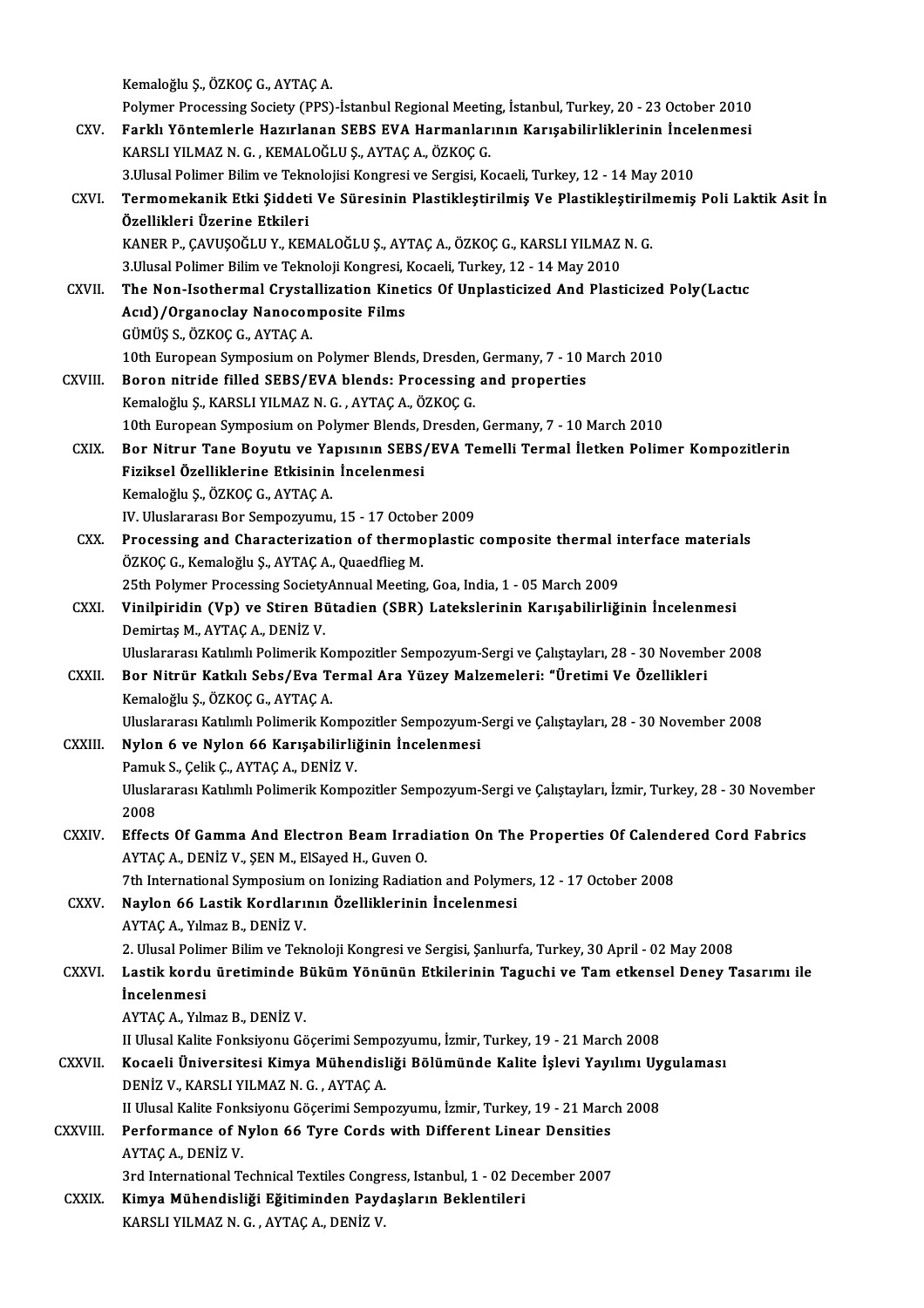Mühendislik Ve Eğitim Bilimleri Genç Araştırmacılar Sempozyumu, (UMES 2007), Kocaeli, Turkey, 20 - 22 June<br>2007 Müher<br>2007<br>Leatil Mühendislik Ve Eğitim Bilimleri Genç Araştırmacılar Sempozyumu, (UMES 2007), Kocaeli, Tu<br>2007<br>CXXX. Lastik Takviye Malzemeleri ve Lastik Karışımı Arasındaki Yapışma Mekanizmaları<br>AVTAC A Vılmar B. DENİZ V

2007<br>Lastik Takviye Malzemeler<br>AYTAÇ A., Yılmaz B., DENİZ V. Lastik Takviye Malzemeleri ve Lastik Karışımı Arasındaki Yapışma Mekanizmaları

|                 | AYTAC A., Yılmaz B., DENİZ V.                                                                                    |
|-----------------|------------------------------------------------------------------------------------------------------------------|
|                 | 1.Polimerik Kompozitler sempozyumu ve Sergisi, İzmir, Turkey, 17 - 19 November 2006                              |
| <b>CXXXI</b>    | Effect of Gamma-Irradiation on the Properties of Tyre Cords                                                      |
|                 | AYTAÇ A., ŞEN M., DENİZ V., Guven O.                                                                             |
|                 | 7th International Symposium on Ionizing Radiation and Polymers, Antalya, Turkey, 23 - 28 September 2006          |
| <b>CXXXII</b>   | Birlikte Çöktürme Yöntemi İle Hazırlanmış Au/Al2O3 Katalizörleri İle CO'in Seçimli Oksidasyonu                   |
|                 | YILDIZ M., AYTAÇ A., Ozkara Ş., AKSOYLU A. E., AKIN A. N.                                                        |
|                 | Ulusal Kimya Mühendisliği Kongresi, Eskişehir, Turkey, 5 - 08 September 2006                                     |
| CXXXIII.        | Birlikte Çöktürme Yöntemi ile Hazırlanmış Au/Al2O3 Katalizörleri ile CO'xxin Seçimli Oksidasyonu                 |
|                 | YILDIZ M., AYTAÇ A., ÖZKARA Ş., AKSOYLU A. E., AKIN A. N.                                                        |
|                 | 7. Ulusal Kimya Mühendisliği Kongresi (UKMK-7), Eskişehir, Turkey, 5 - 08 September 2006                         |
| CXXXIV.         | Bütil/EPDM Kauçuklarının Karışabilirliği ve Mekanik Özellikleri. I.Ulusal Polimer Kongresi                       |
|                 | KARAAĞAÇ B, AYTAÇ A, DENİZ V.                                                                                    |
|                 | I.Ulusal Polimer Kongresi, Ankara, Turkey, 21 - 23 June 2006                                                     |
| <b>CXXXV</b>    | Türkiye'xxdeki Kimya Mühendisliği Bölümleri'xxnin Ders Programlarının Karşılaştırılması                          |
|                 | AYTAÇ A., KARAAĞAÇ B., DENİZ V.                                                                                  |
|                 | II.Ulusal Mühendislik Kongresi, Zonguldak, Turkey, 11 - 13 May 2006                                              |
| CXXXVI.         | Application Of Quality Function Deployment in Education: A Curriculum Review Study                               |
|                 | AYTAÇ A, DENIZ V                                                                                                 |
|                 | 2. Uluslararası Balkan Eğitim Kongresi, 8 - 10 October 2004                                                      |
| <b>CXXXVII</b>  | Birlikte Çöktürme Yöntemi ile Metal Destekli Altın Katalizörlerin Hazırlanması ve Karakterizasyonu               |
|                 | YILDIZ M., AYTAÇ A., AKIN A.N.                                                                                   |
|                 | XVII. Ulusal Kimya Kongresi, İstanbul, Turkey, 8 - 11 September 2003                                             |
| <b>CXXXVIII</b> | Preparation of Co-precipitated Catalysts for the Selective Catalytic Oxidation of CO in H2                       |
|                 | AYTAÇ A., YILDIZ M., AKIN A. N.                                                                                  |
|                 | EuropaCat VI, Innsbruck, Austria, 31 August - 04 September 2003                                                  |
| <b>CXXXIX</b>   | Preparation and Characterization of Supported Gold Catalysts Prepared by Varying pH                              |
|                 | Coprecipitation                                                                                                  |
|                 | YILDIZ M., AYTAÇ A., Ozkara Ş., AKSOYLU A. E., AKIN A. N.                                                        |
|                 | 3rd Chemical Engineering Conference for Collabrative Research in Eastern Mediterranean, selanik, Greece, 13 - 15 |
|                 | May 2003                                                                                                         |
|                 |                                                                                                                  |

## Supported Projects

Supported Projects<br>AYTAÇ A., Project Supported by Higher Education Institutions, PC-g-MWCNT ve MWCNT-OH KATKILI PC/PLA<br>KOMPOZİTI ERİNİN HAZIRI ANMASI VE ÖZELLİKI ERİNİN İNCELENMESİ, 2019, Continues Supporteur in ojecas<br>AYTAÇ A., Project Supported by Higher Education Institutions, PC-g-MWCNT ve MWCNT-OH<br>KOMPOZİTLERİNİN HAZIRLANMASI VE ÖZELLİKLERİNİN İNCELENMESİ, 2019 - Continues<br>Aytac A., TUPITAK Project, Crafon Oksit AYTAÇ A., Project Supported by Higher Education Institutions, PC-g-MWCNT ve MWCNT-OH KATKILI PC/PLA<br>KOMPOZİTLERİNİN HAZIRLANMASI VE ÖZELLİKLERİNİN İNCELENMESİ, 2019 - Continues<br>Aytaç A., TUBITAK Project, Grafen Oksit Ve In KOMPOZİTLERİNİN HAZIRLANMASI VE ÖZELLİKLERİNİN İNCELENMESİ, 2019 - Continues<br>Aytaç A., TUBITAK Project, Grafen Oksit Ve Indirgenmis Grafen Oksit Takviyeli Poli(Etilen Teraftalat)/ Poli(Bütilen<br>Teraftalat) Kompozitlerinin Ö Aytaç A., TUBITAK Project, Grafen Oksit Ve Indirgenmis Grafen Oksit Takviyeli Poli(Etilen Teraftalat) / Poli(Bütilen Teraftalat) Kompozitlerinin Özelliklerine Yükleme Oranının Ve Uyumlastırıcının Etkilerinin Incelenmesi, 2019 - 2020<br>AYTAÇ A., Project Supported by Higher Education Institutions, YÜZEYİ FONKSİYONELLEŞTİRİLMİŞ ÇOK DUVARLI<br>KA AYTAÇ A., Pro<br>KARBON NAI<br>2018 - 2019<br>AYTAÇ A., Pro KARBON NANOTÜP KATKILI POLİ (LAKTİK ASİT)/POLİKARBONAT KOMPOZİTLERİNİN ÖZELLİKLERİNİN İNCELENMESİ,<br>2018 - 2019<br>AYTAÇ A., Project Supported by Higher Education Institutions, PLA'NIN KATYONİK MONOMERLER İLE ISIL VE MEKANİK<br>Ö

2018 - 2019<br>AYTAÇ A., Project Supported by Higher Education Institutions, PLA'NIN KATYONİK MONOMERLER İLE ISIL VE MEKANİK<br>ÖZELLİKLERİNİN İYİLEŞTİRİLMESİ, 2018 - 2018 AYTAÇ A., Project Supported by Higher Education Institutions, PLA'NIN KATYONİK MONOMERLER İLE<br>ÖZELLİKLERİNİN İYİLEŞTİRİLMESİ, 2018 - 2018<br>AYTAÇ A., Project Supported by Higher Education Institutions, KAZEİN/PLA BİYOBOZUNUR

ÖZELLİKLERİNİN İYİLEŞTİRİLMESİ, 2018 - 2018<br>AYTAÇ A., Project Supported by Higher Education Institutions, KAZEİN/PLA BİYOBOZ<br>KARIŞIMLARINDAN AMBALAJ FİLM ÜRETİMİ VE KARAKTERİZASYONU, 2017 - 2018<br>AYTAÇ A. TUBITAK Project Ka AYTAÇ A., Project Supported by Higher Education Institutions, KAZEİN/PLA BİYOBOZUNUR POLİMER<br>KARIŞIMLARINDAN AMBALAJ FİLM ÜRETİMİ VE KARAKTERİZASYONU, 2017 - 2018<br>AYTAÇ A., TUBITAK Project, Karbon Elyaf Takviyeli Pps Kompo

KARIŞIMLARINDAN AMBA<br>AYTAÇ A., TUBITAK Projec<br>İyileştirilmesi, 2017 - 2018